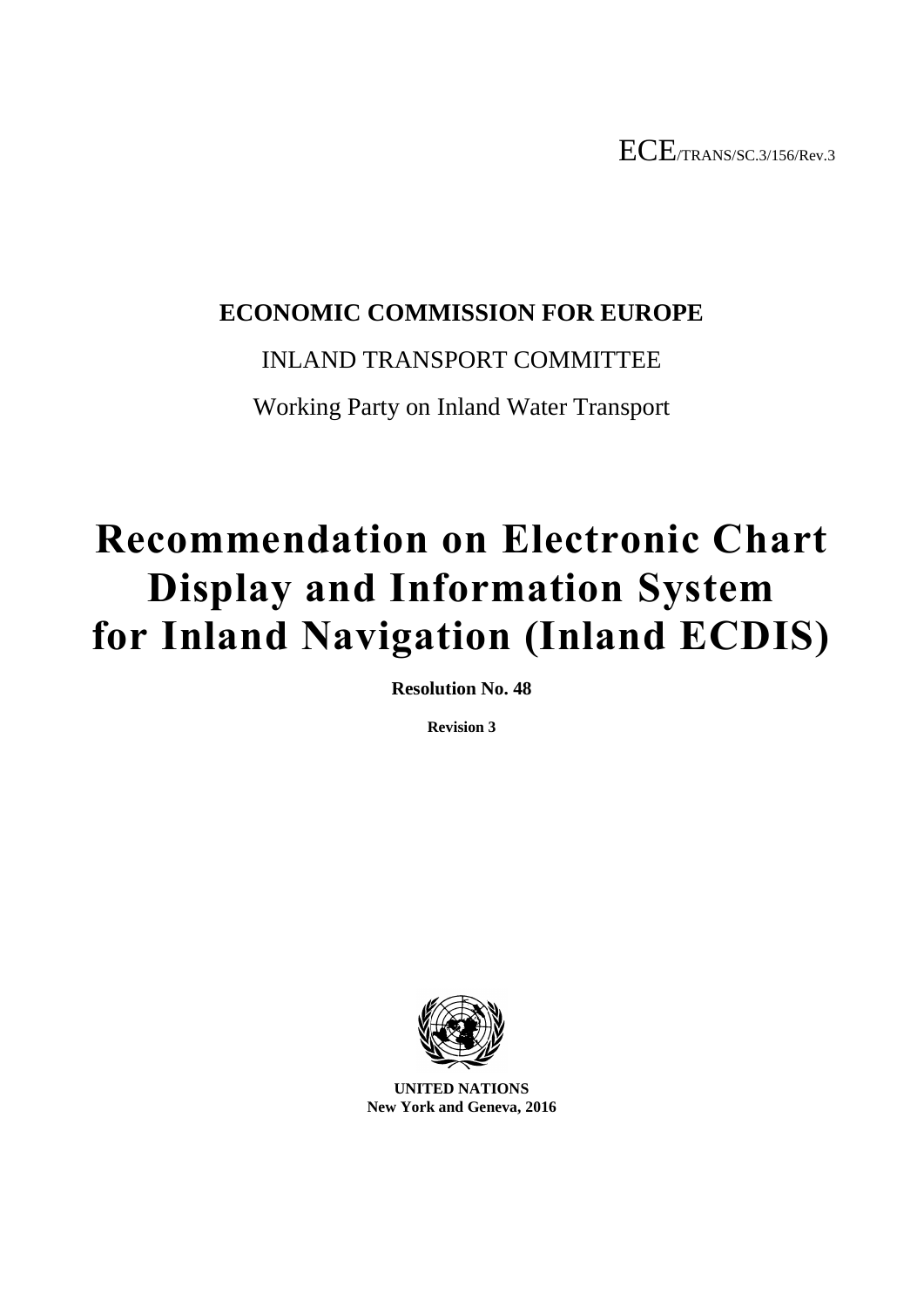# **Amendments to Resolution No. 48 on the Recommendation on Electronic Chart Display and Information System for Inland Navigation (Inland ECDIS)**

#### **Resolution No. 84**

(adopted by the Working Party on Inland Water Transport on 11 November 2015)

#### *The Working Party on Inland Water Transport,*

*Noting* the development of electronic charts for inland navigation and the necessity to have a harmonized standard for these charts in Europe to enable international transport to use charts of different countries with the same equipment of hardware and software,

*Responding* to the Policy Recommendation No. 3 of the UNECE White Paper on Efficient and Sustainable Inland Water Transport in Europe (ECE/TRANS/SC.3/189),

*Bearing in mind* the existing standard of IHO and IMO for Electronic Chart Display and Information Systems (S-52 and S-57) for maritime navigation and the desirability of compatibility in areas of mixed traffic, where inland navigation as well as seagoing vessels are navigating,

*Taking into account* Resolution No. 48, revision 2, "Recommendation on Electronic Chart Display and Information System for Inland Navigation (Inland ECDIS)" (ECE/TRANS/SC.3/156/Rev.2),

*Taking into account also* the report of the Working Party on the Standardization of Technical and Safety Requirements in Inland Navigation of its forty-seventh session (ECE/TRANS/SC.3/WP.3/94, para. 50),

*Recalling* the procedure of any further amendment of Resolution No. 48 and its technical appendices established by Resolution No. 77 and adopted by the Working Party on Inland Water Transport on 12 October 2012,

1. *Decides* to replace the text of the annex to Resolution No. 48, revision 2, with the text contained in the annex to this resolution;

2. *Recommends* Governments, intergovernmental organizations, regional economic integration organizations, river commissions and private entities to apply the Inland ECDIS Standard reproduced in the annex to this resolution for the production of electronic charts for inland navigation,

3. *Recommends* Governments to bring their national legislation concerning navigation by inland waterway in accordance with the Inland ECDIS Standard,

4. *Invites* Governments to keep the secretariat informed of the measures taken with a view to the introduction of the Inland ECDIS Standard, specifying the inland waterways concerned,

5. *Requests* the Executive Secretary of the Economic Commission for Europe to periodically include the question of application of this resolution in the agenda of the Working Party on Inland Water Transport.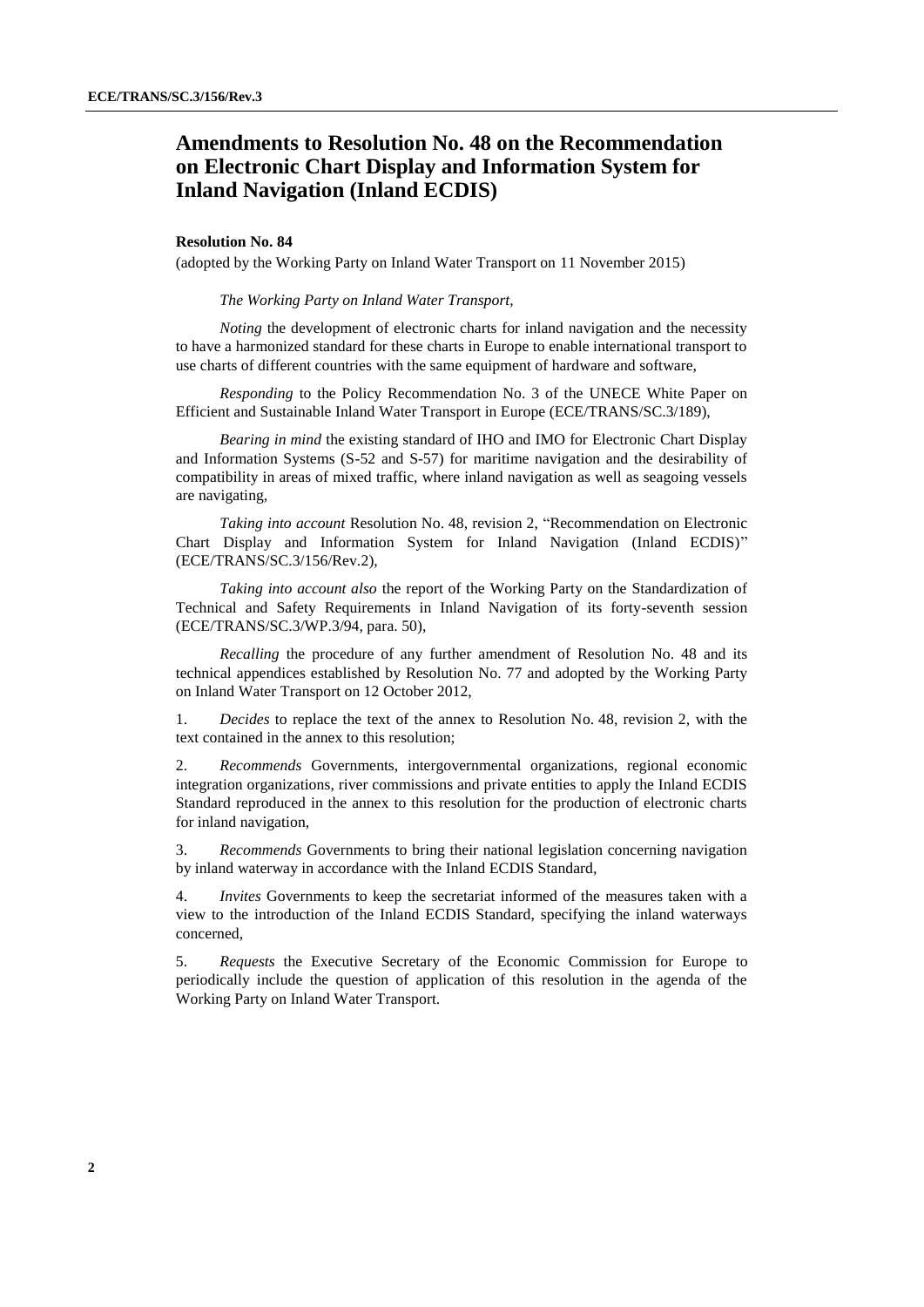# **Annex**

# **Recommendation on Electronic Chart Display and Information System for Inland Navigation (Inland ECDIS)**

# **A. Preface**

1. Since the late 1990s, reflections and experiments using telematics for the support of inland navigation have been made in several member States of the United Nations Economic Commission for Europe (UNECE). In different research and development projects the radar image on the display in the skipper's wheelhouse was underlaid by an electronic chart. This is a safer and more efficient approach of inland navigation.

2. The discussions established that only an internationally agreed upon procedure would be successful, since a skipper could not be expected to employ different equipment in each country. Thus, the internationally introduced and very mature Electronic Chart Display and Information System (ECDIS) – originally developed for maritime navigation – was also considered for inland navigation. The idea was to adopt ECDIS for inland navigation and to supplement some distinct inland features, but not to change the original ECDIS standard. In this way, compatibility was possible between the original – Maritime – ECDIS and Inland ECDIS. This is important for the estuaries of the rivers, where sea vessels as well as inland vessels navigate.

3. In 1998 the European Union (EU) appointed an Inland ECDIS Expert Group (Expert Group) for the development of an Inland ECDIS Standard. The Expert Group submitted its first proposal on 1 January 1999.

4. In the year 2000, the competent committees of the Central Commission for the Navigation of the Rhine (CCNR) in Strasbourg installed an Ad-hoc Working Group for Inland ECDIS with the order to draft the Inland ECDIS Standard of CCNR.

5. The Ad-hoc Working Group took the results of the Expert Group as the basis for their further work and developed edition 1.0 of the Inland ECDIS Standard. The Inland ECDIS Standard has been adopted not only by CCNR, but also by the Danube Commission, the UNECE and International Navigation Association (PIANC). The standard has become the first in inland navigation to have been recognized by all these organizations.

6. For the UNECE, the Inland ECDIS Standard was adopted by Resolution No. 48, "Recommendation on Electronic Chart Display and Information System for Inland Navigation (Inland ECDIS)" (TRANS/SC.3/156), approved by the UNECE Working Party on Inland Water Transport (SC.3) on 25 October 2001. In this Resolution SC.3 recommended that Governments, intergovernmental organizations, regional economic integration organizations, river commissions and private entities apply the Inland ECDIS Standard for producing electronic charts for inland navigation. It also recommended Governments to bring their national inland waterway navigation legislation in accordance with the standard.

7. Further development by the Expert Group of the standard into edition 2.0 was driven by several aspects:

(a) The research and development EU project COMPRIS (Consortium Operational Management Platform River Information Services) further developed the Inland ECDIS Standard its applications. These developments have been focused on the information side of Inland ECDIS with special regard to voyage planning;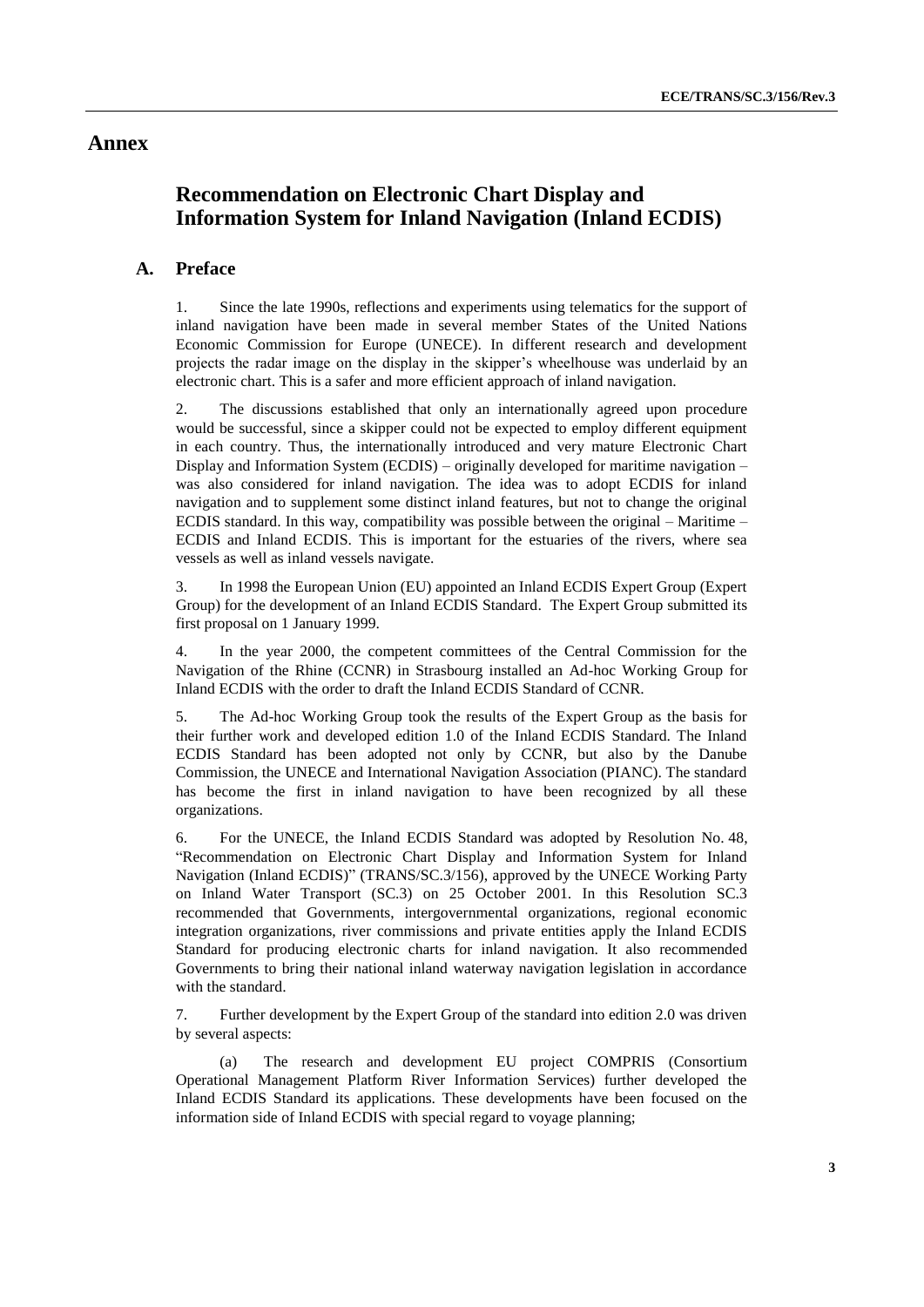(b) As the Inland ECDIS Standard had not been officially recognized by the International Hydrographic Organization (IHO) in the beginning, there were some incompatibilities between edition 3.1 of S-57 and the first Inland ECDIS Standard. In order to ensure the future compatibility of Inland ECDIS and S-57 and its foreseen successors S-100 and S-101, it was necessary to obtain recognition by IHO. Therefore an international harmonization group with the participation of the Russian Federation, the United States of America (US) and several countries from South America and Asia was set up to get a better basis for a worldwide recognition of Inland ECDIS. The Inland ENC Harmonization Group (IEHG) was mandated as a task force of the Expert Group. IEHG developed an Inland ENC Encoding Guide on the basis of a similar document of the US Army Corps of Engineers (USACE). This document was amended with the additional features and attributes of the European approach after a thorough check on which features and attributes to introduce. Whenever possible, the American approach of using pure S-57 to encode the same real world entities was applied. All the amendments of COMPRIS and the harmonization process were introduced in the documents of the Inland ECDIS standard by the Expert Group. IEHG has been recognized as a Non-Governmental International Organization (NGIO) by IHO in 2009. An Inland ENC Domain has been implemented by IEHG within the S-100 registry of IHO;

(c) The European Directive 2005/44/EC of 7 September 2005 "on harmonized river information services (RIS) on inland waterways in the Community" required the adoption of a technical specification in the area of Inland ECDIS.

8. The Expert Group had delivered its proposal for edition 2.0 in June 2006 to the relevant international organizations for adoption. Based on this proposal from the Expert Group, SC.3, at its fiftieth session, decided to update its Resolution No. 48 accordingly (ECE/TRANS/SC.3/174, para. 50). The first revised edition of the Resolution was issued by the UNECE in 2007 (ECE/TRANS/SC.3/156/Rev.1).

9. In February 2011, the Chair of the Expert Group informed SC.3 about an updated edition of the Inland ECDIS Standard (Edition 2.3). Edition 2.3 was also transmitted by the Expert Group to the River Information Services (RIS) Committee of the EU, which approved the proposal to use it for the Commission Regulation on Inland ECDIS within the framework of the Directive 2005/44/EC. The work on the second revised edition of Resolution No. 48 was, thus, initiated by UNECE in 2011. During this revision the term "Inland ECDIS Standard" was replaced by "Technical specifications for Inland ECDIS". The revised Resolution was approved by the fifty-sixth session of SC.3 on 12 October 2012 as resolution No. 77.

10. The following diagram and table show the structure of the Inland ECDIS and the mapping between (maritime) ECDIS and the technical specifications for Inland ECDIS, Edition 2.3.

11. Technical appendices established by the Expert Group can be consulted in English at the website of SC.3: www.unece.org/trans/main/sc3/sc3res.html.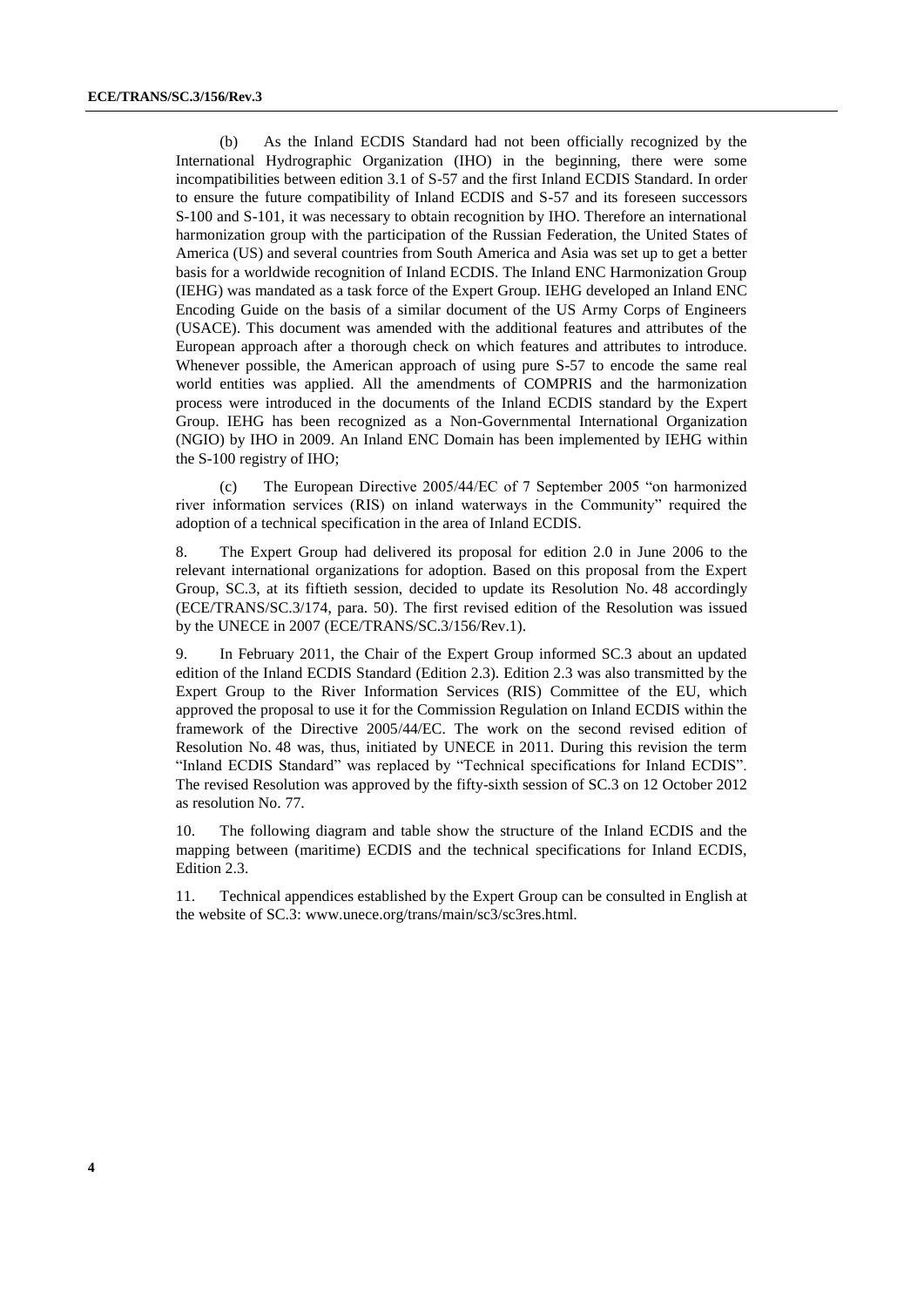# **B. Structure of the technical specifications for Inland ECDIS**

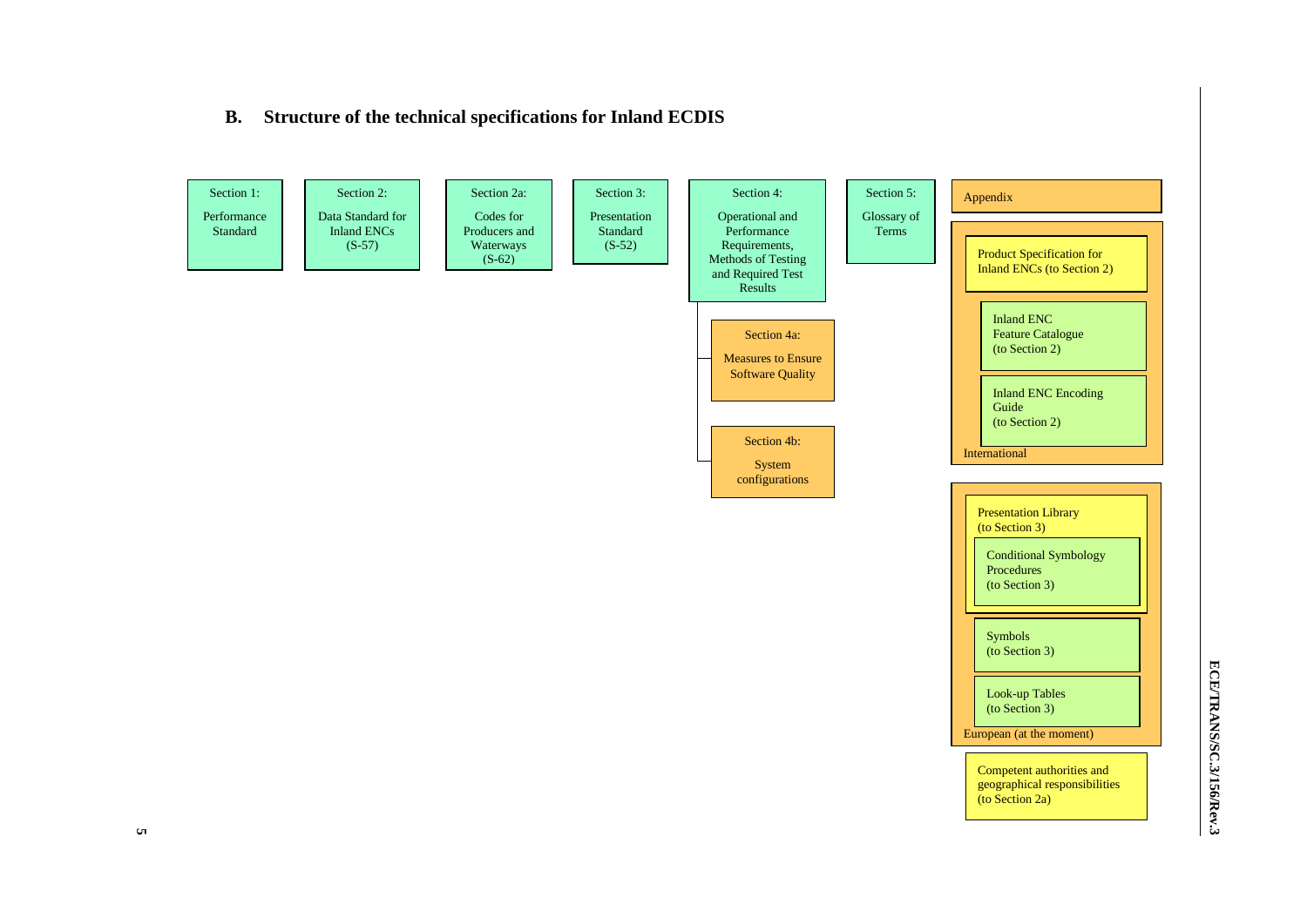# **C. Comparison of the structures of the standard for (Maritime) ECDIS and of the technical specifications for Inland ECDIS**

| (Maritime) ECDIS                                                                                                                                              |                                                                                                                                                                                                                                                                                                                                                                                                         | <b>Inland ECDIS</b>                                    | <b>OPEN ECDIS FORUM</b><br>http://ienc.openecdis.org                                                                                                                                                                                        |
|---------------------------------------------------------------------------------------------------------------------------------------------------------------|---------------------------------------------------------------------------------------------------------------------------------------------------------------------------------------------------------------------------------------------------------------------------------------------------------------------------------------------------------------------------------------------------------|--------------------------------------------------------|---------------------------------------------------------------------------------------------------------------------------------------------------------------------------------------------------------------------------------------------|
|                                                                                                                                                               | IMO MSC.232(82) revised Performance Standards for Electronic Chart<br>Display and Information Systems (ECDIS), December 2006                                                                                                                                                                                                                                                                            | Section 1:<br>Performance<br>Standard                  |                                                                                                                                                                                                                                             |
| Appendix 1:<br>Appendix 2:<br>Appendix 3:<br>Appendix 4:<br>Appendix 5:<br>Appendix 6:<br>Appendix 7:                                                         | <b>Reference Documents</b><br>SENC Information available for display during route<br>planning and route monitoring<br>Navigational Elements and Parameters<br>Areas for which special conditions exist<br>Alarms and Indicators<br>Back-up requirements<br>RCDS mode of operation                                                                                                                       |                                                        |                                                                                                                                                                                                                                             |
|                                                                                                                                                               | IHO S-57: Transfer Standard for Digital Hydrographic Data, Edition 3.1<br>(including Supplement No. 2, June 2009)                                                                                                                                                                                                                                                                                       | Section 2:<br>Data Standard for<br><b>Inland ENCs</b>  |                                                                                                                                                                                                                                             |
| Part 1:<br>Part 2:<br>Part 3:<br>Appendix A:<br>Chapter 1:<br>Chapter 2:<br>Annex B:<br>Appendix B:<br>Appendix B.1:<br>Annex A:<br>Annex B:<br>Appendix B.2: | General Introduction<br><b>Theoretical Data Model</b><br>Data Structure<br><b>IHO Object Catalogue</b><br><b>Object Classes</b><br><b>Attributes</b><br>Attributes/Object Classes Cross Reference<br><b>Product Specifications</b><br><b>ENC Product Specification</b><br>Use of the Object Catalogue for ENC<br>Example of CRC Coding<br>IHO Object Catalogue Data Dictionary Product<br>Specification |                                                        | <b>Inland ENC Feature</b><br>Catalogue<br>Bathymetric Inland<br><b>ENC</b> Feature<br>Catalogue<br>Product Specification<br>for Inland ENCs<br>Product Specification<br>for bathymetric Inland<br><b>ENCs</b><br><b>IENC</b> Encoding Guide |
|                                                                                                                                                               | IHO S-62 ENC Producer Codes, Edition 2.5, December 2009                                                                                                                                                                                                                                                                                                                                                 | Section 2a:<br>Codes for<br>Producers and<br>Waterways | <b>OEF</b><br>(www.openecdis.org):<br>Codes for Producers and<br>Waterways<br>(not part of the Inland<br><b>ECDIS</b> technical<br>specifications)                                                                                          |
| IHO S-52 Specification for Chart Content and Display Aspects of ECDIS,<br>Edition 6, March 2010                                                               |                                                                                                                                                                                                                                                                                                                                                                                                         | Section 3:<br>Presentation                             | <b>Presentation Library</b><br>for Inland ECDIS                                                                                                                                                                                             |
| Annex A:<br>Annex B:<br>Annex C:                                                                                                                              | <b>IHO ECDIS Presentation Library</b><br>Procedure for initial calibration of colour displays<br>Procedure for maintaining the calibration of displays                                                                                                                                                                                                                                                  | Standard                                               | Look-up Tables<br>Symbols<br>Conditional<br><b>Symbology Procedures</b>                                                                                                                                                                     |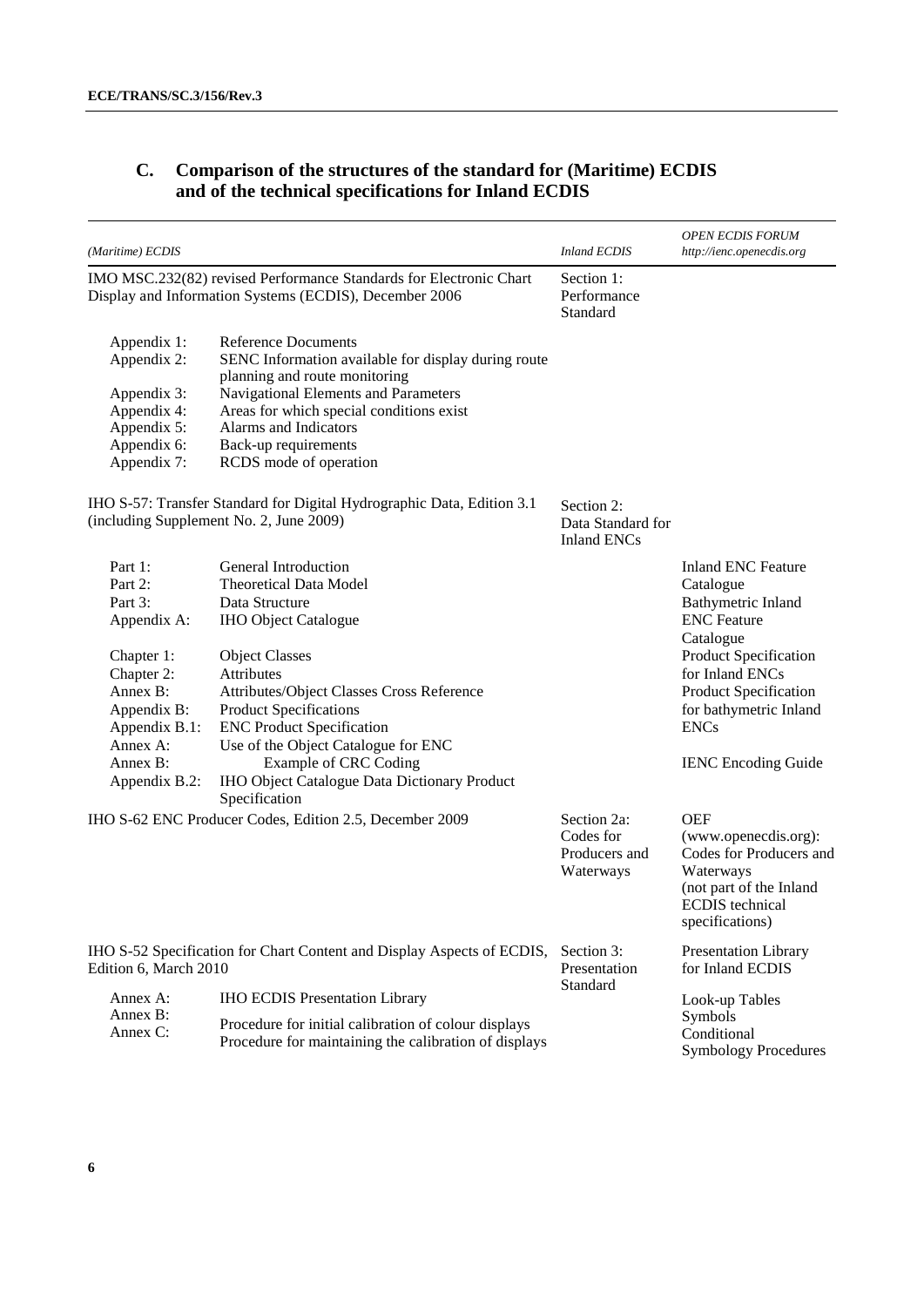| (Maritime) ECDIS                                   |                                                                                                                                                              | <b>Inland ECDIS</b>                                                                                                           | <b>OPEN ECDIS FORUM</b><br>http://ienc.openecdis.org |
|----------------------------------------------------|--------------------------------------------------------------------------------------------------------------------------------------------------------------|-------------------------------------------------------------------------------------------------------------------------------|------------------------------------------------------|
| Appendix 1:<br>Annex A:<br>Annex B:<br>Annex $C$ : | Guidance on Updating the Electronic Chart<br>Definitions and Acronyms<br><b>Current Updating Practice for Paper Charts</b><br><b>Estimate of Data Volume</b> |                                                                                                                               |                                                      |
|                                                    | IEC 61174 Edition 3.0: ECDIS – Operational and<br>Performance Requirements, Methods of Testing and<br>Required Test Results, 2008                            | Section 4:<br>Operational and<br>Performance<br>Requirements,<br>Methods of<br>Testing and<br><b>Required Test</b><br>Results |                                                      |
|                                                    |                                                                                                                                                              | Section 4a:<br>Measures to<br><b>Ensure Software</b><br>Quality                                                               |                                                      |
|                                                    |                                                                                                                                                              | Section 4b:<br>System<br>Configurations                                                                                       |                                                      |
| <b>Related Terms</b>                               | IHO S-32 Appendix 1: Hydrographic Dictionary – Glossary of ECDIS-                                                                                            | Section 5:<br>Glossary of<br><b>Terms</b>                                                                                     |                                                      |

# **D. Technical Specifications for Electronic Chart Display and Information System for Inland Navigation (Inland ECDIS) (Edition 2.4)**

# **Section 1: Performance Standard for Inland ECDIS**

# **1. Introduction**

(a) Inland ECDIS contributes to safety and efficiency of inland shipping and thereby to the protection of the environment;

(b) Inland ECDIS reduces the navigational workload as compared to traditional navigation and information methods;

(c) Inland ECDIS can be designed for both information mode and navigation  $mode<sup>1</sup>$  or for information mode only;

(d) For the navigation mode as specified in Section 4 of these technical specifications, Inland ECDIS (Operating System Software, Application Software and Hardware) must have a high level of reliability and availability; at least of the same level as other means of navigation;

<sup>&</sup>lt;sup>1</sup> On wide inland waterways, Basin Administration may waive the requirement concerning the differentiation between the "navigation mode" and "information mode" of usage of Inland ECDIS, just as it is the case in the IHO Standard S-52.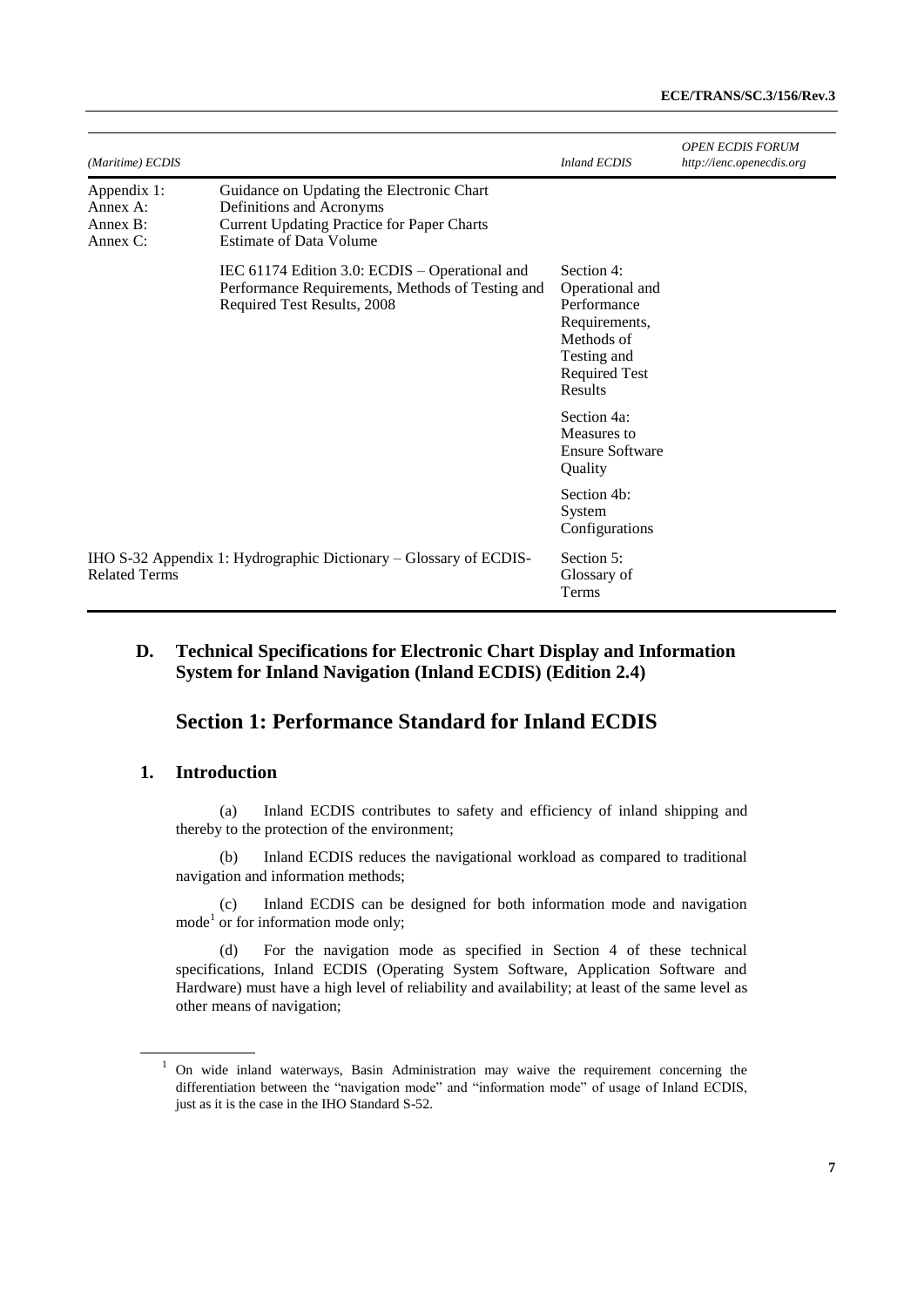(e) Inland ECDIS must use chart information as specified in Sections 2 and 3 of these technical specifications;

(f) Inland ECDIS must facilitate simple and reliable updating of the Inland Electronic Navigational Chart;

(g) Inland ECDIS must provide appropriate alarms or indications with respect to the information displayed or malfunction of the equipment;

(h) Inland ECDIS must meet the requirements of this performance standard.

#### **2. References**

(a) IHO Special Publication S-57, "IHO Transfer Standard for Digital Hydrographic Data", Edition 3.1, including Supplement No. 2, June 2009;

(b) IHO Special Publication S-62, "ENC Producer Codes", Edition 2.5, December 2009;

(c) IHO Special Publication S-52, "Specifications for Chart Content and Display Aspects of ECDIS", Edition 6, March 2010, including S-52 Appendix 1 "Guidance on Updating the Electronic Navigational Chart", Edition 4.0, April 2012;

(d) IMO Resolution MSC.232(82) "Revised Performance Standards for Electronic Chart Display and Information Systems (ECDIS)", December 2006;

(e) International Standard IEC 61174, edition 3.0 "Maritime navigation and radiocommunication equipment and systems – Electronic chart display and information system (ECDIS) – Operational and performance requirements, methods of testing and required test results", 2008;

(f) EU Directive 2006/87/EC as amended by 2013/49/EU and Article 7.06 and Annex M of the Rhine Vessel Inspection Regulation laying down technical requirements for inland waterway vessels, Annex IX, Parts III to VI, "Requirements applicable to signal lights, radar installations and rate-of-turn indicators";

(g) IHO Special Publication S-32, Appendix 1 "Hydrographic Dictionary – Glossary of ECDIS-related Terms";

(h) EN 60945 (2002) and Corr.1 (2010): Marine navigational equipment; General requirements – Methods of testing and required test results;

DC Recommendations on the main technical and operational parameters for the radar installations used for the navigation on the Danube, CD/SES 60/10, Budapest, 2003;

(j) UNECE Resolution No. 61, revised, "Recommendations on Harmonized Europe-Wide Technical Requirements for Inland Navigation Vessels", Appendix 7, Part III "General technical specifications applicable to radar equipment" (ECE/TRANS/SC.3/172/ Rev.1 and Amends. 1 and 2);

(k) UNECE Resolution No. 57, revised, "Guidelines and Recommendations for River Information Services" (ECE/TRANS/SC.3/165/Rev.1).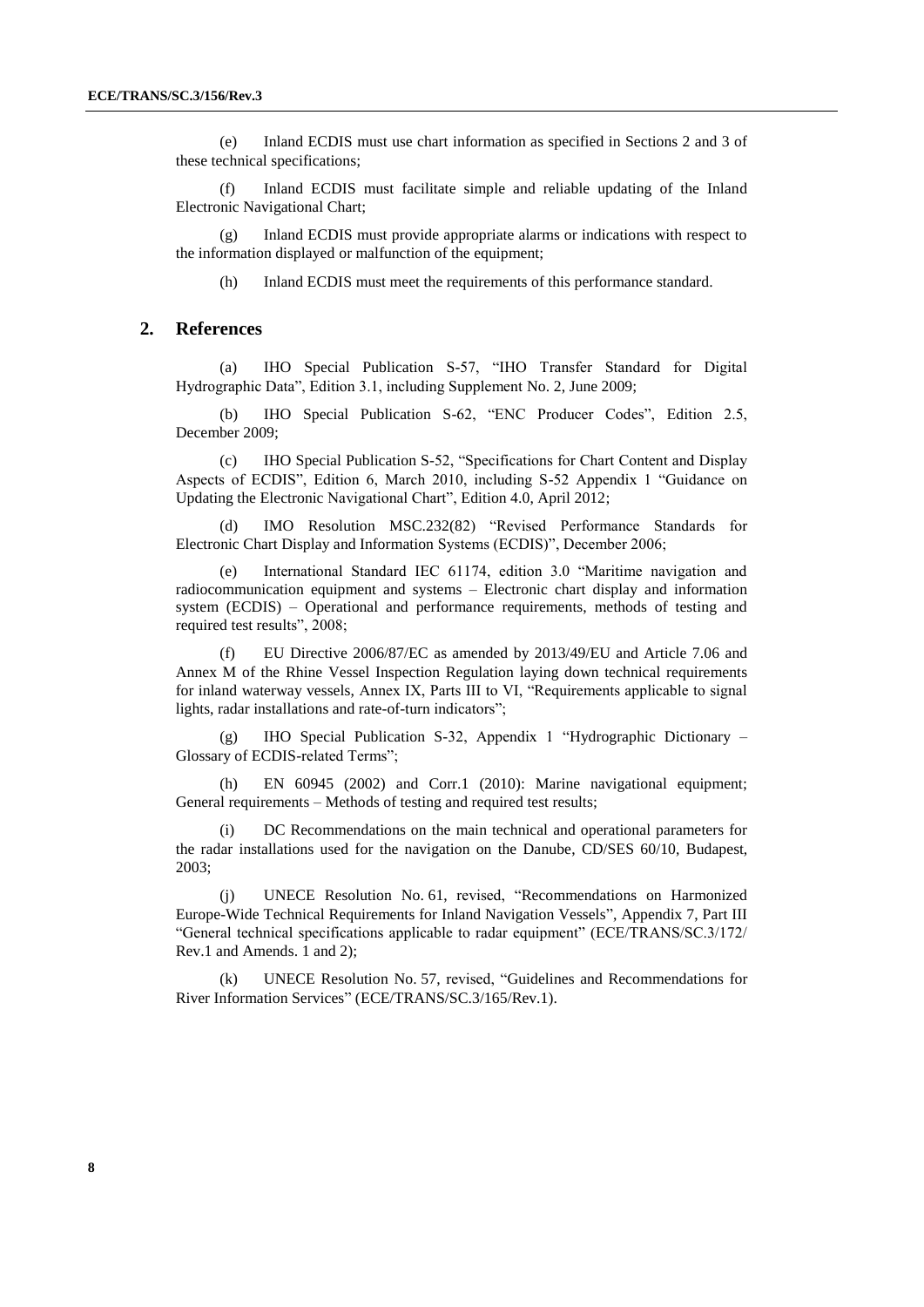# **3. Contents, Provision and Updating of Chart Information**

#### **3.1 Contents and Provision of Inland ENCs and Bathymetric Inland ENCs**

(a) The chart information to be used in Inland ECDIS must be the latest edition of information;

(b) Provisions must be made to prevent the user from altering the contents of original Inland ENC and bathymetric Inland ENC editions;

- (c) At least the following features must be included in the Inland ENC:
	- bank of waterway (at mean water level)
	- shoreline construction (e.g. groyne, longitudinal control dam, training wall – any facility that is considered a hazard to navigation)
	- contours of locks and dams
	- boundaries of the fairway/navigation channel (if defined)
	- isolated dangers in the fairway/navigation channel under water
	- isolated dangers in the fairway/navigation channel above water level, such as bridges, overhead cables, etc.
	- official aids-to-navigation (e.g. buoys, beacons, lights, notice marks)
	- waterway axis with kilometres and hectometres or miles
	- location of ports and transhipment sites
	- reference data for water level gauges relevant to navigation
	- links to the external xml-files with operation times of restricting structures, in particular locks and bridges.

If the chart producer is using overlay files or bathymetric Inland ENCs the features can be included in different cells, but the whole package has to fulfil the minimum requirements;

(d) If the chart is intended to be used for navigation mode, the respective competent authority decides for each waterway or harbour within its geographical area of responsibility which of the above named features are to be verified. The respective competent authority must declare which Inland ENCs and bathymetric Inland ENCs are approved for navigation mode within its geographical area of responsibility; 2

(e) The SENC shall be stored in the Inland ECDIS.

# **3.2 Updates**

(a) Inland ECDIS shall be capable of accepting updates to the Inland ENC data provided in conformity with the Product Specification for Inland ENCs and updates of the depth information provided in conformity with the Product Specification for bathymetric Inland ENCs. These updates must be applied to the Inland SENC automatically. The implementation procedure must not interfere with the display in use;

(b) Inland ECDIS must allow display of updates, so that the skipper may review their contents and ascertain that they have been included in the Inland SENC;

 $2^{\circ}$  For further details see Section 2a of these technical specifications.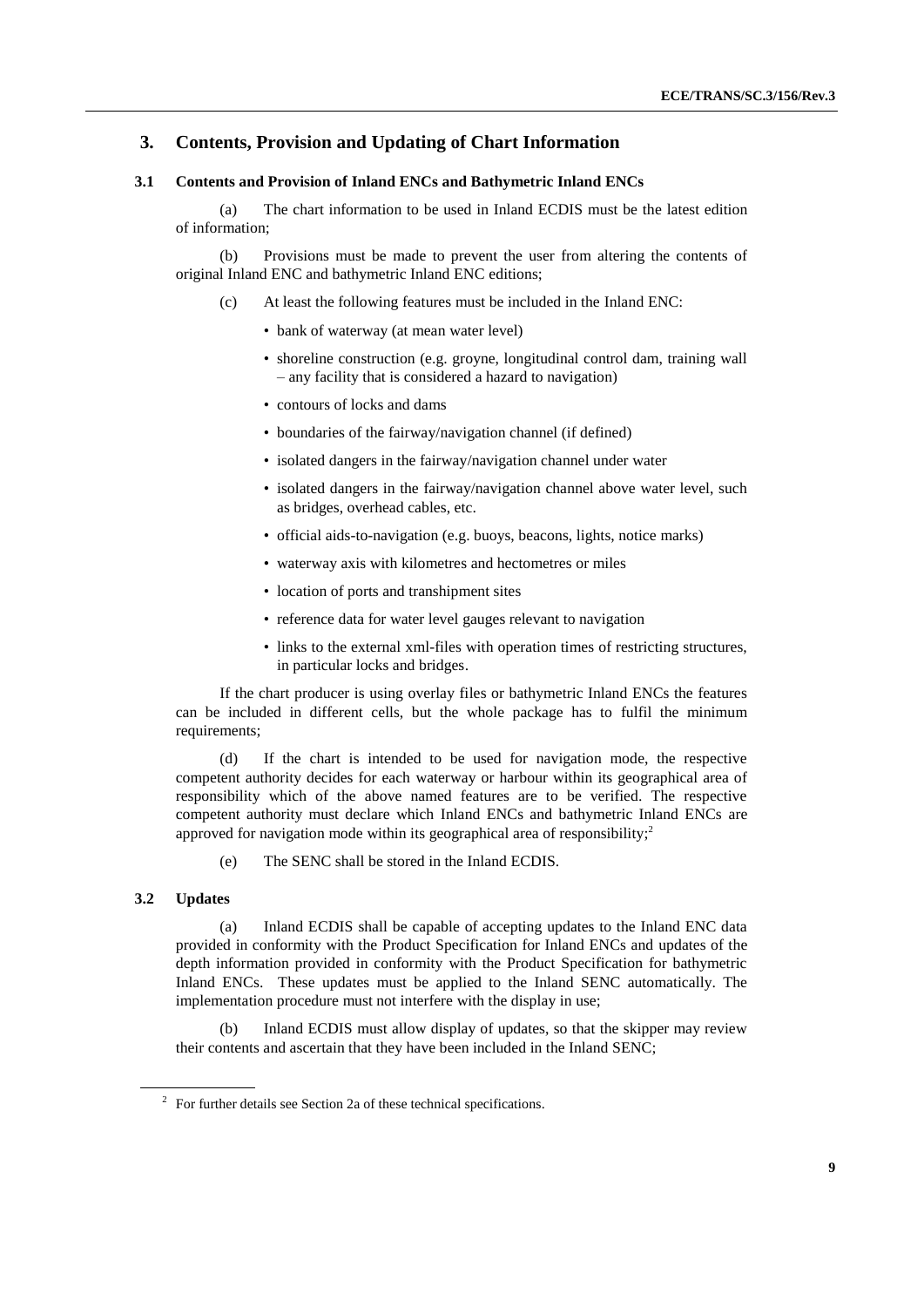(c) Inland ECDIS must be capable of revoking automatically applied updates of the Inland ENC data;

(d) Original Inland ENC editions and later updates must never be merged;

(e) The Inland ENC and all updates to it must be displayed without any degradation of their information content;

(f) The Inland ENC data and updates to it must be clearly distinguishable from other information;

(g) Inland ECDIS must ensure that the Inland ENC and all updates to it have been correctly loaded into the Inland SENC;

(h) Inland ECDIS must keep a record of updates, including the time of application to the Inland SENC;

(i) The contents of the Inland SENC to be used must be adequate and up-to-date for the intended voyage.

# **4. Presentation of Information**

#### **4.1 Display Requirements and Recommendations**

(a) The display method must ensure that the displayed information is clearly visible to more than one observer in the typical conditions of light experienced in the wheelhouse of a vessel by day and night;

(b) The display size of the chart presentation must be at least 270 mm by 270 mm for equipment designed and admitted for the navigation mode. In information mode ergonomic aspects must determine the size. The information displayed must be readily visible from the conning position:

- alphanumeric data and text should be presented using a clearly legible nonitalic, sans-serif font
- the font size shall be appropriate for the viewing distance from user positions (i.e. with respect to reading distance and viewing angles) likely to be experienced in the wheelhouse of a vessel
- the character height and the size of AIS symbols in millimetres shall not be less than 3.5 times the nominal viewing distance in metres
- the minimum size of AIS symbols and the minimum character height of AIS information should be 3.5 mm
- the manufacturer's documentation shall identify the nominal viewing distance for the display equipment
- for the size of the display it is recommended to use the size as specified for navigation mode in this standard. In case space for the installation of the display is an issue the display size might be reduced taking into account the nominal viewing distance for the display. In any case, the display diagonal may not be smaller than 199 mm (7.85 inch). Under all conditions the shipmaster must be capable to perceive the displayed information sufficiently
- if the software is sold without display the manufacturer's documentation shall include the information that it may only be used as Inland ECDIS in Information mode if the display fulfils the requirements of this chapter 4.1.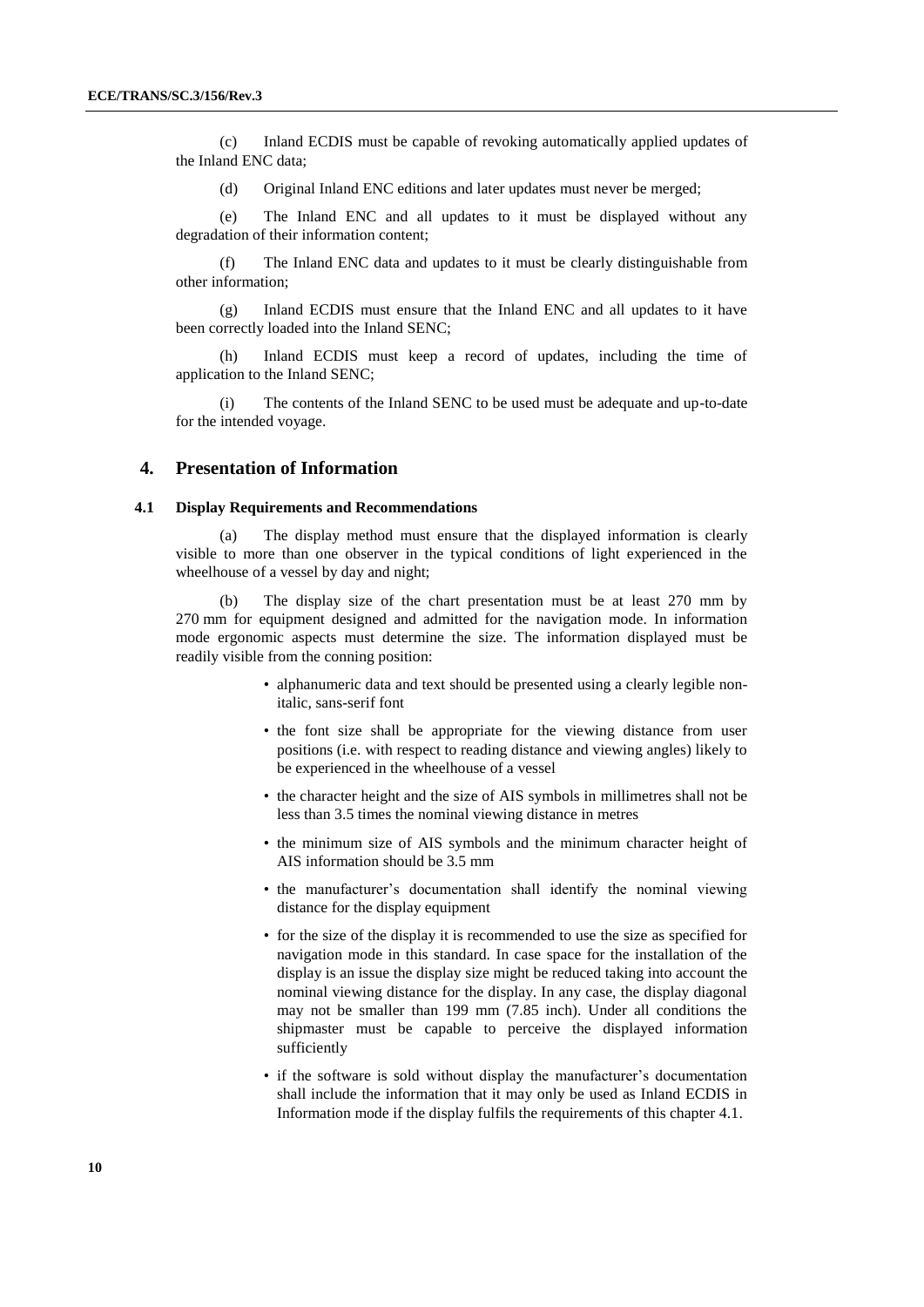(c) The display requirements must be met whether in landscape or in portrait format.

#### **4.2 Display Ranges (Scales)**

(a) In information mode,<sup>3</sup> it is recommended to use the same ranges as specified in navigation mode. All scales and ranges are allowed;

(b) In navigation mode, 4 only the successive switchable ranges (scales) specified in Section 4, Chapter 4.7 of these technical specifications are allowed.

#### **4.3 Image Positioning and Orientation**

<span id="page-10-0"></span>(a) In information mode all kinds of chart orientation are allowed; $3$ 

(b) In navigation mode the chart must be automatically positioned and oriented in the relative motion, head-up orientation with the own vessel's position in the screen centre or off-centred[.](#page-10-0)<sup>4</sup>, <sup>5</sup>

#### **4.4 Display of Inland SENC Information**

(a) The display of Inland SENC information must be divided into the following three display categories:

- display Base
- standard Display
- all Display.

The allocation of the feature classes to the display categories is given in detail in the "Look-up Tables" of Appendix 2, "Presentation Library for Inland ECDIS", of these technical specifications.

- (b) The Display Base category must contain at least the following features:
	- bank of waterway (at mean water level)
	- shoreline construction (e.g. groyne, longitudinal control dam, training wall – any facility that is considered a hazard to navigation)
	- contours of locks and dams
	- boundaries of the fairway/navigation channel (if defined)
	- isolated dangers in the fairway/navigation channel under water
	- isolated dangers in the fairway/navigation channel above water level, such as bridges, overhead wires, etc.
	- official aids-to-navigation (e.g. buoys, lights and beacons).
- (c) The Standard Display category must contain at least the following features:
	- the objects of Display Base category
	- prohibited and restricted areas

<sup>&</sup>lt;sup>3</sup> See Chapter 5.1 of this Section.

<sup>&</sup>lt;sup>4</sup> See Chapter 5.2 of this Section.

<sup>&</sup>lt;sup>5</sup> On wide inland waterways, Basin Administration may allow the true motion and north-up orientation of the picture.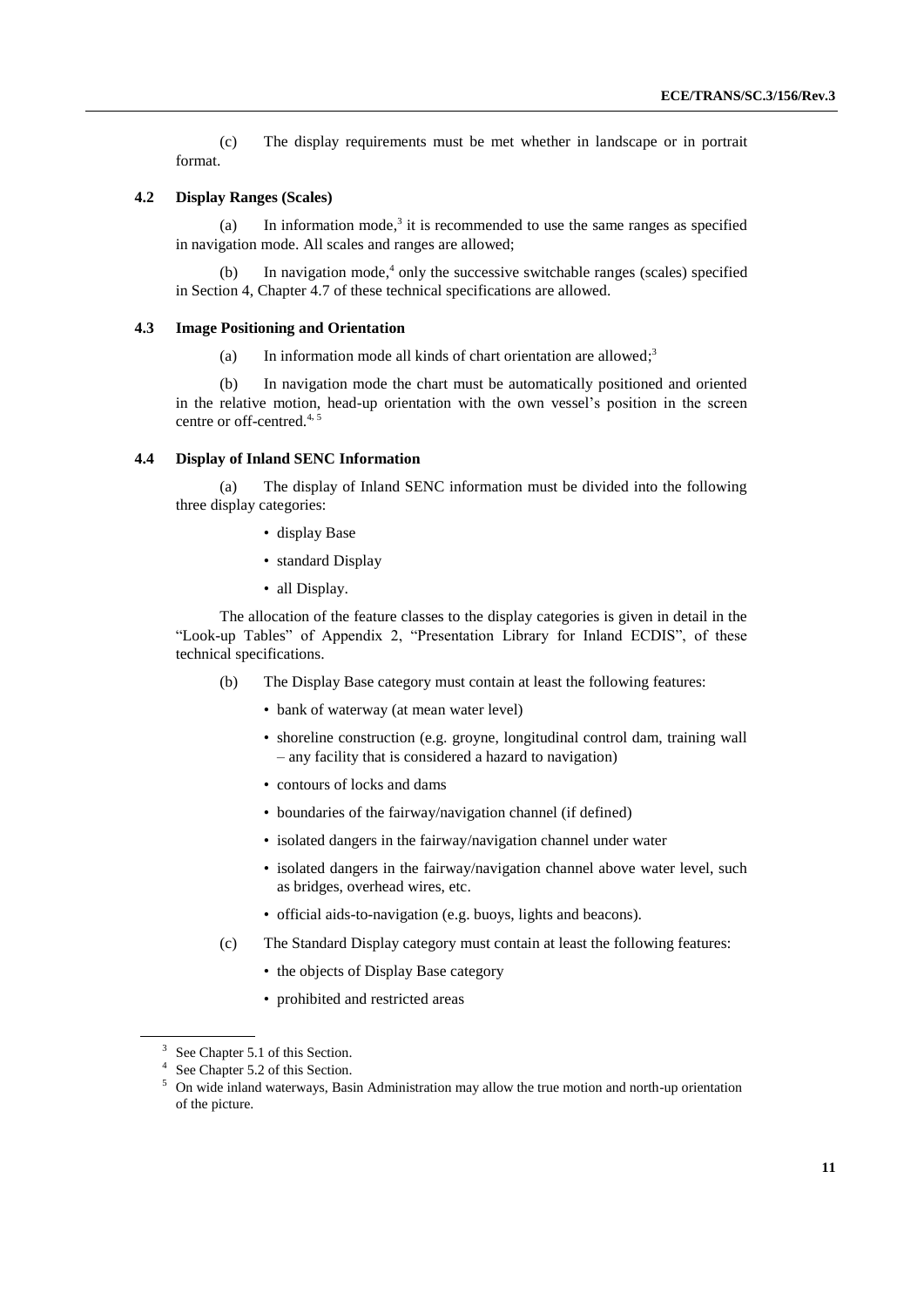- piers for commercial vessels (cargo and passenger)
- kilometre and hectometre or mile marks on the banks.

(d) The All Display category must display all features that are contained in the Inland SENC, individually on demand;

(e) When invoking the Inland ECDIS, it must come up with the Standard Information Density at an appropriate range available in the Inland SENC for the displayed area;

(f) Inland ECDIS must be switchable to the Standard Information Density at any time by a single operator action;

(g) Inland ECDIS must clearly indicate the information density currently in use at all times;

(h) Time variable depth information in the Inland ENC must be displayed independently of the above named three display categories.

#### **4.5 Display of Radar Information**

(a) In navigation mode, the radar image must have the highest display priority and it is only allowed to be presented in the relative motion, head-up mode. If the system is also type approved for maritime ECDIS, true motion and north-up mode may be implemented. If such a system is used in true motion and/or north-up mode on European inland waterways, it is considered to be working in information mode;

The under laid Inland SENC must match in position, range and orientation. The radar image and the position from the position sensor must both be adjustable for the antenna offset to the conning position;

(c) The overlaid radar image must conform to the minimum requirements as specified in Section 4, Chapter 4.14 of these technical specifications;

(d) The overlaid radar image may contain additional navigational information. Any additional navigational information and tracking and tracing symbols must however in no way degrade the display of the original radar content.

### **4.6 Display of Other Navigational Information**

(a) Inland ECDIS and additional navigational information must use a common reference system;

(b) It must be possible to display the skipper's own vessel's position on the screen;

- (c) It must be possible for the skipper to select safety limits;
- (d) Inland ECDIS must indicate the falling short of the safety limits.

#### **4.7 Colours and Symbols**

(a) The display of colours and symbols to represent Inland SENC information must comply, at least, with the regulations of Section 3 of these technical specifications. Other user-selectable symbol sets are also allowed;

(b) To present navigational elements and parameters as listed in the IMO Resolution MSC.232(82), Appendix 3, other colours and symbols than those mentioned in 4.7 (a) must be used;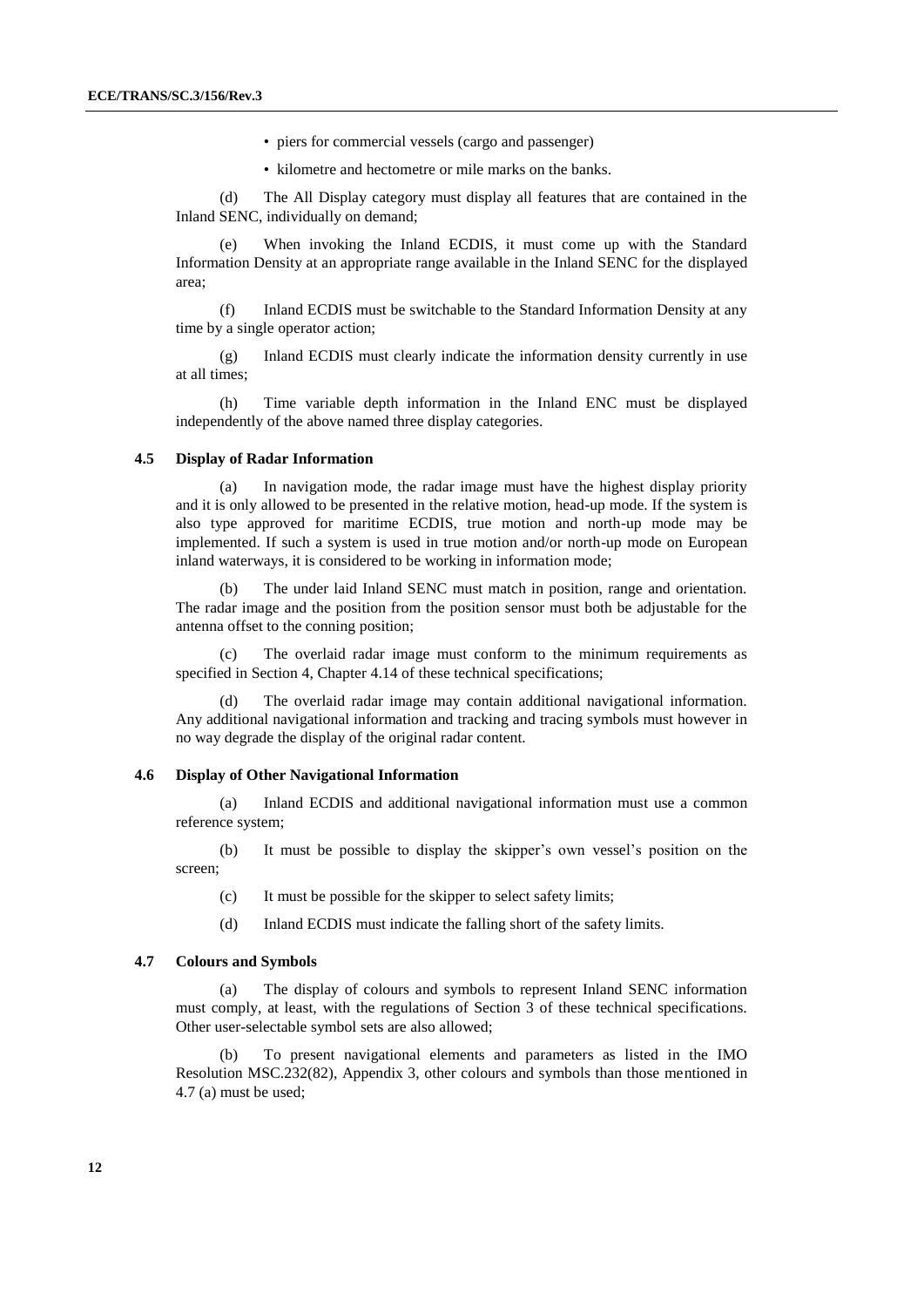#### **4.8 Data and Display Accuracy**

(a) The accuracy of the calculated data that are presented must be independent of the display characteristics and must be consistent with the Inland SENC accuracy;

(b) The Inland ECDIS in navigation mode shall provide an indication whether the display uses a smaller display range than the accuracy of the Inland ENC data offers (over-scale indication);

(c) The accuracy of all calculations performed by Inland ECDIS must be independent of the characteristics of the output device and must be consistent with the Inland SENC accuracy;

(d) Bearings and distances drawn on the display or those measured between features already drawn on the display must have accuracy no less than that afforded by the resolution of the display.

#### **5. Operation**

#### **5.1 Information Mode**

(a) Information mode must be used for information only and not for navigation;

(b) In information mode all kinds of chart orientation, rotation, zooming and panning are allowed. However, it is recommended to use the same fixed ranges as in navigation mode and the chart orientation either:

- to north, or
- to the fairway axis at the actual position, or
- to the actual vessels-heading.

(c) It should be possible to scroll the chart manually on the screen with the fairway axis in line with the vertical screen axis;

(d) Inland ECDIS may be connected to a positioning sensor to scroll the chart picture automatically and to display the section of the chart matching the actual surrounding, namely in the operator-selected range;

(e) Information regarding the position and orientation of other vessels, gathered by communication links like AIS, must be displayed only if they are up-to-date (nearly realtime) and accurate. The position and the orientation of other vessels by:

- a directed triangle, or
- a true outline (to scale)

must not be presented if the heading of these other vessels is not available. A generic symbol is recommended.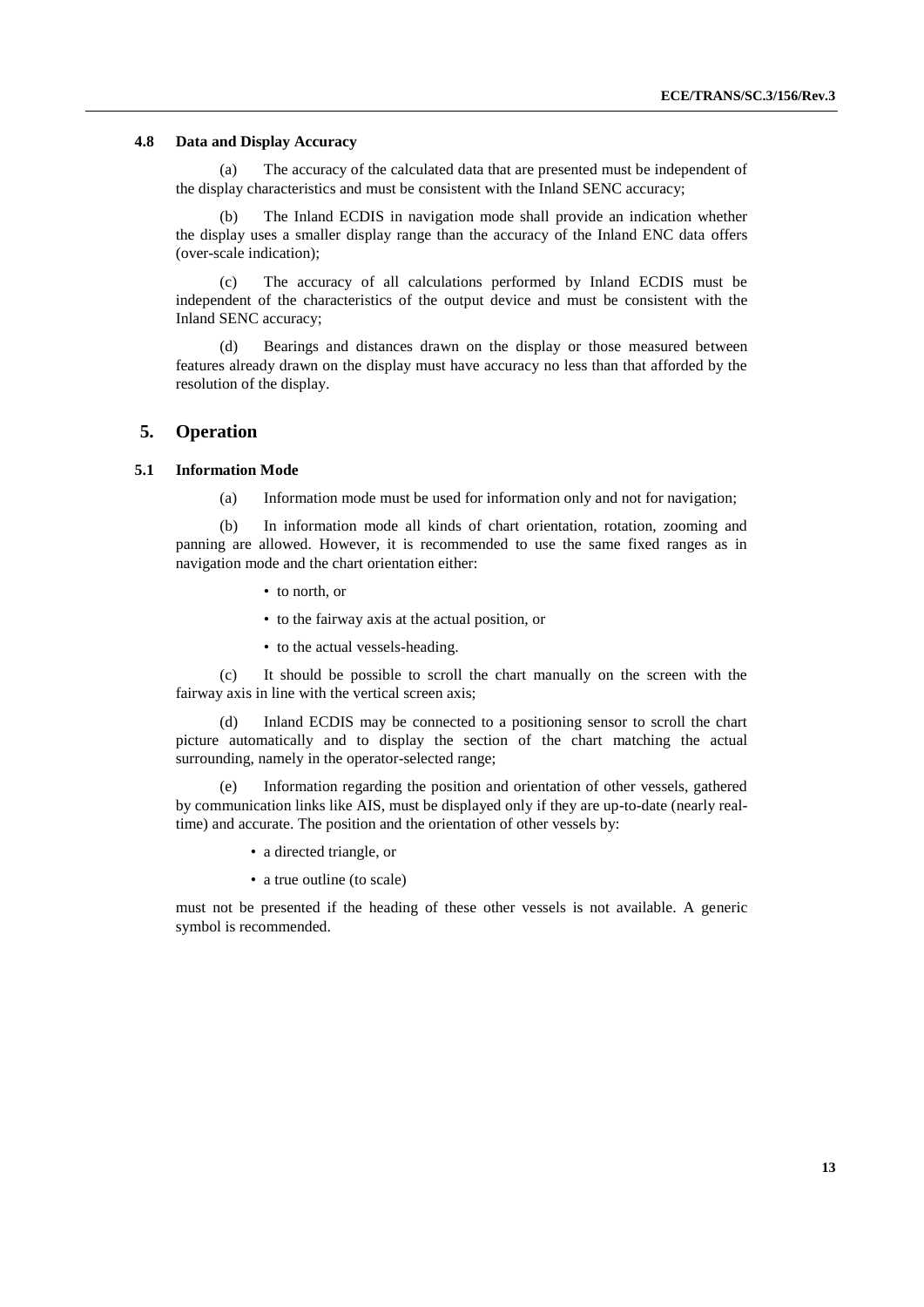| Category of vessel                                                                                           | Nominal reporting<br>interval<br>class A | Maximum time out<br>value<br>class A | Nominal reporting<br>interval<br>class B | Maximum time out<br>value<br>class B |
|--------------------------------------------------------------------------------------------------------------|------------------------------------------|--------------------------------------|------------------------------------------|--------------------------------------|
| Vessel at anchor or moored and<br>not moving faster than 3 knots (class B<br>not moving faster than 2 knots) | $3 \text{ min}$                          | $18 \text{ min}$                     | $3 \text{ min}$                          | $18 \text{ min}$                     |
| Vessel at anchor or moored and moving<br>at more than 3 knots                                                | 10 <sub>s</sub>                          | 60s                                  | $3 \text{ min}$                          | $18 \text{ min}$                     |
| Vessel operating in SOLAS mode,<br>moving at 0 to 14 knots                                                   | 10 <sub>s</sub>                          | 60s                                  | 30 s                                     | 180s                                 |
| Vessel operating in SOLAS mode,<br>moving at 0 to 14 knots and changing<br>course                            | 31/3 s                                   | 60s                                  | 30 <sub>s</sub>                          | 180s                                 |
| Vessel operating in SOLAS mode,<br>moving at 14 to 23 knots                                                  | 6 s                                      | 36s                                  | 30 s                                     | 180 s                                |
| Vessel operating in SOLAS mode,<br>moving at 14 to 23 knots and changing<br>course                           | 2s                                       | 36s                                  | 30 <sub>s</sub>                          | 180 s                                |
| Vessel operating in SOLAS mode,<br>moving faster than 23 knots                                               | 2s                                       | 30 <sub>s</sub>                      | 30 <sub>s</sub>                          | 180 s                                |
| Vessel operating in SOLAS mode,<br>moving faster than 23 knots and<br>changing course                        | 2s                                       | 30 <sub>s</sub>                      | 30 <sub>s</sub>                          | 180s                                 |
| Vessel operating in inland waterway<br>mode                                                                  | $2 - 10s$                                | 60s                                  |                                          |                                      |

The following time out values are recommended:<sup>6</sup>

The AIS targets must be marked as outdated if the position information of moving vessels is older than 30 seconds.

Information on the intention (blue sign) or the number of blue cones of other vessels, the status of signals, weather warnings (EMMA) and the water level received via Inland AIS may be displayed. The information on the intention (blue sign) must only be displayed on the right side of the symbol, if the heading of the vessel is available. If no heading information is available the information must only be displayed in a direction independent form. The following table is providing an example for the display:

<sup>6</sup> Values taken from IEC 62388.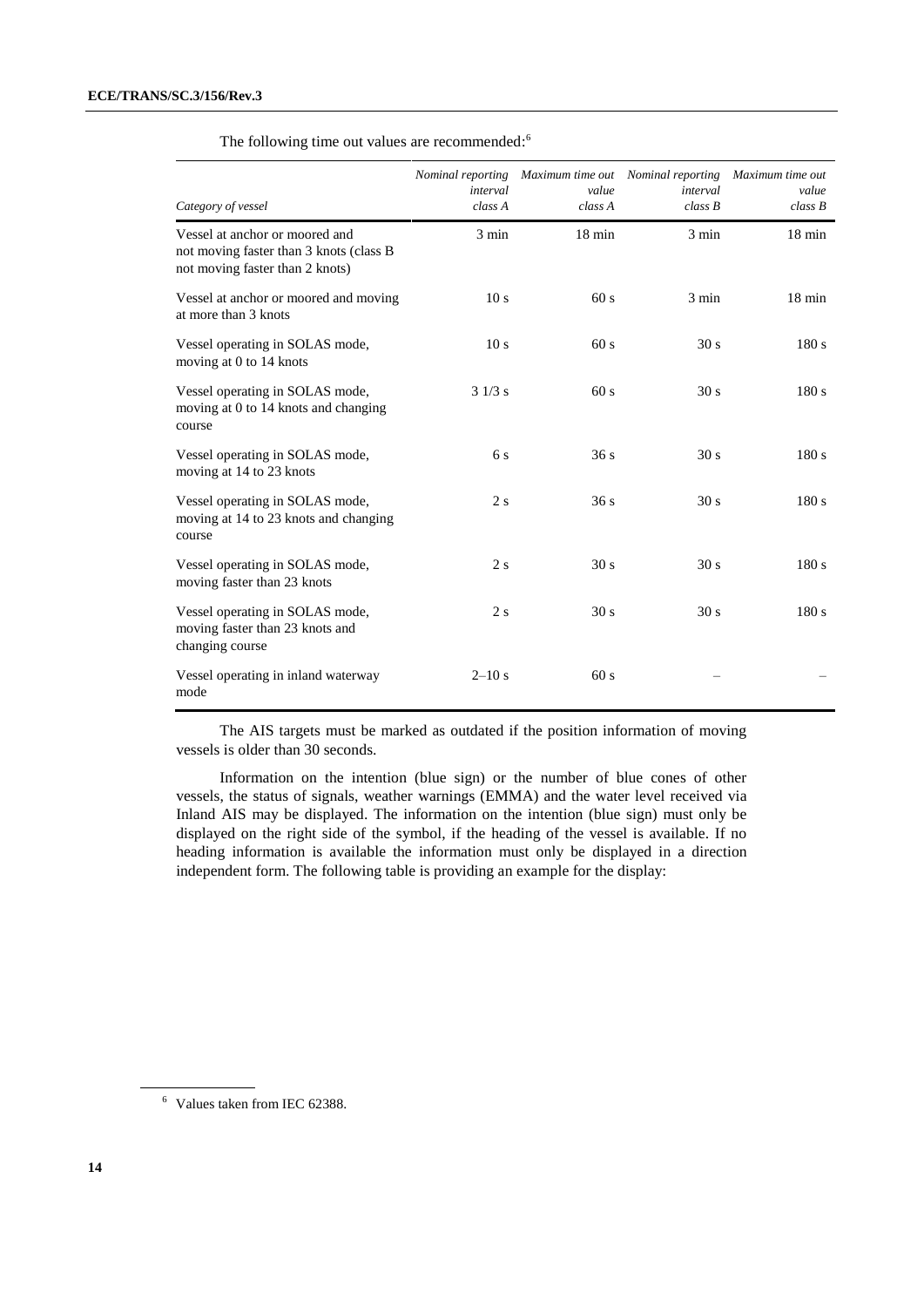|         | Visualisation of Blue Sign status 0 to 2 and dangerous goods |               |                                |        |         |        |     |        |
|---------|--------------------------------------------------------------|---------------|--------------------------------|--------|---------|--------|-----|--------|
|         | <b>Blue Sign</b>                                             |               | Not connected or not available |        | Not set |        | Set |        |
|         | <b>Blue cones</b>                                            |               | no                             | 1 to 3 | no      | 1 to 3 | no  | 1 to 3 |
|         | $\tilde{\mathbf{z}}$                                         | Symbol        |                                |        |         |        |     |        |
|         |                                                              | Symbol        |                                |        |         |        |     |        |
| Heading | Yes                                                          | shape<br>True |                                |        |         |        |     |        |

(f) Information regarding AIS base stations, AIS Aids to Navigation (ATON) and AIS Search and Rescue Transmitters (SART) may be displayed, if the symbols can be distinguished from other symbols (e.g. symbols 2.10 and 2.11 of IEC 62288 Ed. 2, Table A.2);

(g) Information received by an AIS device and required by local police regulations shall be displayed;

(h) It shall be possible to display all information transmitted by an AIS on user request.

#### **5.2 Navigation Mode**

(a) In navigation mode, the Inland ECDIS display must be integrated with the vessel's own radar information. The radar information must be clearly distinguishable from the SENC information;

(b) The Integrated Display must be in accordance with the requirements for radar on inland waterways as specified in Section 4, Chapter 4.14 of these technical specifications;

(c) The chart and the radar image must match in size, position and orientation within the limits as specified in Section 4, Chapter 3.4 and 8.3.2 of these technical specifications;

(d) The Integrated Display must only be presented in the head-up orientation. Other orientations are permitted in systems with an additional maritime ECDIS type approval. If such a system is used in true motion and/or north-up mode on European inland waterways, it is considered to be working in information mode;<sup>7</sup>

It must be possible for the operator to adjust the off-set values between the positions of the position sensor and the radar antenna of the vessel so that the SENC display matches the radar image;

(f) It must be possible to remove either the ECDIS or the radar information by a single operator action temporarily;

 $7$  On wide inland waterways, Basin Administration may allow the true motion and north-up orientation of the picture.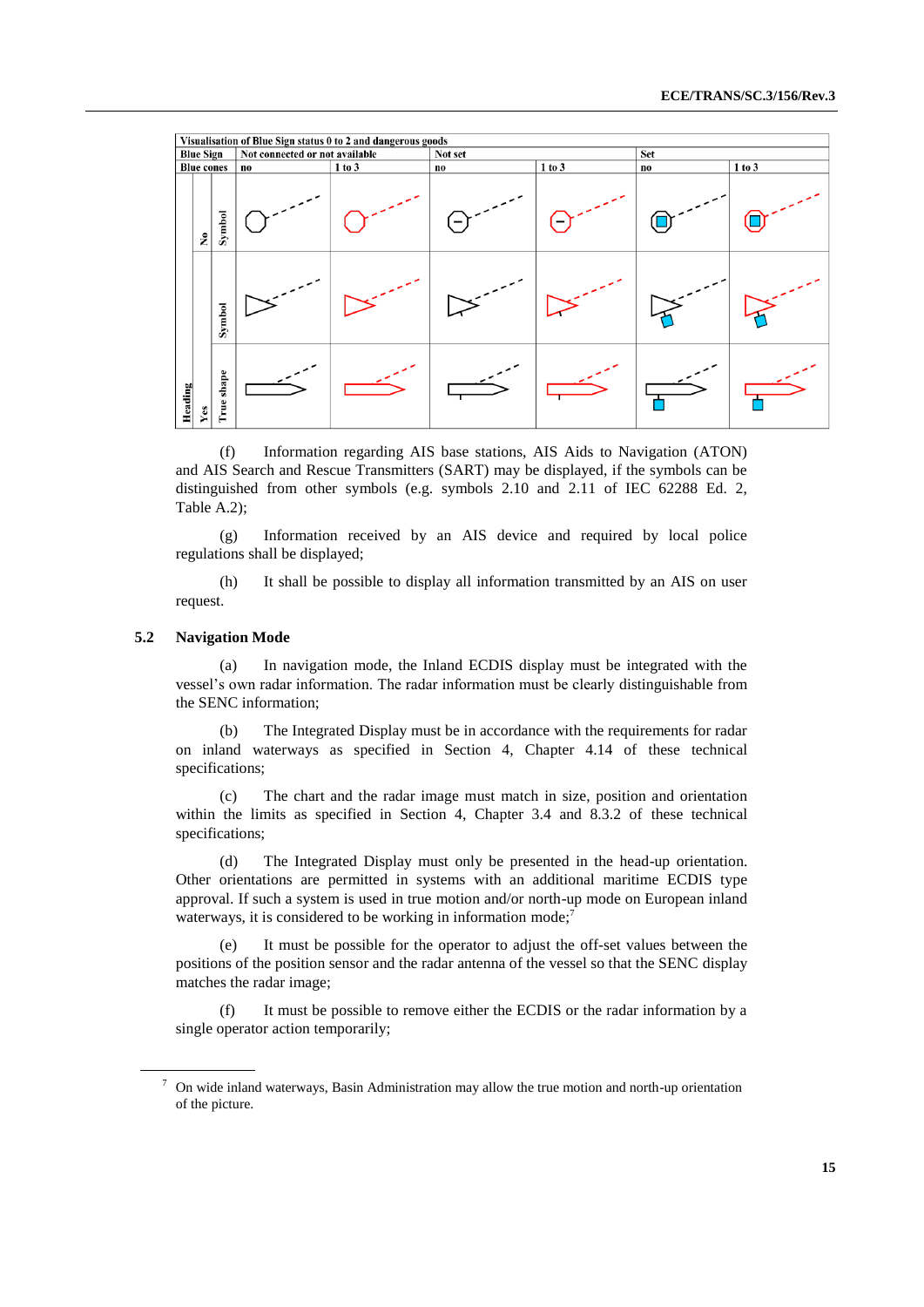(g) The vessel's position must be derived from a continuous positioning system of which the accuracy is consistent with the requirements of safe navigation;

(h) Navigation mode must provide an indication when the input from the position-fixing system is lost. Navigation Mode must also repeat, but only as an indication, any alarm or indication passed to it from a position fixing system;

(i) The positioning system and the SENC must be based on the same geodetic datum;

(j) In navigation mode the data according to Chapter 3.1 (c), first to seventh indent, of this Section shall always be visible and shall not be obscured by other objects. The transparency of the radar overlay shall, therefore, be user defined**;**

Information regarding the position and orientation of other vessels, gathered by other communication links than the vessel's own radar, are permitted to be displayed only if they are up-to-date (nearly real-time) and meet the accuracy that is required for the support of tactical and operational navigation. Position information of the own vessel that is received from a repeater station must not be displayed;

(l) As tracking and tracing information (for example AIS) of other vessels is useful for the planning of the passing, but of no use during passing itself, tracking and tracing (AIS) symbols must not disturb the radar image during passing and must be faded out therefore. Preferably the application must allow the skipper to define the area where the symbol is faded out;

- (m) The presentation of the position and the orientation of other vessels by:
	- a directed triangle, or
	- a true outline (to scale)

are permitted only if the heading of these other vessels is available. In all other cases a generic symbol must be used (an octagon is recommended, a circle must not be used for applications which are certified according to maritime standards);

(n) Information that another vessel is carrying blue cones or lights may be displayed by a different colour of the vessel symbol. The number of the blue cones/lights must only be displayed in the pick report;

(o) Information on the intention of another vessel to pass on starboard (blue sign) may only be displayed on the right side of the directed triangle symbol or of the scaled shape if the heading of this vessel is available. If no heading information is available, the information must only be displayed in a direction independent form;

(p) Information regarding the position of AIS base stations, AIS Aids to Navigation (ATON) and AIS Search and Rescue Transmitters (SART) may be displayed, if the symbols can be distinguished from other symbols (e.g. symbols 2.10 and 2.11 of IEC 62288 Ed. 2, Table A.1).

#### **5.3 Operation and Control Elements**

(a) Inland ECDIS must be designed following ergonomic principles for userfriendly operation;

The Inland ECDIS equipment must have a minimum of operation and control elements in accordance with Section 4 of these technical specifications;

(c) Operation and control elements, and indicators for connected sensors, may be integrated in Inland ECDIS;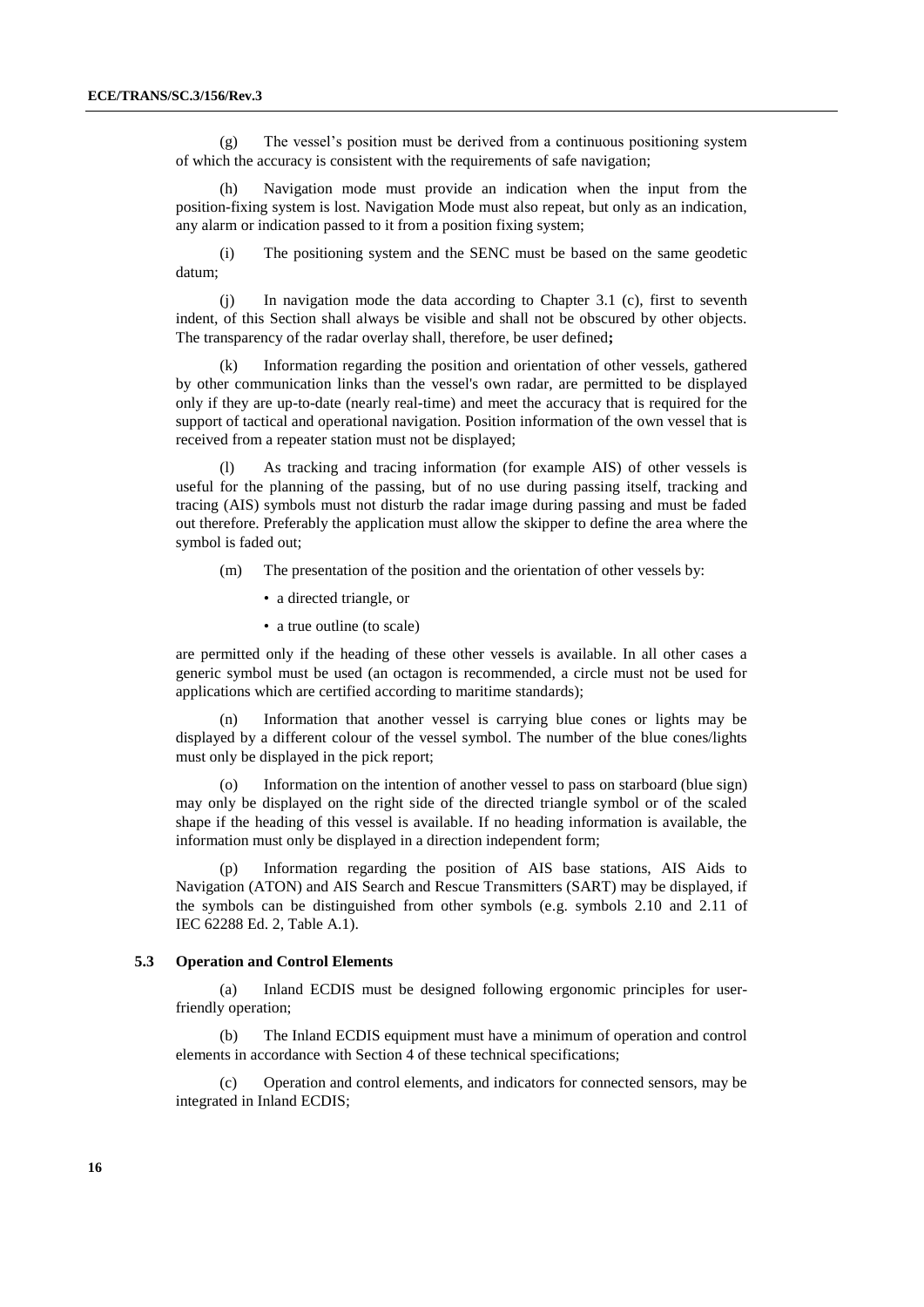(d) Standard settings and user-defined settings must be easily retrievable.

# **6. Connections with other Equipment**

(a) Inland ECDIS must not affect the performance of any connected equipment adversely. Similarly the connection of optional equipment must not degrade the performance of Inland ECDIS;

(b) Inland ECDIS must be capable of generating information to other systems, e.g. for the purpose of electronic reporting;

(c) The relevant requirements of controls and indicators to connected equipment must be fulfilled.

# **7. Indications and Alarms**

#### **7.1 Built-in Test Equipment (BITE)**

Inland ECDIS in navigation mode shall be provided with means for carrying out on board tests of major functions either automatically or manually. In case of a failure, the module at fault must be shown.

#### **7.2 Malfunctions**

(a) Inland ECDIS in navigation mode shall provide a suitable alarm or indication of system malfunctions; 8

(b) Inland ECDIS in information mode shall provide a suitable alarm or indication of missing input from – if connected – GPS, AIS and heading device.

# **8. Fallback Arrangements**

#### **8.1 Insufficient Accuracy of the SENC Positioning**

In navigation mode, the SENC must be automatically switched off, if the SENC positioning does not match the radar picture within the limits of Section 4, Chapter 5.1 and 5.2 of these technical specifications.<sup>9</sup>

### **8.2 Defects**

(a) If the Inland ECDIS system in navigation mode has an evident defect, it shall provide a suitable alarm; 10

(b) Facilities enabling a safe take-over of the functions of the Inland ECDIS in navigation mode shall be provided in order to ensure that an Inland ECDIS failure does not result in a critical situation.

<sup>&</sup>lt;sup>8</sup> See Section 4, Chapter 9 of these technical specifications.

<sup>&</sup>lt;sup>9</sup> On wide inland waterways, Basin Administration may prescribe that Inland ECDIS must provide a suitable alarm and/or indication, if the SENC positioning does not match the radar picture within the limits of Section 4, Chapters 5.1 and 5.2.

<sup>&</sup>lt;sup>10</sup> See Section 4, Chapters 4.16 and 9 of these technical specifications.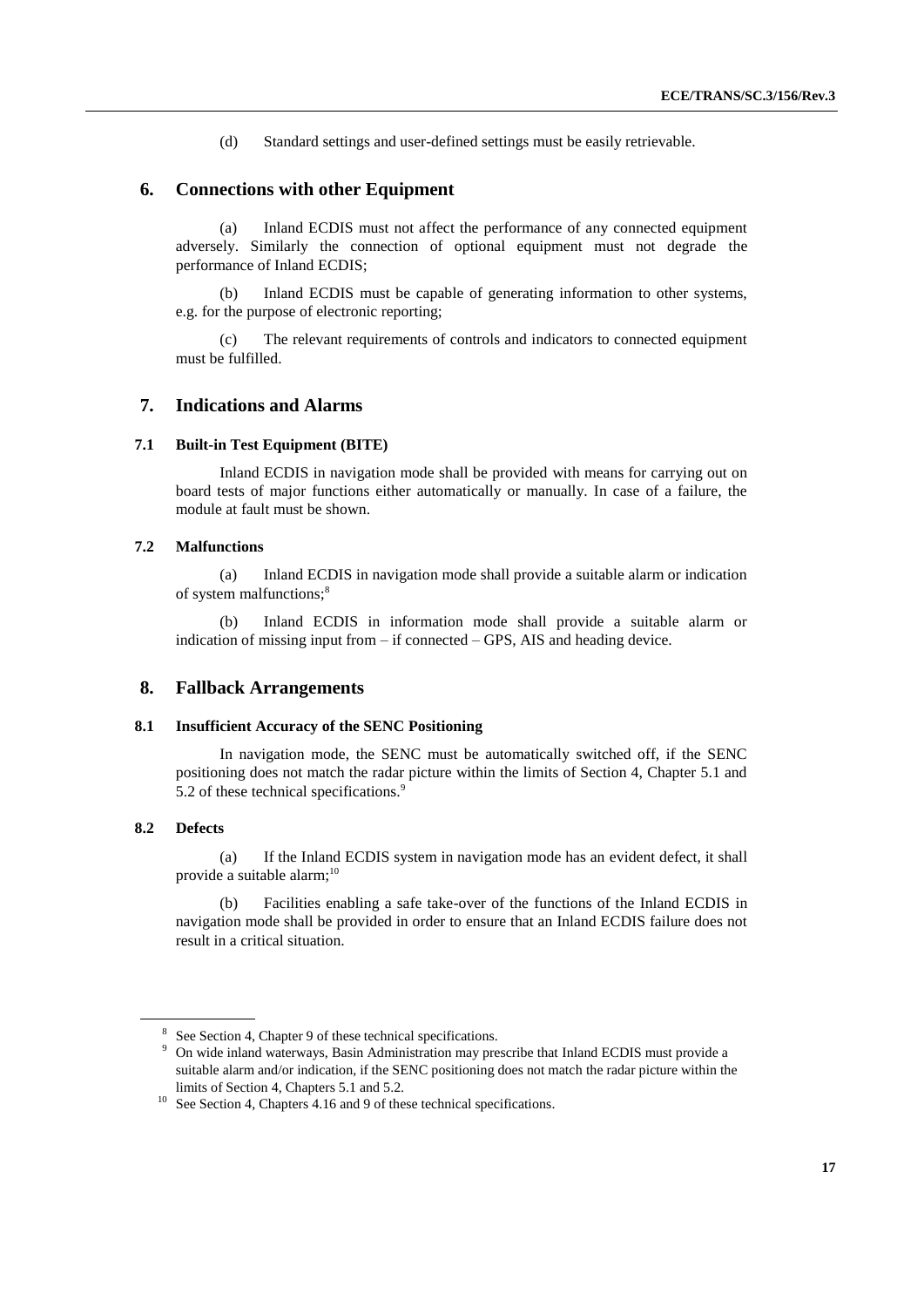# **9. Power Supply in Navigation Mode**

Inland ECDIS must have its own separate, fused power supply.

# **Section 2: Data Standard for Inland ENCs**

# **1. Introduction**

(a) This "Data Standard for Inland ENCs" describes the technical specifications to be used:

- for the exchange of digital hydrographic data between national inland waterway authorities, and
- or its distribution to manufacturers, skippers and other users.

(b) This Data Standard must be used for the production of Inland ENCs and bathymetric Inland ENCs. The transfer and distribution must take place in such a way that none of the information is lost;

(c) This Data Standard is based on the "IHO Transfer Standard for Digital Hydrographic Data", Special Publication No. 57, Edition 3.1, Supplement 2, with all Appendices and Annexes (see comparison table in the preface of these technical specifications), hereafter S-57;

(d) This Data Standard describes the necessary additions and clarifications to S-57 and the application of S-57 for the purpose of use in Inland ECDIS applications;

- (e) This Data Standard comprises:
	- this Section 2:
	- Appendix 1.0, "Product Specification for Inland ENCs", Appendix 1.1, "Inland ENC Feature Catalogue", and Appendix 1.2, "Encoding Guide for Inland ENCs"; and
	- Appendix 3.0, "Product Specification for Bathymetric Inland ENCs", and Appendix 3.1, "Feature Catalogue for Bathymetric Inland ENCs".

# **2. Theoretical Data Model**

The description of the theoretical data model in S-57, Part 2 must apply to the theoretical data model of Inland ENCs and bathymetric Inland ENCs.

# **3. Data Structure**

The description of the data structure in S-57, Part 3 must apply to the data structure of Inland ENCs and bathymetric Inland ENCs.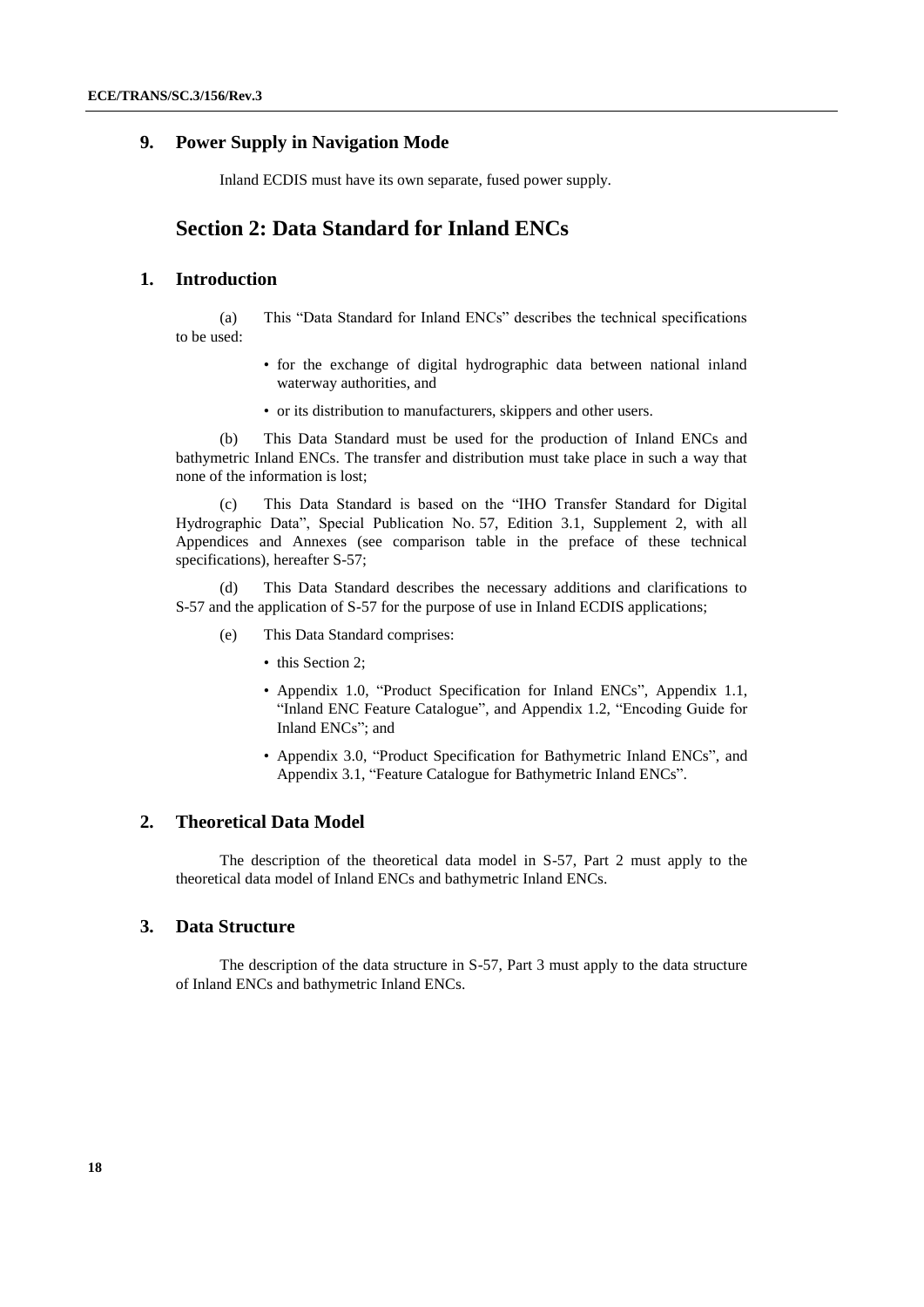# **4. Product Specification for Inland ENCs and bathymetric Inland ENCs**

(a) The Product Specification for Inland  $ENCs<sup>11</sup>$  and for bathymetric Inland  $ENCs<sup>12</sup>$  are sets of specifications intended to enable chart producers to produce a consistent Inland ENC or bathymetric Inland ENC, and manufacturers to use that data efficiently in an Inland ECDIS that satisfies the Performance Standard for Inland ECDIS.<sup>13</sup>

(b) Data for ENCs shall be made available to all manufacturers of applications.

An Inland ENC shall be produced in accordance with the rules defined in these technical specifications and shall be encoded using:

- the Inland ENC Feature Catalogue;<sup>14</sup> and
- the rules described in the Inland ENC Encoding Guide.<sup>15</sup>

A bathymetric Inland ENC shall be produced in accordance with the rules defined in these specifications and shall be encoded using:

- the bathymetric Inland ENC Feature Catalogue;<sup>16</sup> and
- the rules described in the Inland ENC Encoding Guide.<sup>17</sup>

(c) Official Inland ENCs and bathymetric Inland ENCs shall be produced in accordance with the latest version of the "Data Standard" including the "Product Specification". Official Inland ENCs, which have been produced in accordance with earlier editions of the Inland ECDIS Standard and before the entry into force of these technical specifications remain valid until new editions of Official Inland ENCs are published in accordance with these technical specifications.

# **5. Definitions**

Definitions of terms may be found in:

- S-57, part 1, clause 5
- "Glossary of ECDIS Related Terms", S-52, Appendix 1
- "Glossary of Terms", Section 5 of these technical specifications.

# **Section 2a: Codes for Producers and Waterways**<sup>18</sup>

(a) Codes for producers of Inland ENCs as well as the registration procedure are those mentioned in IHO S-62.

Administrations or private companies which produce Inland ENCs and which are not already mentioned in IHO-S-62 and administrations or private companies decide to

<sup>&</sup>lt;sup>11</sup> See Appendix 1.0.

 $12$  See Appendix 3.0.

<sup>&</sup>lt;sup>13</sup> See Section 1.

<sup>14</sup> See Appendix 1.1.

<sup>&</sup>lt;sup>15</sup> See Appendix 1.2.

<sup>&</sup>lt;sup>16</sup> See Appendix 3.1.

<sup>&</sup>lt;sup>17</sup> See Appendix 1.2.

<sup>&</sup>lt;sup>18</sup> The codes provided in this section are in addition to those listed in the IHO S-62 ENC Producer Codes.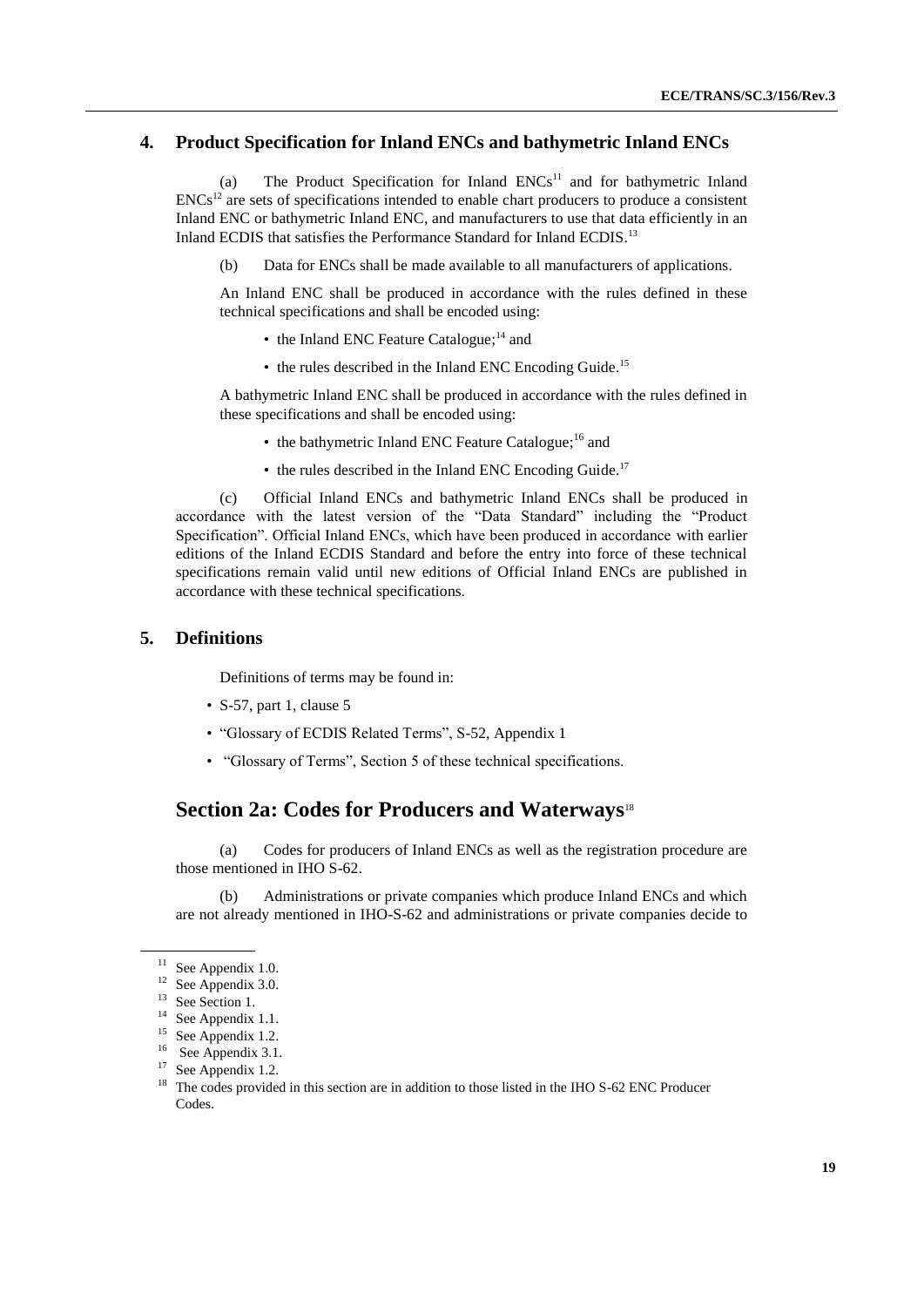produce Inland ENCs shall register a producer code at the S-100 registry of IHO at https://registry.iho.int/navbar.html;

(c) Since a producer code alone is not sufficient to judge whether an Inland ENC is appropriate for navigation mode, the following declaration process is applicable:

1. The competent authority for a waterway or a harbour must register itself on the official website of the organizations which have adopted these technical specifications. Details on the name of the authority, its geographical area of responsibility, its official website and other communication possibilities must be given and must be accessible on this website.

2. The competent authority for a waterway or a harbour must maintain a list of Inland ENCs which are appropriate for navigation mode within its geographical area of responsibility. The list must include the file name of the cell, the stretch of the inland waterway covered, the edition number, the issue date and a list of available updated files to the currently valid edition, with their issue dates. By putting an Inland ENC on that list, the authority declares this cell as verified concerning the minimum content and therefore appropriate for navigation mode.

(d) The lists of competent authorities for waterways or harbours with the abovementioned details on the official websites of the organizations which have adopted these technical specifications are regarded as digital parts of the Inland ECDIS technical specifications and are named "Competent authorities and geographical responsibilities";

| Waterway Code | Waterway Name                      | Remark                                                               |
|---------------|------------------------------------|----------------------------------------------------------------------|
| АK            | Albertkanaal/Canal Albert          |                                                                      |
| AKL           | Afleidingskanaal van de Leie       |                                                                      |
| BA            | <b>Balaton</b>                     |                                                                      |
| <b>BCR</b>    | Branche de la Croyère              |                                                                      |
| <b>BED</b>    | Benedendijle                       |                                                                      |
| <b>BEN</b>    | Beneden-Nete                       |                                                                      |
| BEZ           | Beneden-Zeeschelde                 |                                                                      |
| BH            | Kanaal Bocholt-Herentals           |                                                                      |
| BK            | Boudewijn Kanaal                   |                                                                      |
| <b>BLO</b>    | Branche de La Louvière             |                                                                      |
| <b>BME</b>    | <b>Basse-Meuse</b>                 |                                                                      |
| BN            | Kanaal Briegden-Neerharen          |                                                                      |
| <b>BOS</b>    | Bovenschelde                       |                                                                      |
| <b>BOZ</b>    | Boven-Zeeschelde                   |                                                                      |
| <b>BSK</b>    | Berlin-Spandauer Schifffahrtskanal | including Westhafenkanal and<br>Charlottenburger<br>Verbindungskanal |
| BΖ            | Beneden Zeeschelde                 |                                                                      |

(e) The following codes for waterways are recommended for use in the file name of Inland ENCs: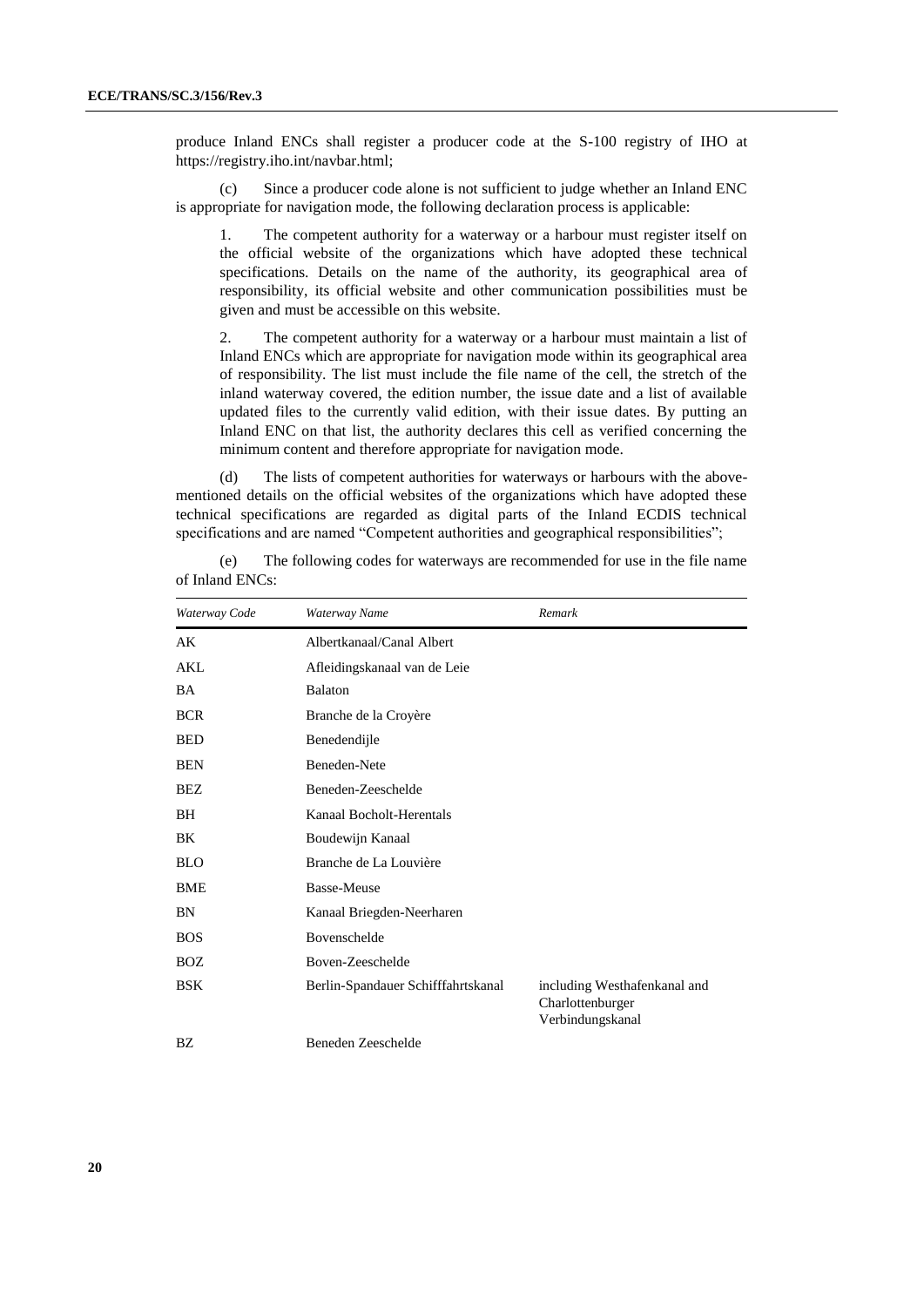| Waterway Code | Waterway Name                                          | Remark                                                 |
|---------------|--------------------------------------------------------|--------------------------------------------------------|
| <b>CCB</b>    | Canal Charleroi-Bruxelles/Kanaal<br>Brussel -Charleroi |                                                        |
| <b>CCG</b>    | Canal du Centre à Grand Gabarit                        |                                                        |
| <b>CHV</b>    | Canal de Haccourt à Vise                               |                                                        |
| <b>CLA</b>    | Canal de Lanaye                                        |                                                        |
| <b>CMO</b>    | Canal de Monsin                                        |                                                        |
| <b>CPC</b>    | Canal Pommeroeul-Conde                                 |                                                        |
| D             | Danube                                                 | including Sulina branch                                |
| DA            | Danube Chilia branch                                   |                                                        |
| DB            | Dunarea Barcea                                         |                                                        |
| <b>DCC</b>    | Danube Cernovoda canal                                 |                                                        |
| <b>DDT</b>    | Dijledoortocht                                         |                                                        |
| DE            | Dortmund-Ems Kanal                                     |                                                        |
| <b>DEN</b>    | Dender                                                 |                                                        |
| <b>DHK</b>    | Datteln-Hamm Kanal                                     |                                                        |
| <b>DKW</b>    | Kanaal Dessel-Kwaadmechelen                            |                                                        |
| DR            | Drava                                                  |                                                        |
| <b>DTS</b>    | Kanaal Dessel-Turnhout-Schoten                         |                                                        |
| <b>DUK</b>    | Rackevei-Duna                                          |                                                        |
| <b>DUM</b>    | Mosoni-Duna                                            |                                                        |
| <b>DUR</b>    | Gekanaliseerde Durme (Beneden-<br>Durme)               |                                                        |
| <b>DUS</b>    | Szenterei-Duna                                         |                                                        |
| DV.           | Dunarea Veche                                          |                                                        |
| EL            | Elbe                                                   |                                                        |
| EН            | Elbe-Havel-Kanal                                       |                                                        |
| EMS           | Ems                                                    |                                                        |
| EPP           | <b>Embranchement Principal</b>                         |                                                        |
| ES            | Elbe-Seiten-Kanal                                      |                                                        |
| EV            | <b>Estuaire Vaart</b>                                  | Estuary shipping between<br>Zeebrugge and Dutch border |
| GA            | St. Gheorghe-Arm                                       |                                                        |
| <b>GMO</b>    | Grand Large de Mons                                    |                                                        |
| <b>GPE</b>    | Grand Large de Péronnes                                |                                                        |
| <b>HES</b>    | Haut-Escaut                                            |                                                        |
| HO            | Havel-Oder-Wasserstraße                                | including Westoder                                     |
| $IIZ$         | Ijzer                                                  |                                                        |
| KB            | Kanaal naar Beverlo                                    |                                                        |
| KBK           | Kanaal Bossuit-Kortrijk                                |                                                        |
| KGO           | Kanaal Gent-Oostende                                   |                                                        |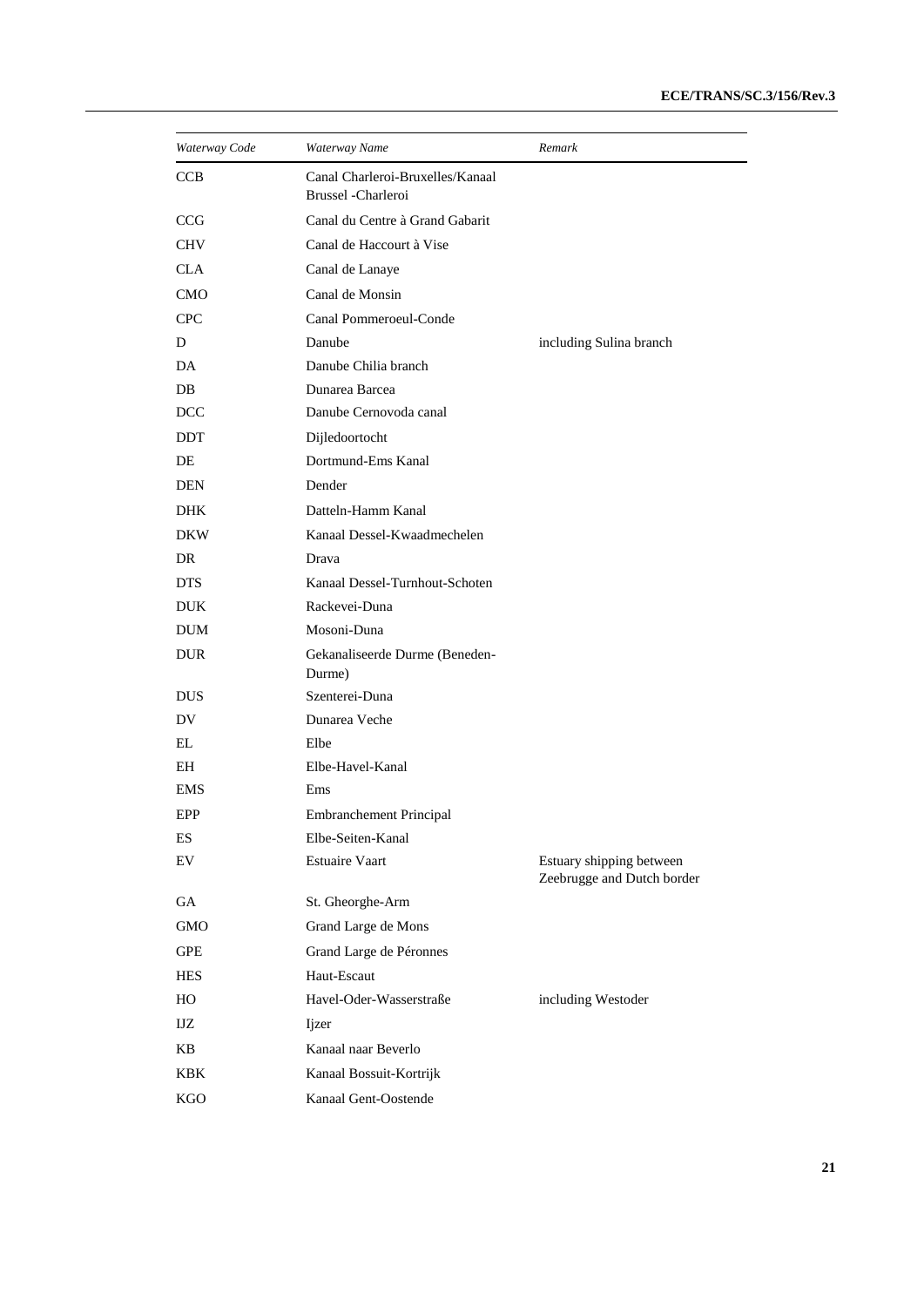| Waterway Code           | Waterway Name                 | Remark |
|-------------------------|-------------------------------|--------|
| <b>KGT</b>              | Kanaal Gent-Terneuzen         |        |
| KK                      | Küstenkanal                   |        |
| <b>KLD</b>              | Kanaal Leuven-Dijle           |        |
| <b>KND</b>              | Kanaal Nieuwpoort-Duinkerken  |        |
| <b>KPN</b>              | Kanaal Plassendale-Nieuwpoort |        |
| KRL                     | Kanaal Roeselare-Leie         |        |
| <b>KVE</b>              | Kanaal van Eeklo              |        |
| LA                      | Lahn                          |        |
| $_{\rm{LOK}}$           | Lokanaal                      |        |
| LS                      | Leie/Lys River                |        |
| MA                      | Main                          |        |
| MD                      | Main-Donau-Kanal              |        |
| ME                      | Müritz-Elde-Wasserstraße      |        |
| MEU                     | Meuse/Maas                    |        |
| ML                      | Mittelland-Kanal              |        |
| MMI                     | Meuse Mitoyenne Sud           |        |
| MO                      | Mosel                         |        |
| <b>MOE</b>              | Moervaart                     |        |
| N                       | Dnipro                        |        |
| <b>NBP</b>              | Canal Nimy-Blaton-Peronnes    |        |
| ND                      | Desna                         |        |
| NE                      | Neckar                        |        |
| <b>NOK</b>              | Nord-Ostsee-Kanal             |        |
| <b>NPR</b>              | Prypiat                       |        |
| NSU                     | Sula                          |        |
| <b>NTK</b>              | Netekanaal                    |        |
| <b>NVO</b>              | Vorskla                       |        |
| OD                      | Oder                          |        |
| $\mathbf{OL}% _{T}$     | Olt                           |        |
| PB                      | Pivdennyi Buh                 |        |
| PK                      | Plassendale Kanaal            |        |
| $\mathbb{R} \mathbb{H}$ | Rhine                         |        |
| RHK                     | Rhein-Herne-Kanal             |        |
| $\mathbf{RL}$           | Nederrijn/Lek                 |        |
| ROG                     | Ringvaart om Gent             |        |
| $\mathbf{R}\mathbf{U}$  | Ruhr                          |        |
| RUP                     | Rupel                         |        |
| ${\rm SA}$              | Sava                          |        |
| $\mbox{SAM}$            | Sambre                        |        |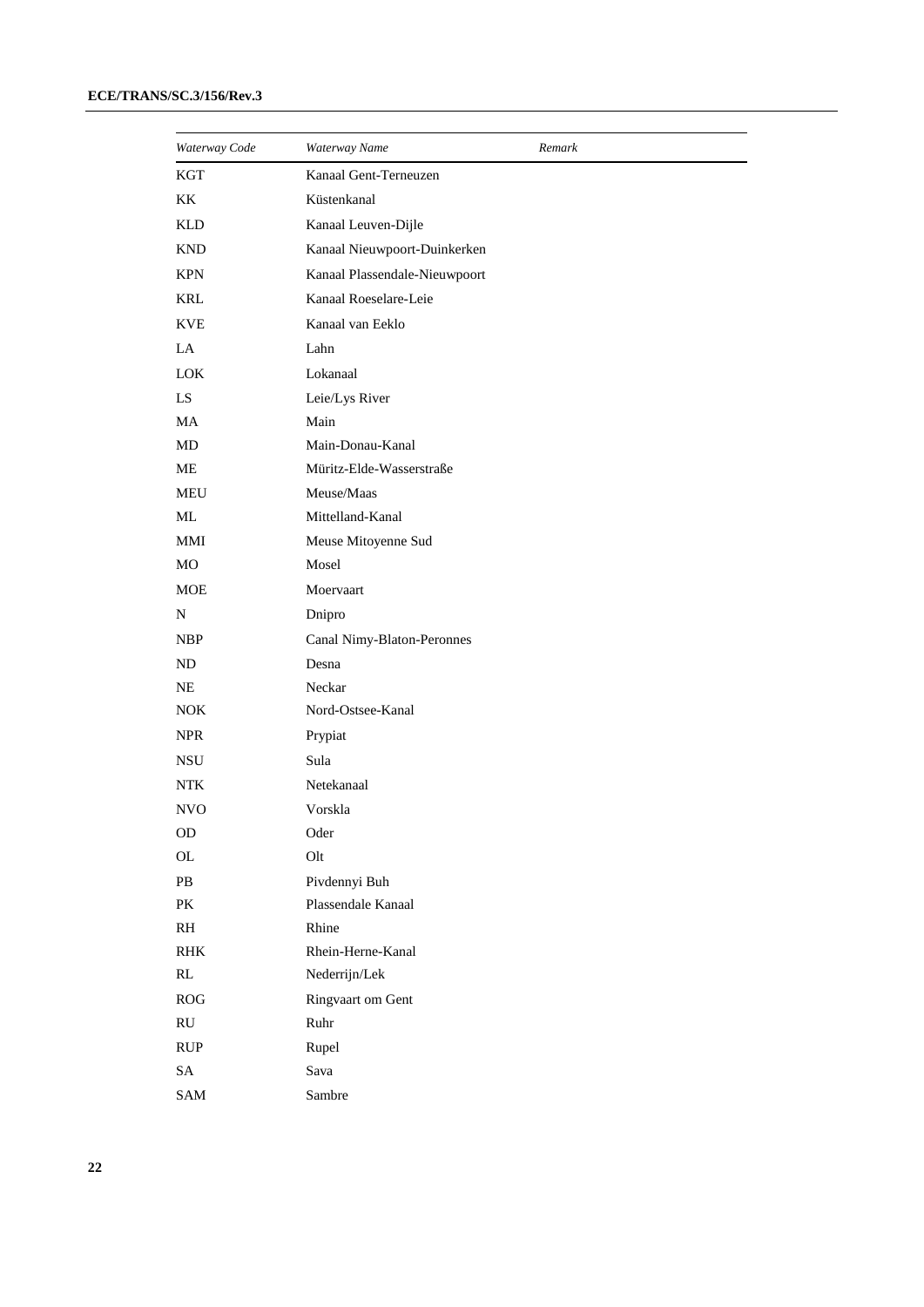| Waterway Code | Waterway Name                                   | Remark                                                                  |
|---------------|-------------------------------------------------|-------------------------------------------------------------------------|
| <b>SE</b>     | Schelde                                         |                                                                         |
| <b>SI</b>     | Sio-chatorna                                    |                                                                         |
| <b>SKH</b>    | Stichkanal Mittelland-Kanal-Hildes-heim         |                                                                         |
| <b>SKL</b>    | Stichkanal Mittelland-Kanal-Hannover-<br>Linden |                                                                         |
| <b>SKO</b>    | Stichkanal Mittelland-Kanal-Osnabrück           |                                                                         |
| <b>SKS</b>    | Stichkanal Mittelland-Kanal-Salzgittter         |                                                                         |
| <b>SL</b>     | Saale                                           |                                                                         |
| <b>SM</b>     | <b>Smeermaas</b>                                |                                                                         |
| <b>SO</b>     | Spree-Oder-Wasserstraße                         |                                                                         |
| <b>SPI</b>    | Spierekanaal                                    |                                                                         |
| <b>SR</b>     | Saar                                            | Currently SA is used; this will be<br>changed to SR in the next edition |
| <b>SRV</b>    | Schelde-Rijnverbinding                          |                                                                         |
| TI            | <b>Tisza</b>                                    |                                                                         |
| <b>TLE</b>    | Toeristische Leie (Leie)                        |                                                                         |
| UH            | Untere Havel-Wasserstraße                       |                                                                         |
| <b>UWE</b>    | Unterweser                                      | from km UWe 0.00                                                        |
| <b>VKN</b>    | Verbindingskanaal Nieuwpoort                    |                                                                         |
| <b>WA</b>     | Waal                                            |                                                                         |
| <b>WDK</b>    | Wesel-Datteln-Kanal                             |                                                                         |
| WE            | Mittelweser                                     | until km 366.65/UWe 0.00                                                |
| <b>ZBS</b>    | Zeekanaal Brussel-Schelde                       |                                                                         |
| ZUL           | Vertakking van Zulte                            |                                                                         |
| ZWV           | Zuid-Willemsvaart                               |                                                                         |

(f) Additional waterway codes can be registered at [http://ienc.openecdis.org.](http://ienc.openecdis.org/)

# **Section 3: Presentation Standard for Inland ECDIS**

# **1. Introduction**

(a) This "Presentation Standard for Inland ECDIS" describes the technical specifications to be used for presenting Inland ECDIS data. The presentation must take place in such a way that none of the information is lost;

(b) This Presentation Standard is based on the IHO document S-52 "Specification for Chart Content and Display Aspects of ECDIS", Edition 6 of March 2010, with all Appendices and Annexes (see "Comparison of the structures of the standard for (Maritime) ECDIS and of the technical specifications for Inland ECDIS" in the preface of these technical specifications);

(c) This Presentation Standard describes the necessary additions and clarifications to S-52 and the application of S-52 for the purpose of use in Inland ECDIS applications;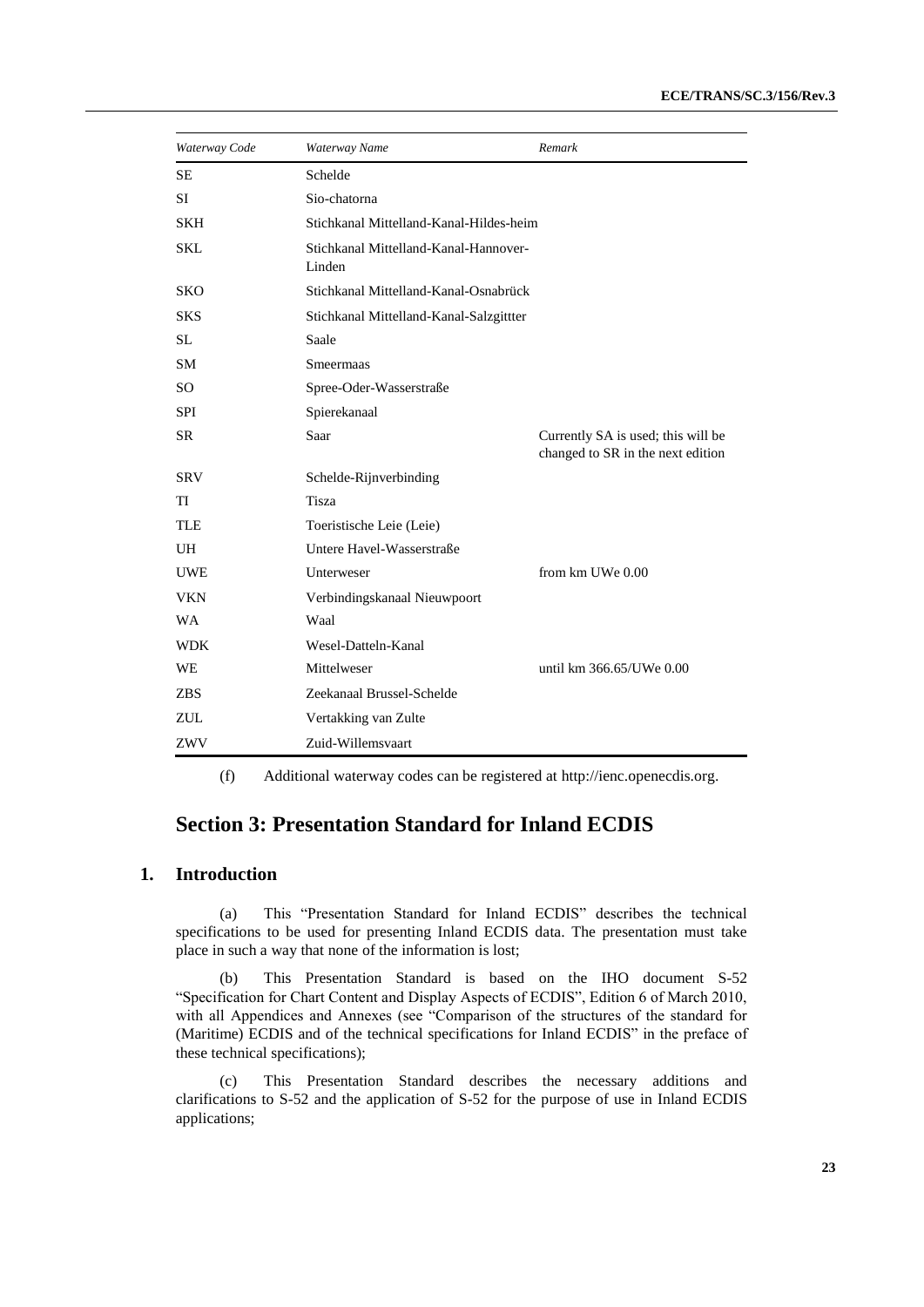- (d) This Presentation Standard comprises:
	- this Section 3
	- Appendix 2, Presentation Library for Inland ECDIS, with additions and clarifications to be applied to S-52, Annex A.
- (e) Definitions of terms may be found in:
	- IHO-S-57, Part 1, clause 5
	- the "Glossary of ECDIS-Related Terms" in S-32 Appendix 1
	- the "Glossary for Inland ECDIS" in Section 5 of these technical specifications.

#### **2. Presentation Library for Inland ECDIS**

S-57 data sets do not contain any information about how the data will be presented. The chart presentation is generated online in the Inland ECDIS application. For that purpose, the Inland ECDIS application uses machine-readable symbolization instructions for each feature, which is drawn on the screen. For the presentation of ENCs, the IHO S-52 standard is mandatory. The S-52 standard contains all rules which are necessary for the symbolization and presentation of ENCs on the screen.

Since the features, attributes and attribute values for ENCs were extended for Inland ENCs and bathymetric Inland ENCs, an extension of the S-52 standard is necessary in order to also display the features specific to inland navigation. All extensions apply to Edition 3.4 of the IHO ECDIS Presentation Library (Annex A of S-52).

#### **2.1 Components of S-52 and Inland ECDIS Presentation Library**

2.1.1 The major components of the S-52 presentation library are:

- a library of symbols, line styles and fill styles
- a colour coding scheme which includes the IHO colour tables for day, dusk and night time
- a set of symbology command words from which machine readable instructions can be assembled. The result is a symbology instruction, which is processed to symbolise ENC features in turn
- a set of conditional symbology procedures to decide the appropriate symbolisation in cases determined by the mariner's selection (e.g. safety contour) or for complex symbols (e. g. top marks on buoys and beacons)
- a set of look-up tables that link feature descriptions from the SENC database to the appropriate symbology instructions depending on whether:

(a) The link is straight forward, i.e. a direct relationship between a feature's description and its presentation such as a buoy or a land area. In this case, the look-up table provides the symbology instruction to show a symbol, an area fill, or a line style;

(b) The link is conditional, i.e. depending on circumstances, for example a depth area, whose colour fill depends on the choice of the safety contour. In this case, the look-up table refers the decision to a conditional symbology procedure that selects the appropriate symbology instructions later.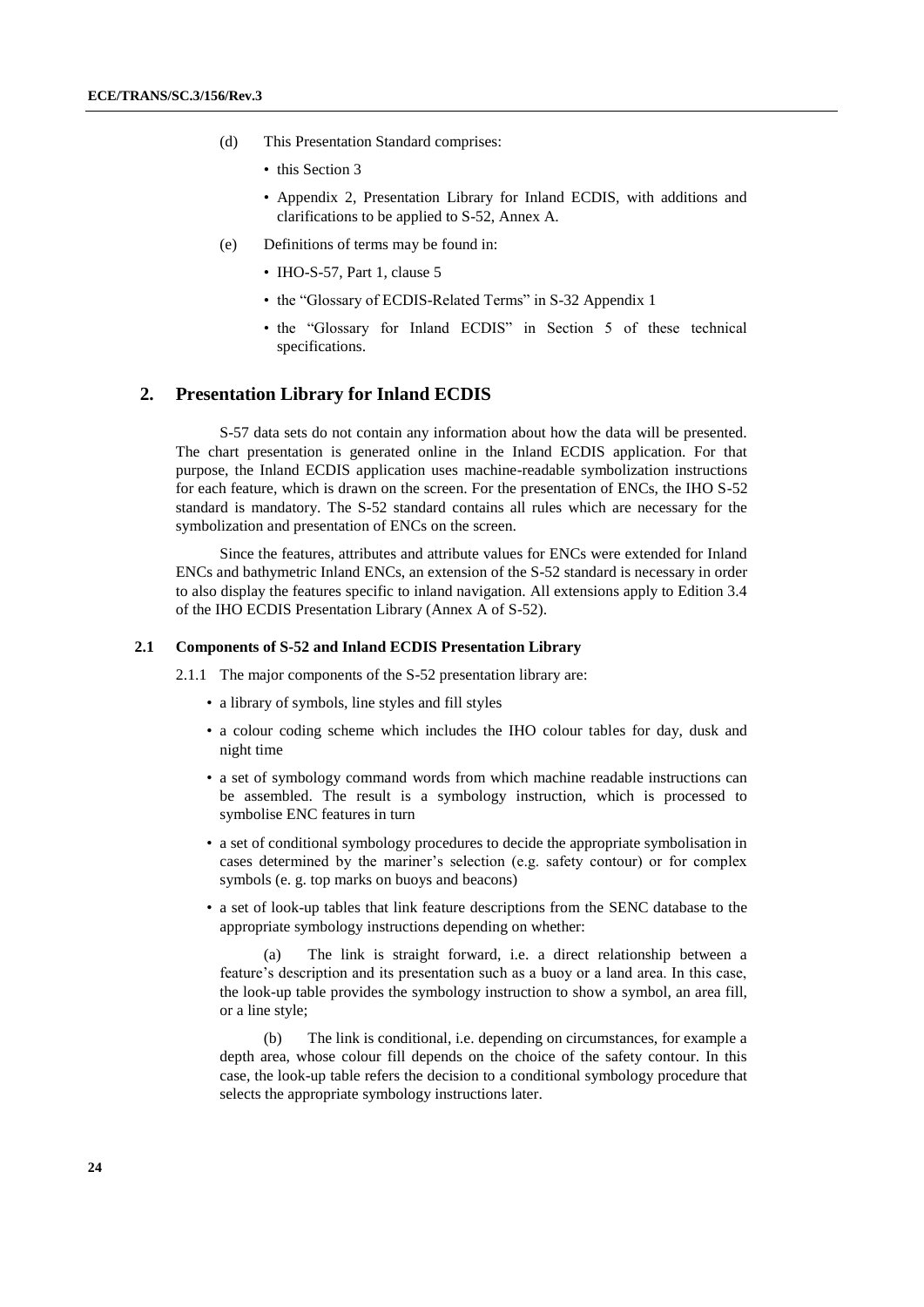**2.1.2** Inland ECDIS must use all S-52 components plus extensions in:

- look up tables
- symbol library
- conditional symbology procedures.

Only the extensions are described in Appendix 2, "Presentation Library for Inland ECDIS".

#### **2.2 Look-up Tables**

**2.2.1** For each geometry type (point, line, area) there is a separate look-up table. Each entry in a look-up table consists of the following fields:

- (a) 6-character code of the feature class (acronym);
- (b) Attribute combination;
- (c) Symbolization instructions;
- (d) Display priority, 0–9 (comparable with drawing layers);
- (e) Radar code;
- (f) Display category (Display base, standard, all other);

(g) "Viewing group", more refined grouping of features than the display categories.

Figure 1

#### **Example Entry of a Look-up Table**

«LNDMRK»,«CATLMK17»,«SY(TOWERS01)»,«7»,«O»,«OTHER»,«32250»

In this case the feature LNDMRK is shown by the symbol TOWERS01 with priority 7, if the attribute CATLMK equals 17. The feature lies over the radar.

The presentation of features in a specific area that are contained in different cells of the same usage follows the entries in the look-up tables.

**2.2.2** The Presentation Library provides five look-up tables:

- paper chart point symbols
- simplified point symbols
- line symbols
- plain area boundary symbols
- symbolized area boundary symbols.

# **2.3 Conditional Symbology Procedures**

Conditional Symbology Procedures (CS) are generated for features of which the symbolization

- depends on application settings, e.g. safety contour
- depends on other features, e.g. top marks and their structure
- is too complex to be defined in a direct look-up table entry.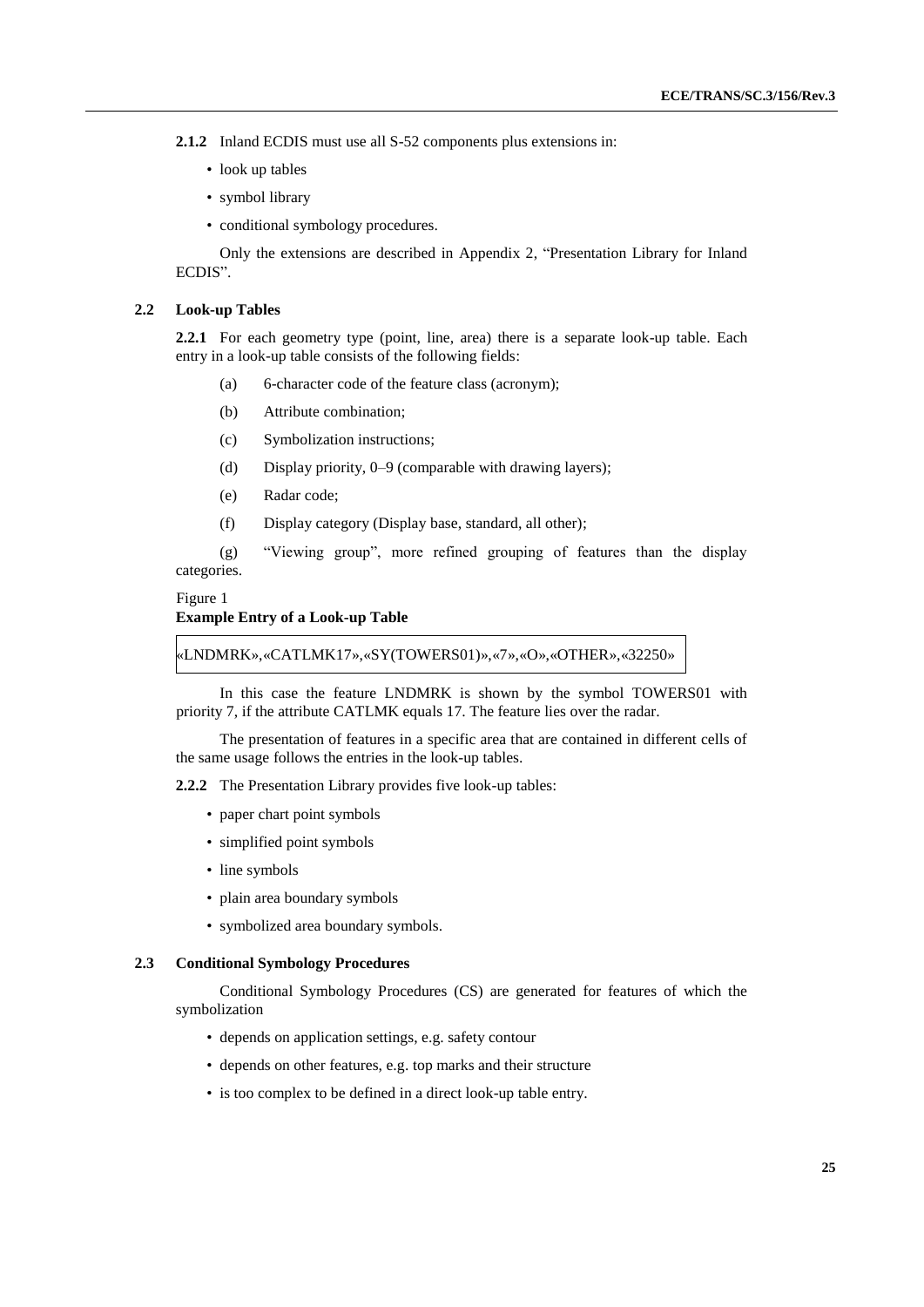CS Procedures, which must be modified or implemented in an Inland ECDIS additional to the CS Procedures of S-52 are described in Appendix 2.0, "Presentation Library for Inland ECDIS".

#### **2.4 Colours**

Colours used in an ECDIS are defined in an absolute, monitor independent way (coordinates of the International Commission on Illumination (CIE)). This ensures that ECDIS charts look similar on monitors of different suppliers. CIE values are converted into RGB values by means of a colour calibration software which must be used by the manufacturer.

Commercial displays usual in the trade are seen as matching these requirements.

Because of the different lighting conditions on the bridge of a vessel, it is necessary to offer presentations with different brightness. For each level, a separate colour table exists.

The represented colour scheme must be chosen on the basis of ergonomic and physiological factors and the representation of indications in different colours must not result in mixed colours by overlaying.

#### **2.5 Representation of Signs**

Signs which are located on the river banks are represented in the chart displayed by generic symbols (notmrk01, notmrk02 and notmrk03). This must not apply to signs on bridges.

Additional applications are required to be able to display the detailed symbol, which is similar to the real world indication, and the full set of object information of a userselected sign.

Signs that are located on the bridges, must be symbolized according to the orientation of the bridge.

Signs which specify distances or a velocity will not be symbolized with the number itself, but only with that symbol which gives the general regulation or information.

# **Section 4: Operational and Performance Requirements, Methods of Testing and Required Test Results**

# **1. Introduction**

This section specifies the minimum requirements contained in Section 1 of these technical specifications and describes the test procedures and the required results concerning the hardware, the software, the functions, the operation, the display and the interfaces to other equipment on board of vessels.

#### **2. Operating Modes and System Configuration**

#### **2.1 Operating Modes**

(a) The Inland ECDIS technical specifications distinguish two operating modes: navigation mode and information mode;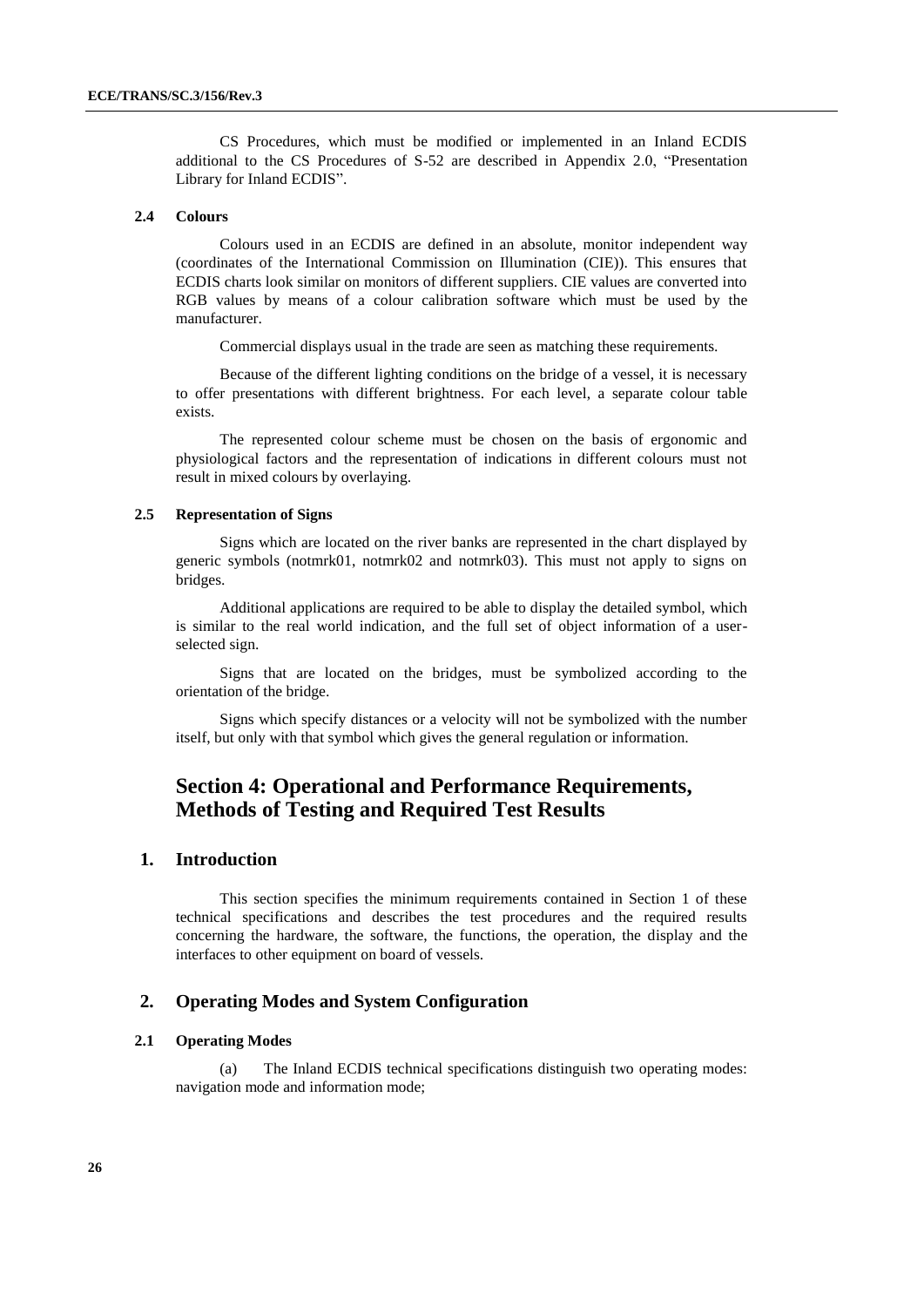(b) Inland ECDIS equipment designed for operating in navigation mode must fulfil the requirements of these technical specifications and the standards for navigational radar equipment and rate-of-turn indicators to be proven by conformity tests;

For Inland ECDIS equipment designed for information mode only, the requirements of this section are to be understood as technical (operational and performance) requirements. The producer has to declare the conformity with these technical requirements. A type approval is not required for Inland ECDIS in information mode. The documentation of the conformity tests shall be made available to competent authorities and users on request.

### **2.2 System Configurations**

*2.2.1 Inland ECDIS equipment, stand-alone-system without connection to radar*

In this configuration only operation in information mode is possible (Section 4b, Fig. 1).

*2.2.2 Inland ECDIS equipment, parallel installation and connection to radar*

This configuration allows operation in information mode as well as in navigation mode (Section 4b, Fig. 2).

#### *2.2.3 Inland ECDIS equipment, monitor shared with connected radar equipment*

In this case, the monitor of the radar equipment is shared with the Inland ECDIS equipment. Prerequisite for this mode are matching graphic parameters for both video signals and a video switch, which allows a fast switchover of the video sources (see Section 4b, Fig. 3).

This configuration allows operation in information mode as well as in navigation mode.

#### *2.2.4 Radar equipment with integrated Inland ECDIS functionality*

This is a radar installation with integrated Inland ECDIS functionality that can be operated in information mode as well as in navigation mode (see Section 4b, Fig. 4).

#### **3. Performance Requirements**

#### **3.1 Hardware Performance**

(a) Inland ECDIS equipment for operating in navigation mode must be designed and manufactured to withstand typical environmental conditions prevailing on board of a vessel without any degradation in quality and reliability. Furthermore, it must not disturb other communication and navigation equipment.

In the configuration as described in Chapter 2.2.4 of this Section all components of Inland ECDIS equipment installed inside the wheelhouse must fulfil the requirements of the class (b) "protected from weather" equipment as specified in the standard IEC 60945 with the exception that the test temperature range is limited to  $0^{\circ}$  C to  $+40^{\circ}$  C (whereas the test temperature range in IEC 60945 is specified from  $-15^{\circ}$  C to  $+ 55^{\circ}$  C) unless specified differently in these technical specifications. For the configurations described in paragraphs 2.2.2 and 2.2.3 of this Section CE conformity is sufficient.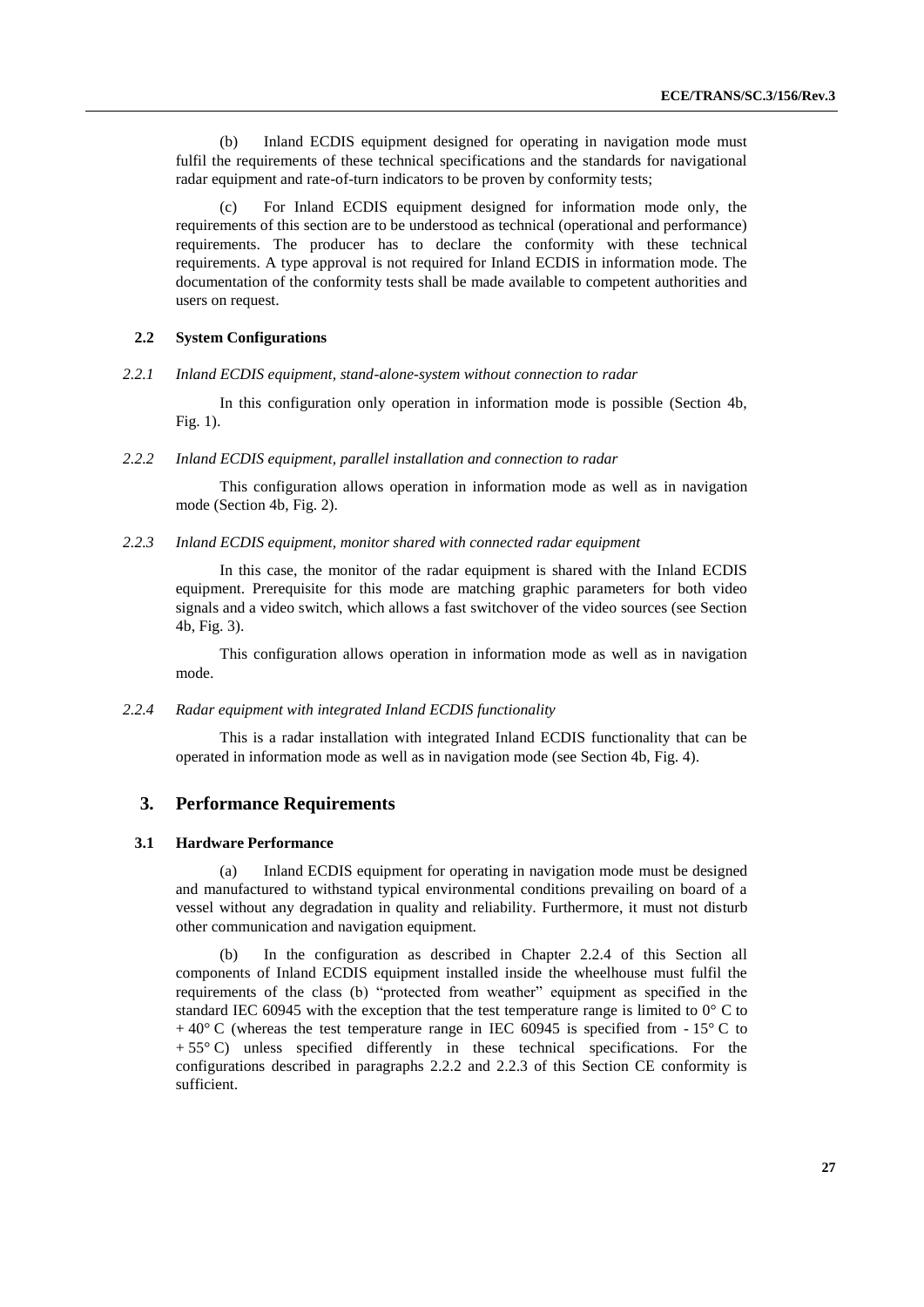#### **3.2 Software Performance**

Software for the operation, visualization and functionality of Inland ECDIS equipment must be designed, developed, implemented, and tested in accordance with the software requirements described in Section 4a of these technical specifications.

#### **3.3 Performance of Operation Controls**

(a) The operation of the system must be simple, appropriate and conform to common human interface standards;

(b) The number of operational controls must be as low as possible and restricted to the required number;

(c) Wireless remote controls are not permitted;

(d) The ON/OFF switch must perform and must be arranged in such a way that inadvertent operation is not possible;

(e) The symbols of the operating controls must have a minimum character height of 4 mm and must be readable under all conditions that may exist in a wheelhouse;

The brilliance and the illumination of the operating controls must be adjustable to the required value.

#### **3.4 Display Performance**

For Inland ECDIS in information mode the requirements of 3.4.2 to 3.4.7 are recommendations only.

#### *3.4.1 Display dimensions*

(a) In navigation mode the minimum chart and radar display area have to be at least 270 mm x 270 mm.

(b) In information mode the requirements of Section 1 4.1 (b) shall be fulfilled.

#### *3.4.2 Display orientation*

(a) A rectangular display may be mounted in landscape or in portrait orientation under the prerequisite that the above-mentioned minimum dimensions are fulfilled;

(b) Because of the limited space available in the typical wheelhouse of an inland vessel and the fact that a vessel usually follows the fairway-axis, the display must be installed preferably in the portrait orientation.

### *3.4.3 Display resolution*

A display resolution of 5 m in the 1,200 m range is required. This leads to a maximum pixel dimension of 2.5 m x 2.5 m, i.e. about 1,000 pixels at the short edge of the display.

#### *3.4.4 Display colours*

The system must be able to display ergonomically proven colour combinations for day and night.

#### *3.4.5 Display brilliance*

The brilliance of the display must be adjustable to every operational required value. This is especially valid for the lowest value during operation in darkness.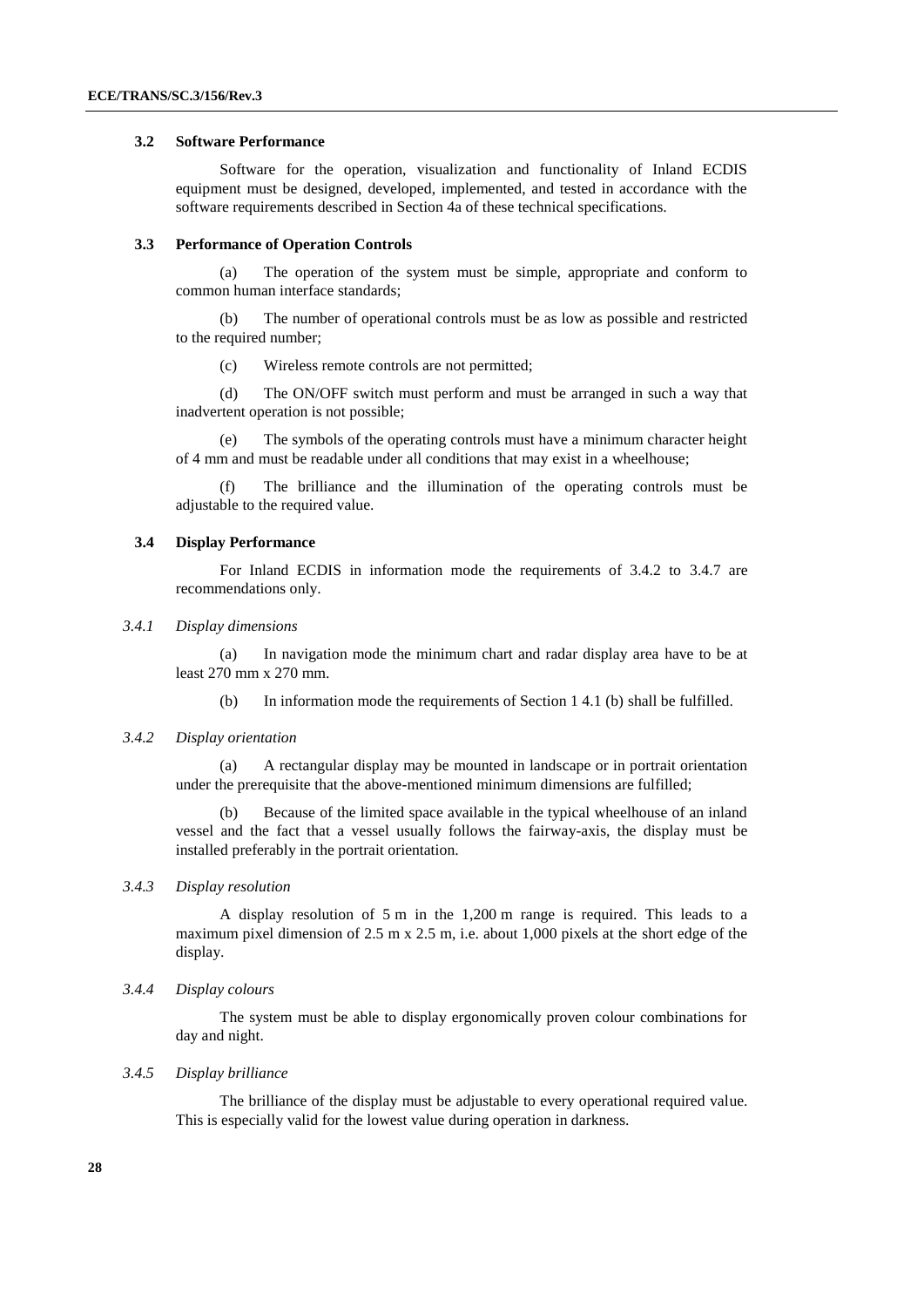#### *3.4.6 Picture renewal*

(a) The picture renewal rate must not be shorter than that of the radar picture  $( \ge 24$  pictures per minute);

(b) Between two consecutive renewals no fluctuations of brilliance must occur;

(c) On raster scan displays, the frame repetition rate must not be lower than 60 Hz.

#### *3.4.7 Display technology*

Preferably, display systems must be used that are insensitive to the magnetic fields that may occur in the wheelhouse of an inland vessel.

### **4. Operational Functions**

#### **4.1 Operating Mode**

(a) If the equipment is able to work in both operation modes, it must provide the possibility to switch between navigation mode and information mode;

(b) The operation mode in use must be displayed;

(c) Suitable measures are required to prevent inadvertent switching off of the navigation mode.

#### **4.2 Equipment Pre-sets (Store/Recall) in Navigation Mode**

(a) After invoking, the Inland ECDIS equipment must emit a moderate brilliance pre-set which neither blinds in a dark environment nor makes the picture invisible in a bright environment;

(b) Other parameters may come up with their values at the time before switching off or from stored settings.

#### **4.3 Presentation of SENC Information in Navigation Mode**

(a) The radar picture must be clearly distinguishable from the chart independently of the chosen colour table;

(b) Only a monochrome presentation of the actual radar picture is permitted;

(c) The presentation of chart information must not mask or degrade important parts of the radar picture. This must be ensured by appropriate entries into the look-up tables (refer to Section 3 of these technical specifications, Chapter 2.2, field "Radar code"). The transparency of the radar overlay shall, therefore, be user defined;

(d) In navigation mode, chart and radar picture presentation must have the same scale;

(e) The heading line must be always visible;

(f) Additionally, the mariner's own vessel's contour and the safety contours may be inserted.

#### **4.4 Chart Orientation, Positioning and Shifting**

(a) In navigation mode, only the chart orientation "relative motion, head up" and the "centred" or "off-centred" presentations, as required for the radar picture, are permitted;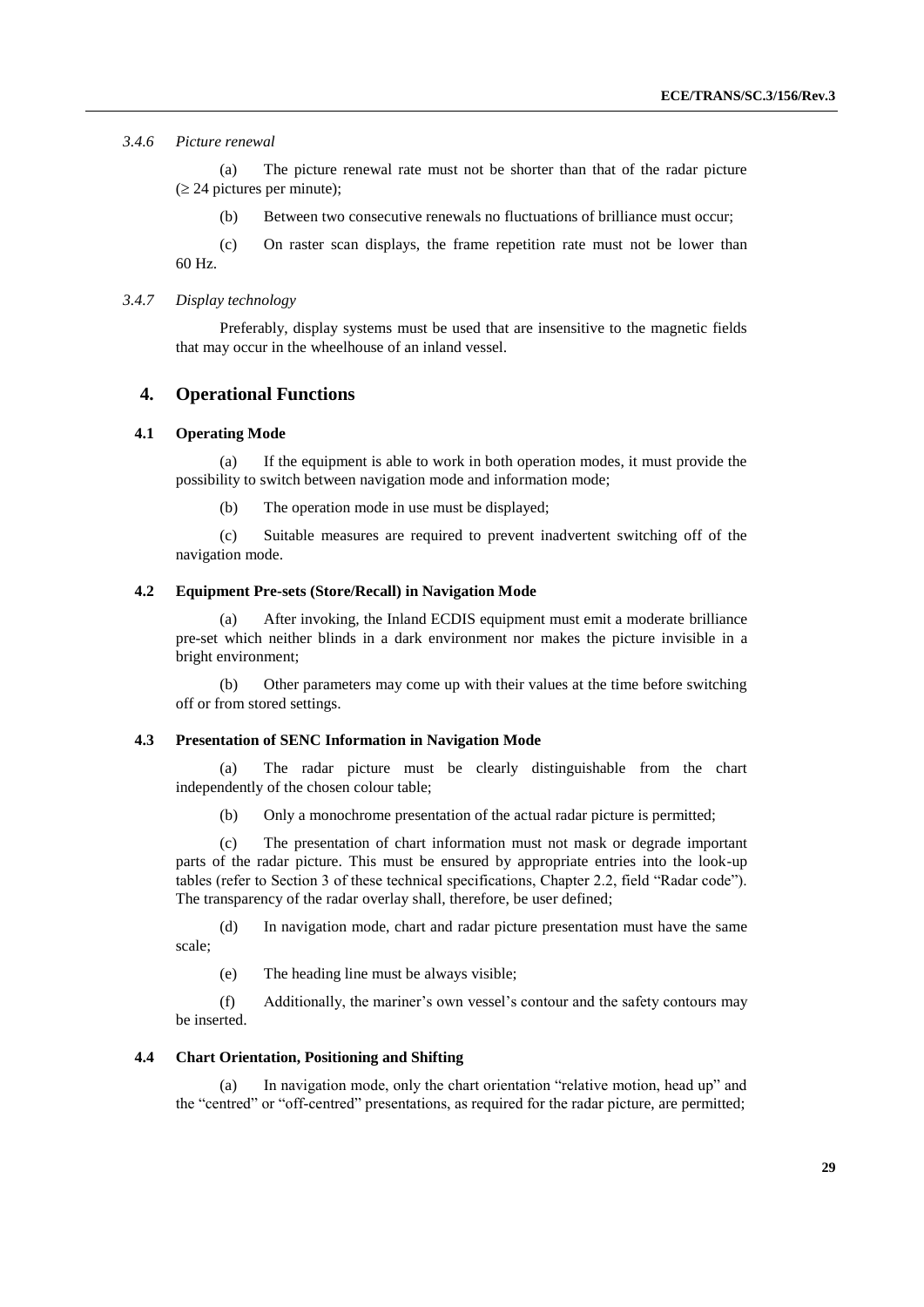(b) In information mode, at least the chart orientations "north" and "parallel to the waterway axis" as well as positioning are recommended. With a positioning sensor, the displayed part of the chart can automatically follow the mariner's own vessel position.

#### **4.5 Own Vessel's Position and Bearing**

(a) In navigation mode, the own vessel's position must always be visible in the display area, whether "centred" or "off-centred" as specified in the radar requirements of appendix 7 to the annex to Resolution No. 61, revised, "Recommendations on Harmonized Europe-Wide Technical Requirements for Inland Navigation Vessels";

In navigation mode, the heading line which runs from the display centre to the top and which must always be visible, must represent the heading of the mariner's own vessel.

#### **4.6 Information Density**

The information density must be at least adjustable to the three switch steps: "Base", "Standard" and "All Information". The latter displays all other features in addition to the "Standard" display, individually on demand. All corresponding visible features are defined in the "Performance Standard" and the "Presentation Standard" (including "Presentation Library for Inland ECDIS") (Sections 1 and 3 of these technical specifications).

#### **4.7 Ranges/range Rings**

(a) In navigation mode the following fixed ranges and range rings are prescribed according to the radar regulations:

| Range            | Range rings     |
|------------------|-----------------|
| $500 \text{ m}$  | $100 \text{ m}$ |
| 800 m            | $200 \text{ m}$ |
| 1 200 m          | $200 \text{ m}$ |
| $1600 \text{ m}$ | 400 m           |
| $2000 \text{ m}$ | 400 m           |
| 4 000 m          | 800 m           |

(b) Smaller and larger ranges with a minimum of four and a maximum of six range rings are permitted;

(c) Inland ECDIS equipment in navigation mode must have fixed range rings with the above-mentioned intervals and at least one variable range marker (VRM);

(d) Switching on/off of fixed and variable range markers must be independent of each other and their display must be clearly distinguishable;

(e) The position of the VRM and the corresponding displayed distance must use the same increments and resolution;

(f) The functions of the VRM and the electronic bearing line (EBL) may additionally be realised by a cursor and by a corresponding numerical display, showing the range and bearing of the cursor position.

#### **4.8 Picture Brilliance in Navigation Mode**

(a) The brilliance of the display must be adjustable to the operationally necessary value. This applies in particular to operation in darkness;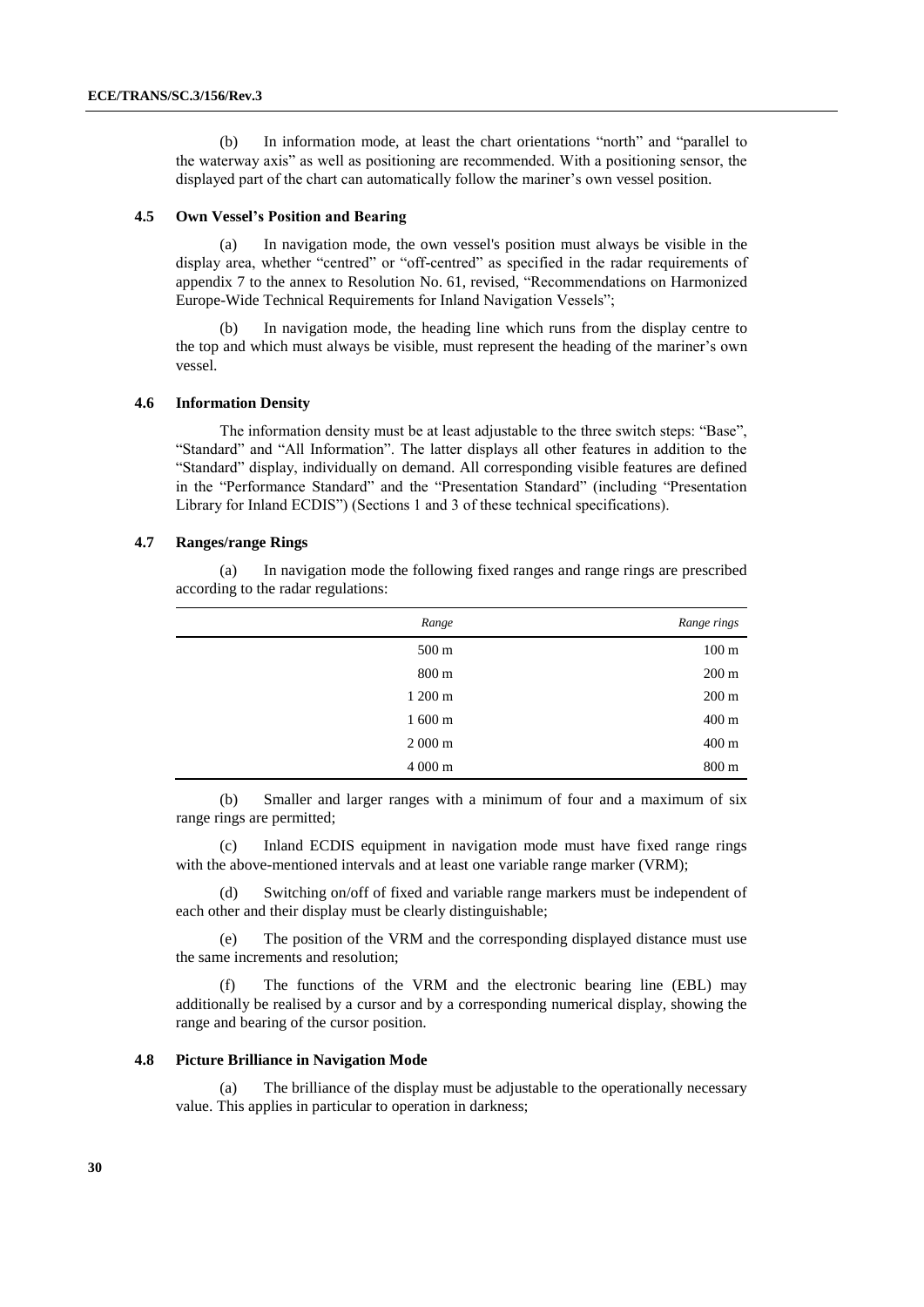(b) The chart and the radar picture must have separate brilliance controls;

(c) Because of the strongly different environment brightness by day and night, another control for the basic brilliance of the display must be available additionally to the colour tables in the menu.

#### **4.9 Picture Colours**

At least the colour combinations included in the IHO S–52 Presentation Library,6.0 (colour tables) for day, dusk and night shall be supported.

#### **4.10 Pick report**

(a) It shall be possible to get all underlying textual and/or graphical information concerning user selections of the features that are displayed in the chart;

(b) This additional textual and/or graphical information must not hamper the view of the waterway in the navigational chart.

#### **4.11 Measurement Features**

(a) Measurement features for distances and bearings are required;

(b) Resolution and accuracy must at least be the same as those of the display, but may not suggest better values than those of the chart data.

#### **4.12 Input and Editing of Skippers' Own Chart Entries**

(a) Inland ECDIS equipment must allow input, storing, modification and deletion of additional chart information by the skipper (skippers' own features);

(b) These own chart entries must be distinguishable from the SENC data, and must not overlay or degrade the radar picture.

#### **4.13 Loading and Updating of SENCs**

(a) All manual activities concerning loading or updating of charts must be possible only outside of navigation mode;

(b) Automatic updating must not degrade the performance of the navigation display;

(c) A roll-back function must be implemented to allow restoring to the last working combination.

#### **4.14 Radar Picture Presentation and Overlay**

(a) The radar image representation is mandatory for operation in navigation mode; 19

(b) The dimensions, resolution and attributes of the radar presentation must fulfil the relevant radar requirements;

(c) The radar picture must not be degraded by other contents of the picture (see also Chapter 4.3 (c) of this section);

<sup>&</sup>lt;sup>19</sup> On wide inland waterways, Basin Administration may, where appropriate, consider this mandatory requirement as a recommendation.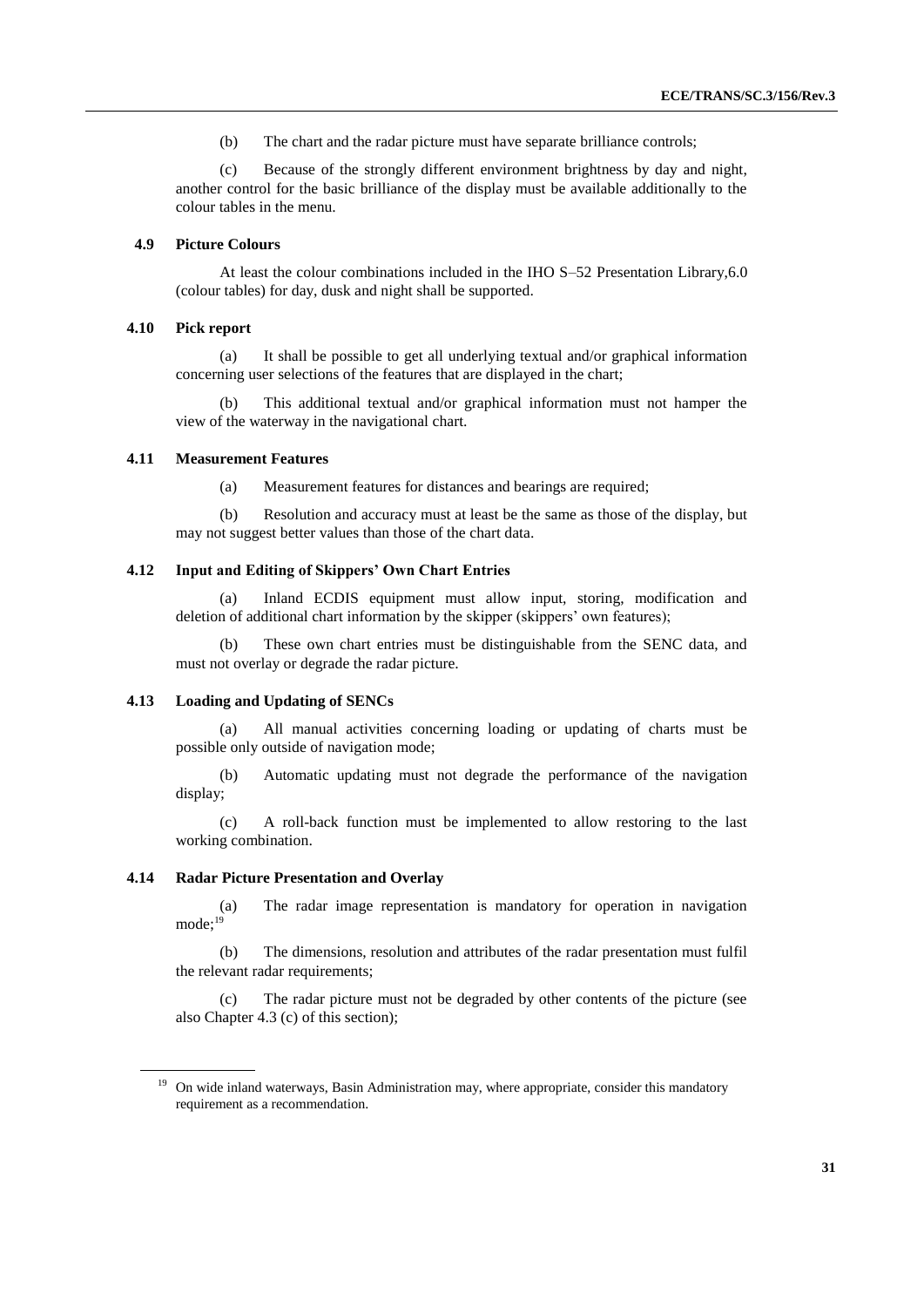(d) Provided the performance requirements are fulfilled, overlaying of different information layers is permitted;

(e) The overlay of information regarding the position and orientation of other vessels is only allowed when:

- the information is up-to-date (nearly real-time) and
- the age of information does not exceed the maximum time out values provided in table in 5.1 (e) of Section 1, Performance Standard for Inland ECDIS. For moving vessels the symbols must be marked as outdated if the age of information exceeds 30 seconds. The vessel's own position information must not be displayed if it is received from a repeater station.

(f) The overlaid information derived from tracking and tracing devices regarding the position and orientation of other vessels must be faded out at a user-definable range;

- (g) The presentation of the position and the orientation of other vessels by:
	- a directed triangle, or
	- a true outline (to scale)

are permitted only if the heading of these other vessels is available. In all other cases a generic symbol must be used (an octagon is recommended, a circle must be used for inland applications only);

(h) It must be possible to switch off the chart and any other information layer and to display only the radar picture by one easily accessible control element or menu area;

If the quality and plausibility monitoring of the Inland ECDIS equipment detects that the chart cannot be oriented and/or positioned with the accuracy required by these technical specifications, an alarm must be presented on the display and the chart must be switched off automatically.

#### **4.15 Inland ECDIS Functions with Immediate Access**

- (a) The following operational functions require direct access:
	- RANGE
	- BRILLIANCE
	- COLOURS
	- INFORMATION DENSITY.

(b) These functions must either have their own control elements or their own menu areas, which are arranged in the highest menu level and are permanently visible.

#### **4.16 Permanently Visible Function Parameters**

The following function parameters must always be visible:

- actual RANGE
- sensor STATUS (in navigation mode radar tuning, position quality, alarms; in information mode: if connected, GPS, AIS and heading)
- selected WATER LEVEL (if available)
- selected SAFETY DEPTH (if available)
- selected INFORMATION DENSITY.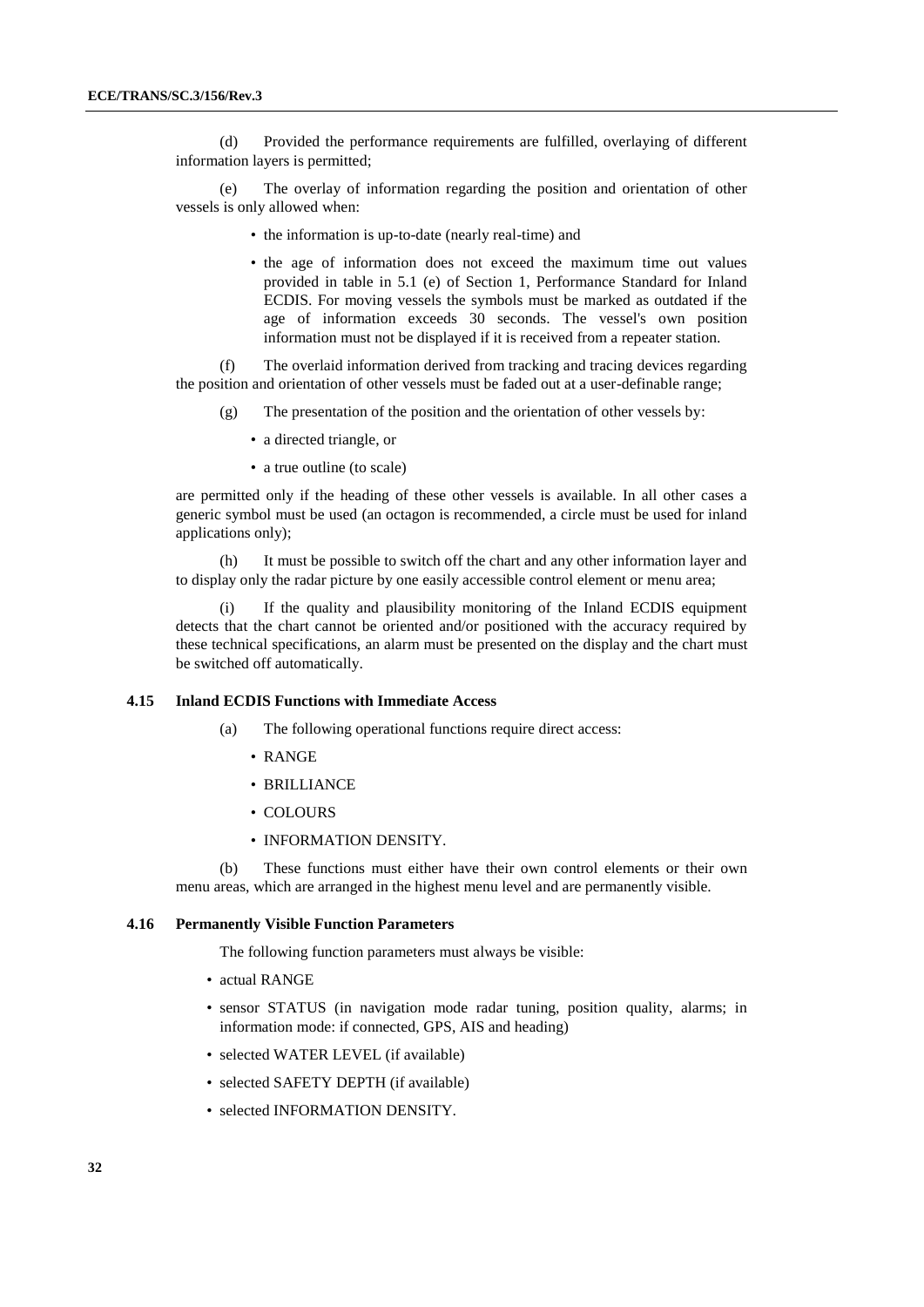# **5. Service Functions**

Service functions shall be protected by password or other suitable measures against unauthorized access. They shall not be selectable in navigation mode.

The requirements of 5.1 to 5.3 are only applicable to navigation mode.

#### **5.1 Static Correction of the Chart Position**

(a) The position of the mariner's own vessel must be presented "centred" or "offcentred" on the display in accordance with the radar requirements. The chart position must match the radar image. Assuming an absolute position's input the permissible static difference between the actual radar position and the displayed radar centre must not exceed 1 m;

(b) It must be possible to correct an offset error (distance between the positions of the position sensor and the radar sensor).

#### **5.2 Static Correction of the Chart Orientation**

The difference between the heading line orientation and the vessel's axis must not be greater than  $\pm$  1.0 degree;

(b) The chart and the radar image must have the same orientation. The static directional error between heading line and chart orientation must be less than  $\pm$  0.5 degree.

#### **5.3 Configuration of Interfaces**

(a) It must be possible to configure interfaces for connected sensors, actors and signals;<sup>20</sup>

(b) Interfaces must comply with existing interface specifications like the IEC 61162–1 standard and the interface specifications for rate of turn indicators (20 mV/deg/min).

# **6. Hardware test and Required Certificates**

In navigation mode:

(a) The test must consist of a comparison between the equipment under test (EUT) and the requirements of these technical specifications;

(b) Proved equivalent tests, and proved and documented test results must be accepted without renewed tests.

#### **6.1 Compatibility with the Environmental Conditions in Navigation Mode**

(a) Inland ECDIS equipment, as described in paragraph 2.2.4 of this Section, must fulfil the requirements of IEC 60945 for environmental conditions (humidity, vibration and temperature; the latter reduced according to Chapter 3.1 of this Section) and electromagnetic compatibility;

(b) The provider or their representative must submit a relevant conformity declaration by an accredited laboratory.

An actor transforms an electrical quantity into another physical quantity (e.g. optical). An actor is the opposite of a sensor.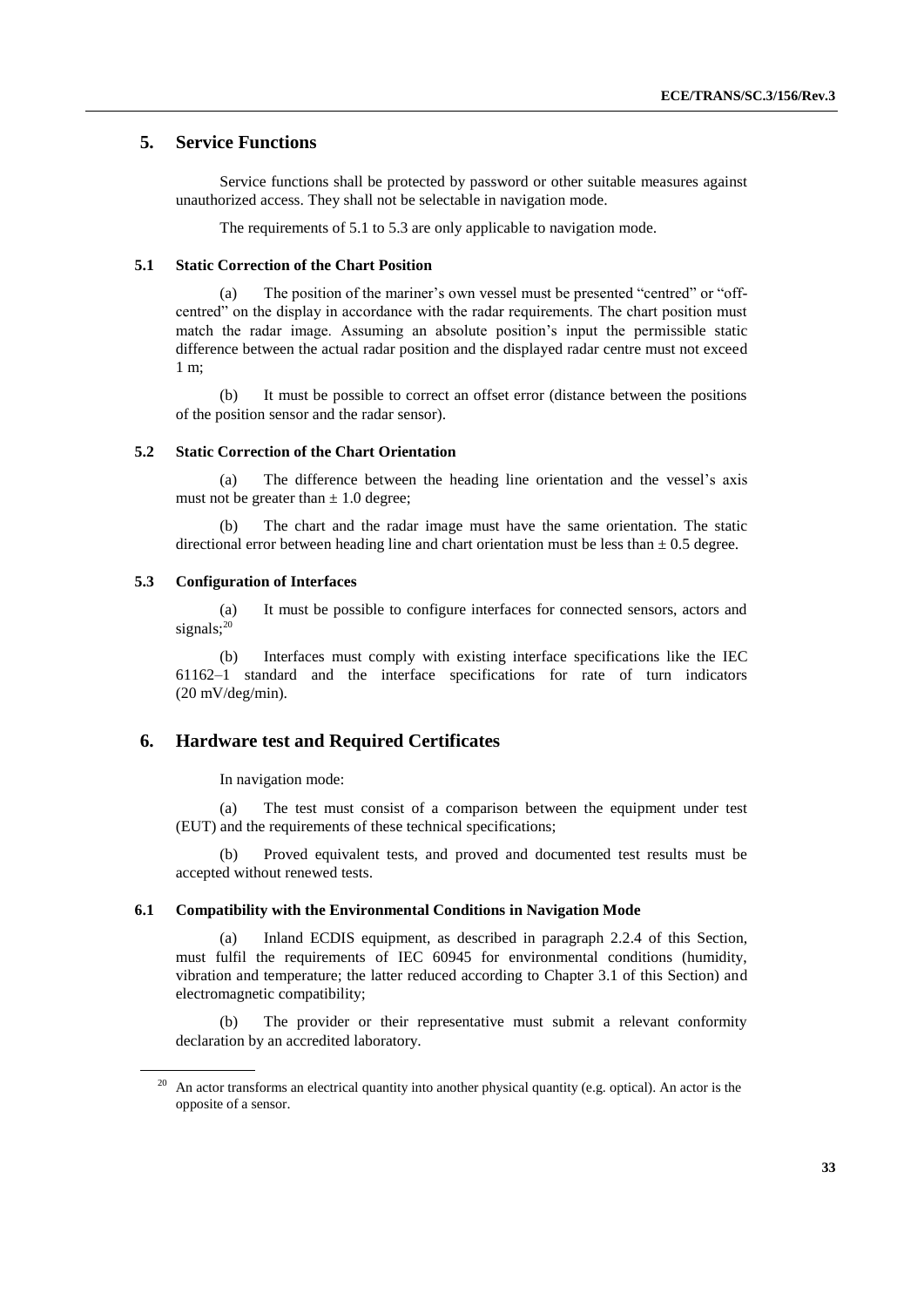#### **6.2 Equipment Documentation**

The technical documentation must be checked to be complete, appropriate, and understandable, and to be sufficient for unproblematic installation, configuration and operation of the equipment.

#### **6.3 Interfaces**

(a) All interfaces must be correctly and completely documented;

(b) Electronic circuits must be of failsafe design, mechanically and electronically, and must not have degrading repercussions on connected equipment.

#### **6.4 Characteristic of Operation Controls**

All operation controls must be checked regarding the ergonomic and functional mode of operation and must fulfil the requirements of these technical specifications.

#### **6.5 Characteristic of the Display in Navigation Mode**

The display must fulfil all these technical specifications concerning dimension, displayable colours, resolution, and variation of brilliance.

# **7. Test of the Chart Presentation, Operation and Functionality**

#### **7.1 Preparation of the Equipment Under Test (EUT)**

The EUT must be installed, assembled and connected according to the installation manual. After switching on, the test SENC must be loaded.

#### **7.2 Test of the Operation Modes**

All operating modes as described in the operating manual will be successively invoked and tested. The requirements of chapter 4 of this section must be met.

#### **7.3 Test of the Displayed Features**

All features included in the test SENC will be tested for visibility and correct display. For this test, the information density must be switched to "all features". The system must be capable of at least displaying all features according to "Presentation Standard for Inland ECDIS" (Section 3 of these technical specifications). Additionally other userselectable symbol sets are allowed.

If symbols that deviate from Appendix 2.0, "Presentation Library for Inland ECDIS", are used for the presentation of any chart information, they must:

- be legible
- be certain and unambiguous in their meaning
- be of sufficient size to support the nominal viewing distance.

Symbols added to the ECDIS Presentation Library must be clearly distinguishable from Presentation Library symbols.

#### **7.4 Test of the Scale Dependent Information Density (SCAMIN)**

(a) The SCAMIN functionality (the minimum scale at which the feature may be used for ECDIS presentation) must be tested for correct installation;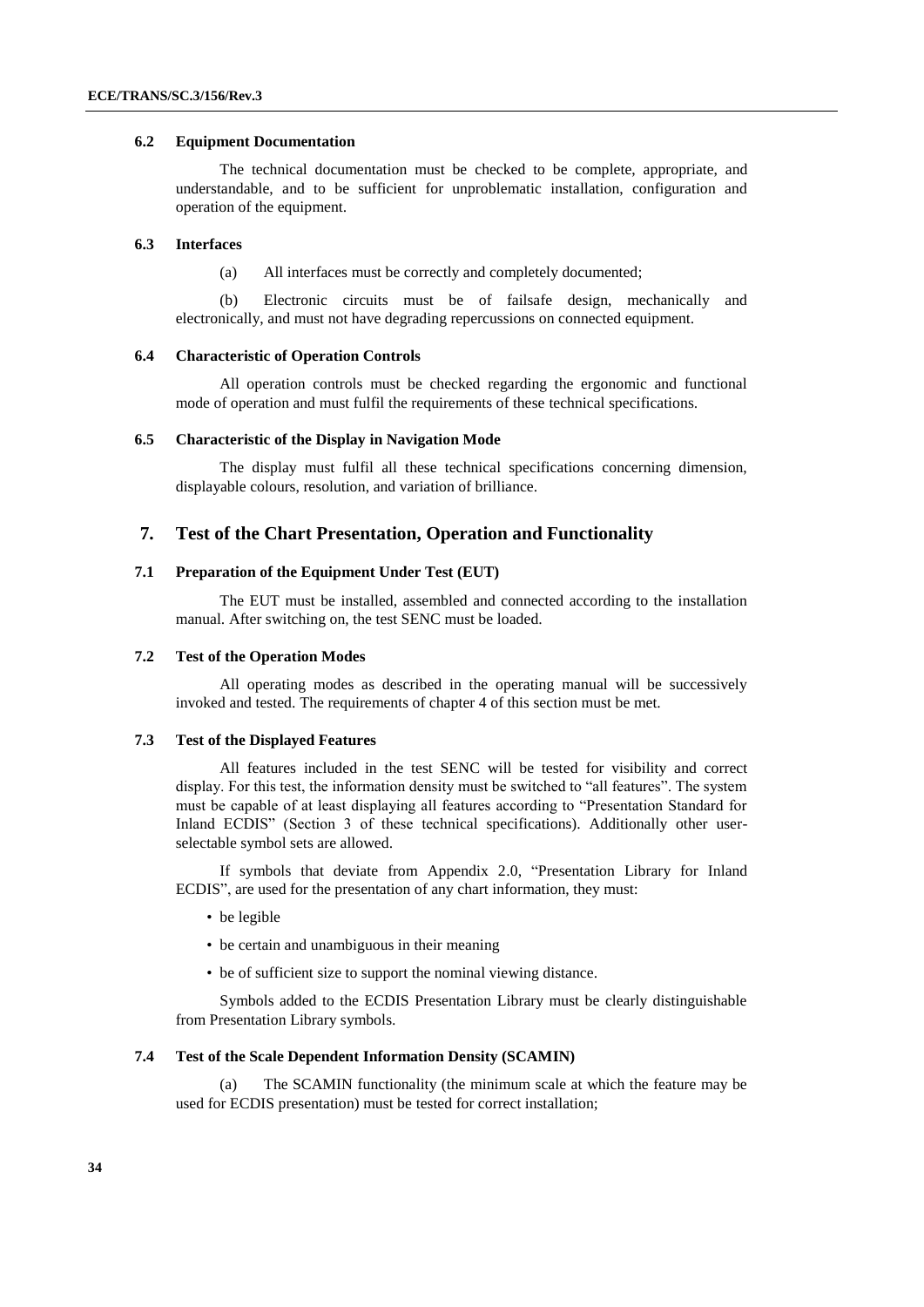(b) For this test, the range at which the feature is visible according to its SCAMIN enumeration (refer to Appendix 1.1, "Inland ENC Feature Catalogue", and S-52, Annex A, IHO ECDIS Presentation Library, Appendix 2, Part I, Users' Manual, Section 8.4) must be used.

#### **7.5 Test of Brilliance Variation in Navigation Mode**

The Inland ECDIS equipment must be operated in a dark room with the brilliance at its lowest level. The brilliance of the features must not exceed a value of 15  $cd/m<sup>2</sup>$ , and the background, a value of  $0.5$  cd/m<sup>2</sup>.

#### **7.6 Test of the Colours**

All user selectable S-52 colour tables must be sequentially tested to conform to these technical specifications.

#### **7.7 Test of the Measurement Functions**

All numeric display values of the electronic bearing line (EBL) and the variable range marker (VRM) must exactly match with the analogue positions of the EBL and the VRM (or correspond with the cursor coordinates);

The resolution and increments of the numerical display must be identical to the analogue values of EBL and VRM.

#### **7.8 Test of the Chart Update Function**

Before and after each test step the version numbers of the loaded SENCs and updates must be recalled as described in the operation manual and showed on the display.

- Step 1: Loading of the test SENC
- Step 2: Update of the test SENC
- Step 3: Test of the roll-back function
- Step 4: Loading of a new SENC.

After an update it must be possible to recall and display all concerned features.

#### **7.9 Test of Displayed Features in More than One Cell for the Same Area**

(a) All features included in the test SENC and in the additional overlay test SENC must be tested for visibility and correct display. For this test, the information density will be switched to "all display".;

(b) The possibility to select one or more specific cells for presentation if there are several cells from different producers for the same area with the same usage must be tested;

It shall be tested whether the test bathymetric Inland ENC is displayed correctly together with the base SENC in accordance with chapter 6 of the Presentation Library for Inland ENCs.

#### **8. Test of Radar Picture Presentation and Operation in Navigation Mode**

#### **8.1 Preparations**

(a) For the test purposes, the manufacturer or provider must provide a serial interface at the system to be approved (equipment under test – EUT) which delivers the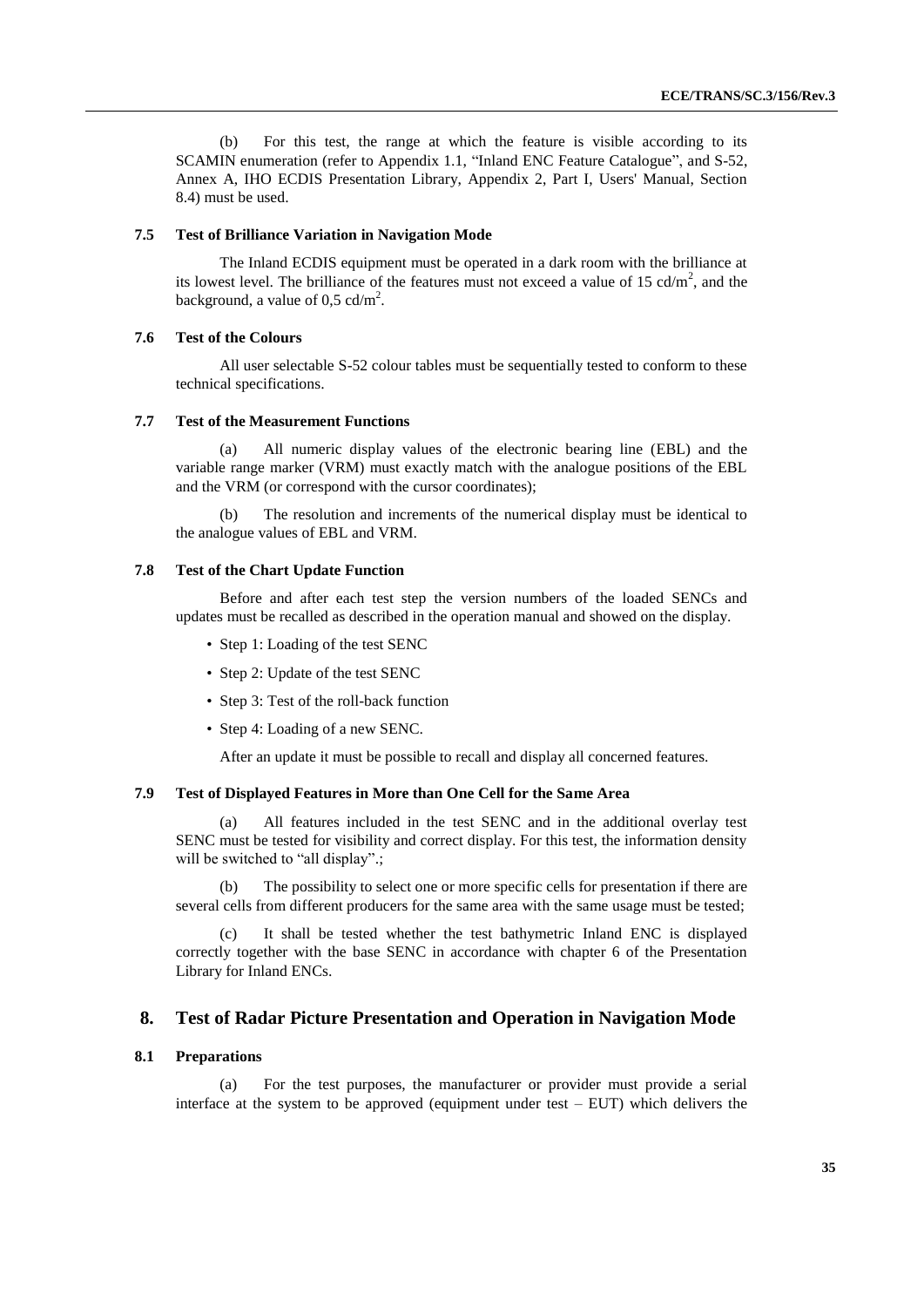same actual values (i.e. IEC 61162–1strings) of position and heading that are used to position and orient the chart;

(b) During the test, a reference system must be used of which position and heading values are compared with those of the EUT;

The EUT must be connected to any type approved radar equipment (provider's choice);

(d) The radar picture must be adjusted in range and bearing with reference to the heading line.

#### **8.2 Test of the Radar Picture without Underlaid Chart**

(a) If the Inland ECDIS equipment displays the radar picture but the radar operation control remains at the radar equipment (Section 4b, figures 2 and 3), the radar picture of the inland ECDIS equipment must be considered as the "daughter display" of an item of radar equipment. In that case, the radar picture must fulfil the display and picturerelevant requirements of the requirements for radar and rate-of-turn indicators;

If the EUT is a radar installation with integrated Inland ECDIS functionality (Section 4b, figure 4), all requirements of the standards for radar equipment and rate-of-turn indicators must be fulfilled.

### **8.3 Test of the Radar Picture, Overlaid Information from Other Vessels and the Underlying Chart**

The Inland ECDIS equipment must be installed in a reference environment. This can be real (on a vessel) or simulated. Position and orientation information of other vessels (according to the Inland AIS technical specifications) must be applied with several information ages.

#### *8.3.1 Test of the radar overlay*

(a) The radar image must not be degraded by the chart picture (Chapter 4.3 (c) of this Section);

(b) The overlay of information regarding the position and orientation of other vessels must be displayed only when:

- information is up-to-date (nearly real-time); and
- the age of information does not exceed the maximum time out values provided in the table in 5.1 (e) of Section 1, Performance Standard for Inland ECDIS. The symbols must be marked as outdated if the age of information exceeds 30 seconds for moving vessels. The position information of the own vessel must not be displayed if it is received from a repeater station.

(c) The overlay of information derived from tracking and tracing devices on the position and orientation of other vessels must be faded out at a user-definable range;

- (d) The position and the orientation of other vessels by:
	- a directed triangle; or
	- a true outline (to scale)

must be displayed only when the heading of these other vessels is available. For all other vessels a generic symbol must be used (a square is recommended, a circle may be used for inland applications only);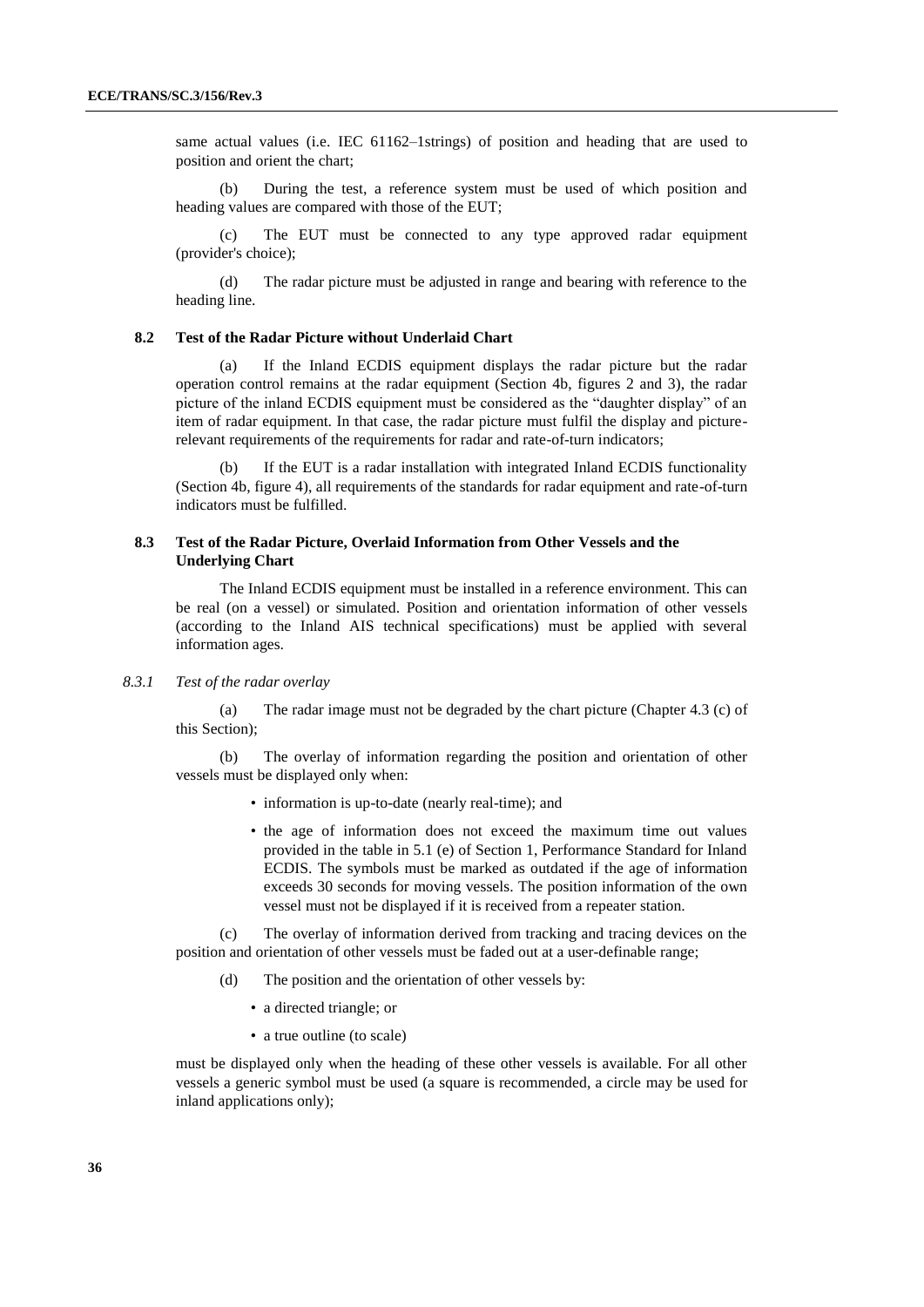(e) It must be possible to switch off the chart and any other information layer and to display only the radar picture by one easily accessible control element or menu area;

(f) The chart picture must be renewed not later than the radar picture.

#### *8.3.2 Test of the chart positioning and orientation*

(a) The static offset of the chart position must be less than  $\pm$  5 m in all ranges up to 2,000 m;

(b) The static azimuth orientation offset error between radar and chart image must be less than  $\pm$  0,5 degree;

(c) The correction of these parameters must be demonstrated in the service mode;

(d) The dynamic deviation of the chart orientation at rates of turn less than  $\pm$  60 deg./min must be less than  $\pm$  3 degrees;

(e) These tests must be performed visually or by evaluation of measured data.

#### *8.3.3 Test of scale conformity*

The chart's information must be compared with well-known reference points contained in the radar picture in order to test whether the chart scale sufficiently conforms to the radar scale.

# **9. Test of Alarms and Indications**

(a) The alarms generated from Inland ECDIS equipment itself as well as the passed alarms delivered by the connected sensors to the ECDIS must be tested;

(b) The test procedure in navigation mode must comprise the following situations:

- any error in the Inland ECDIS equipment (built-in test equipment bite)
- missing positioning signal
- missing radar signal
- missing rate of turn signal
- missing heading signal
- radar map matching not possible.

(c) The test procedure in information mode shall comprise the following situations:

- any error in the Inland ECDIS equipment (built-in test equipment bite)
- missing positioning signal
- missing heading signal
- missing AIS signal.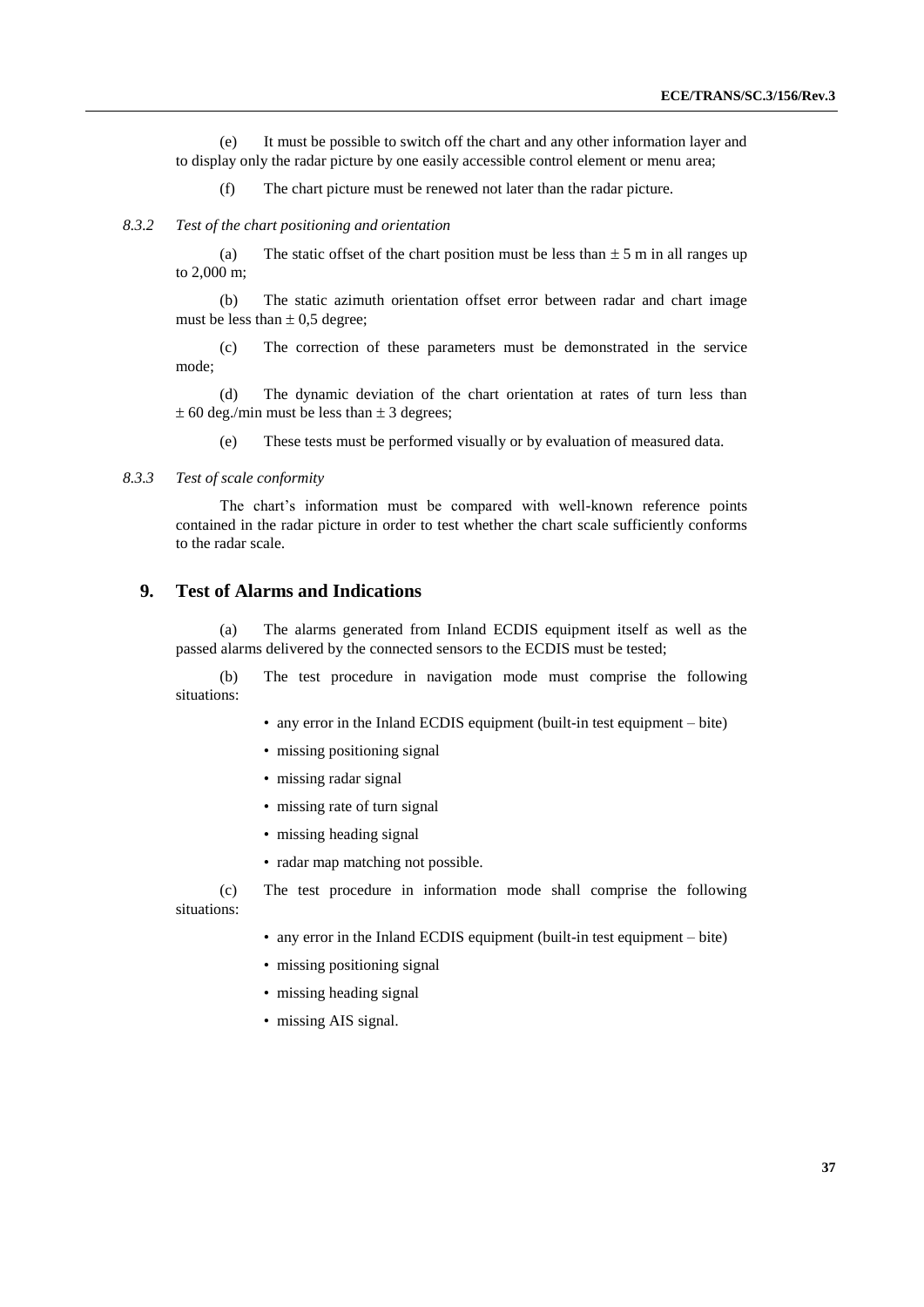# **10. Test of Fall-back Arrangements in Navigation Mode**

(a) This test must demonstrate the reaction of Inland ECDIS equipment to a failure of any internal or external component and the possible and required actions by the operator.

(b) In addition, the operating manual must be checked to determine whether the measures required by the operator are described adequately and appropriately.

# **Section 4a: Measures to ensure Software Quality**

# **1. General Requirements**

Software used in navigation mode is a safety-relevant part of a navigation system. Providers of navigation systems must make sure that all software components used in navigation mode allow safe navigation in every situation.

The requirements of 1.1 to 1.5 are only applicable to navigation mode.

#### **1.1 Software Design Requirements**

Software components must be clearly designed by means of established software design methods. The design specification must indicate how safety requirements are addressed in the software design.

A software style guide must be provided that specifies code writing style, documentation style, modularization, conflict analyses and testing of software components. For every software component documents describing specification and design are required.

#### **1.2 Implementation Requirements**

Implementation of software modules must be done by qualified developers who fully understand the design and safety requirements.

If more than one developer is working on the navigation system software, a version control system must be used that guarantees conflict-free development.

The implementation must be according to the design specification and must reflect the software style guide. Moreover, well known implementation problems (depending on the language used) must be addressed in the implementation. This includes, but is not restricted to:

- null pointer handling
- uninitialized variables
- range checking
- array size verification
- memory allocation and de-allocation
- exception handling.

If parallel processing is used (e.g. multiple threads, tasks or processes) problems of conflict-free processing must be addressed in the implementation. This includes but is not restricted to:

• race conditions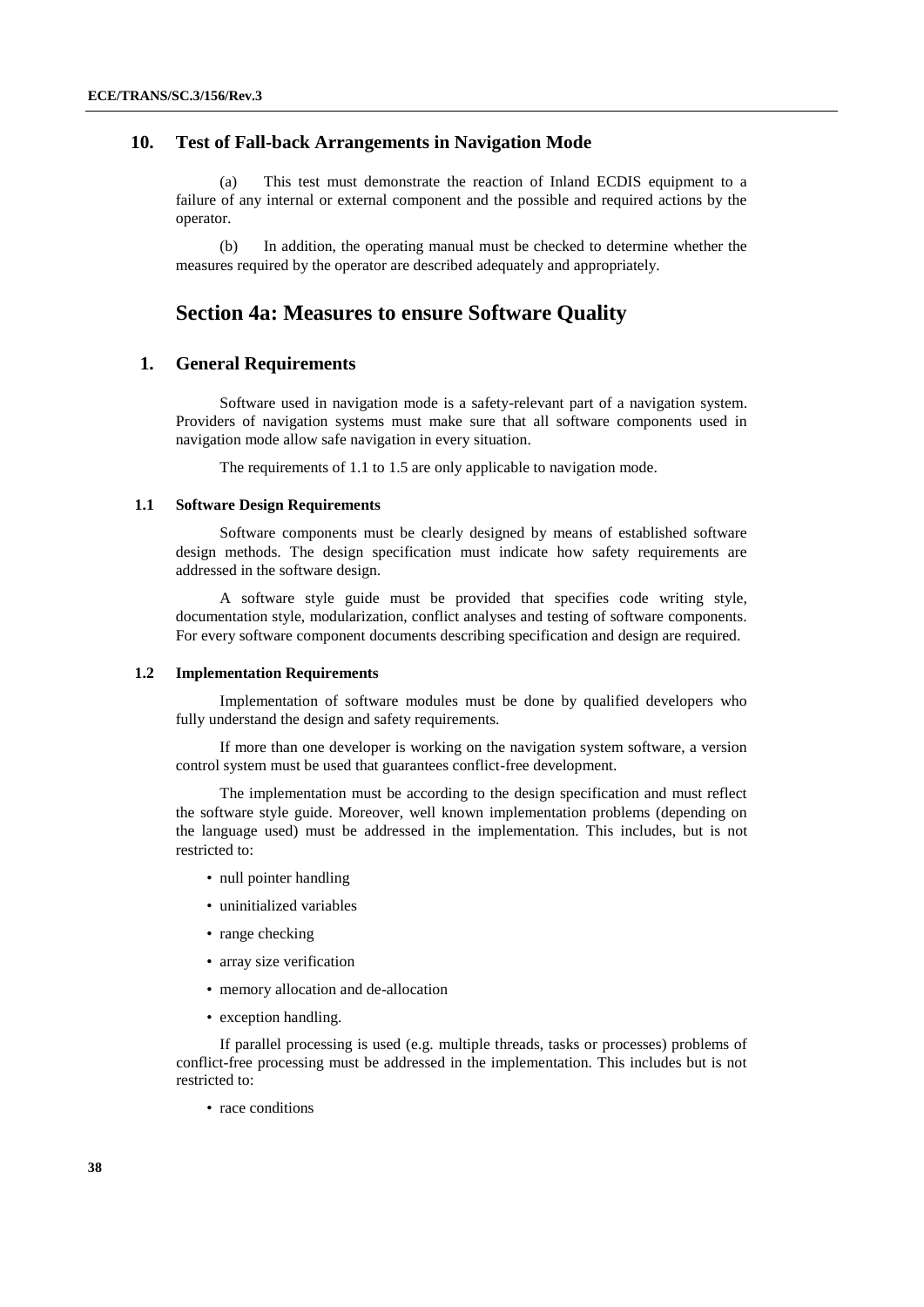- re-entrance problems
- priority inversion
- deadlocks.

#### **1.3 Test Requirements**

In accordance with the design specification, software modules have to be tested. The test results have to be compared with the design guidelines and documented in test reports.

Tests must incorporate module as well as system tests. Providers of a navigation system must use extensive simulator-based tests to ensure stability of their system. The simulator must allow the simulation of a complete navigation environment including all required external sensors.

#### **1.4 Third Party Components Requirements**

Third party components (Original Equipment Manufacturer (OEM) products) include software not developed by the navigation system provider. This includes but is not restricted to:

- static or dynamic linked libraries
- computer aided design and engineering tools producing source or object code
- operating systems.

Third party software components must be chosen according to the general safety requirements. The navigation system provider must prove that third party components meet the high standards necessary for safe navigation either by providing acceptable quality certificates or by extensive and provable testing of the components.

#### **1.5 Requirements for Additional Services in Navigation Mode**

Navigation systems may support additional services in navigation mode if they are useful. These services must not interfere with navigation mode.

The navigation system provider is responsible for additional test equipment, necessary to verify interface specification, protocol specification and compliance tests with the Inland ECDIS technical specifications.

#### **1.6 Language**

National versions of a type-approved Inland ECDIS must reapply for type approval which will check for the translation of the user interface.

#### **1.7 Documentation Requirements for Users**

The documentation (manuals) must contain comprehensive information on installation, operation and service of the navigation system. The presentation of userrelevant information must be made clear, understandable and without unnecessary technical terms. The user manual must be available in English, French, German and Dutch. The technical documentation may be made available in English only.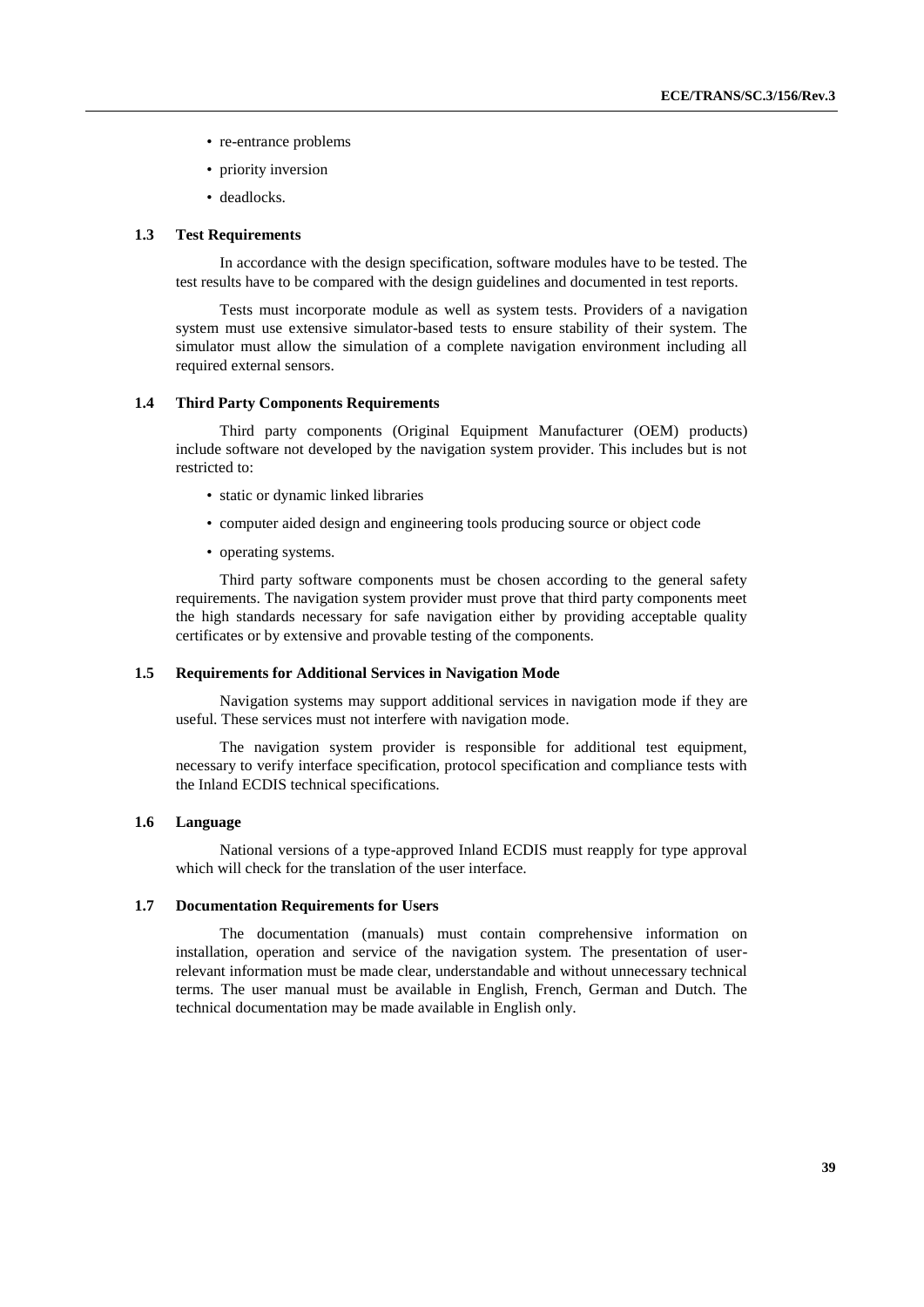# **2. Methods of Testing and Required Test Results**

### **2.1 Navigation Mode Operation Test**

#### *2.1.1 Performance Requirements*

The navigation systems must make reliable estimations of position and heading. Moreover, the estimations of position and heading must be checked by the system for conformity with the required accuracy.

Position and heading information must be calculated and displayed for the same reference position. This should normally be the centre of the radar antenna. A new position estimate must, at least, be available with every revolution of the radar antenna.

#### 2.1.1.1 Position

The navigation system must estimate and display the position of the vessel. The following minimal requirements must be fulfilled under normal operation conditions:

(a) The average position estimation must not deviate more than 5 metres from the true position and must cover all systematic errors;

(b) The standard deviation  $\sigma$  must be less than 5 metres and must be based on random errors only;

(c) The system must be capable to detect deviations of more than  $3\sigma$  within 30 seconds.

These results must be verified by a realistic test of at least 60 minutes.

#### 2.1.1.2 Heading

The navigation system must estimate and display the heading of the vessel. The following minimal requirements must be fulfilled:

(a) The average heading angle estimation must not deviate more than 1 degree from the radar heading direction and must cover all systematic errors. The offset between vessel heading direction and radar heading must be less than 1 degree;

(b) The standard deviation  $\sigma$  must be less than 2 degrees and must be only based on random errors.

These results must be verified by a realistic test of at least 60 minutes.

#### *2.1.2 Sensor Failure*

The navigation systems must check proper operation of the position and heading estimation online. Problems must be detected within 30 seconds. In case of malfunction, the navigation system must inform the user about the problem and its consequence for navigation.

If a critical sensor alarm signalizes that position or heading does not meet the required accuracy the navigation chart must be switched off.

#### *2.1.3 Performance Test Interface*

A navigation system provider must equip navigation systems during the compliance test with a standard IEC 61162-1 interface sending the position and heading information used by the navigation system. This information must be encoded by IEC 61162-1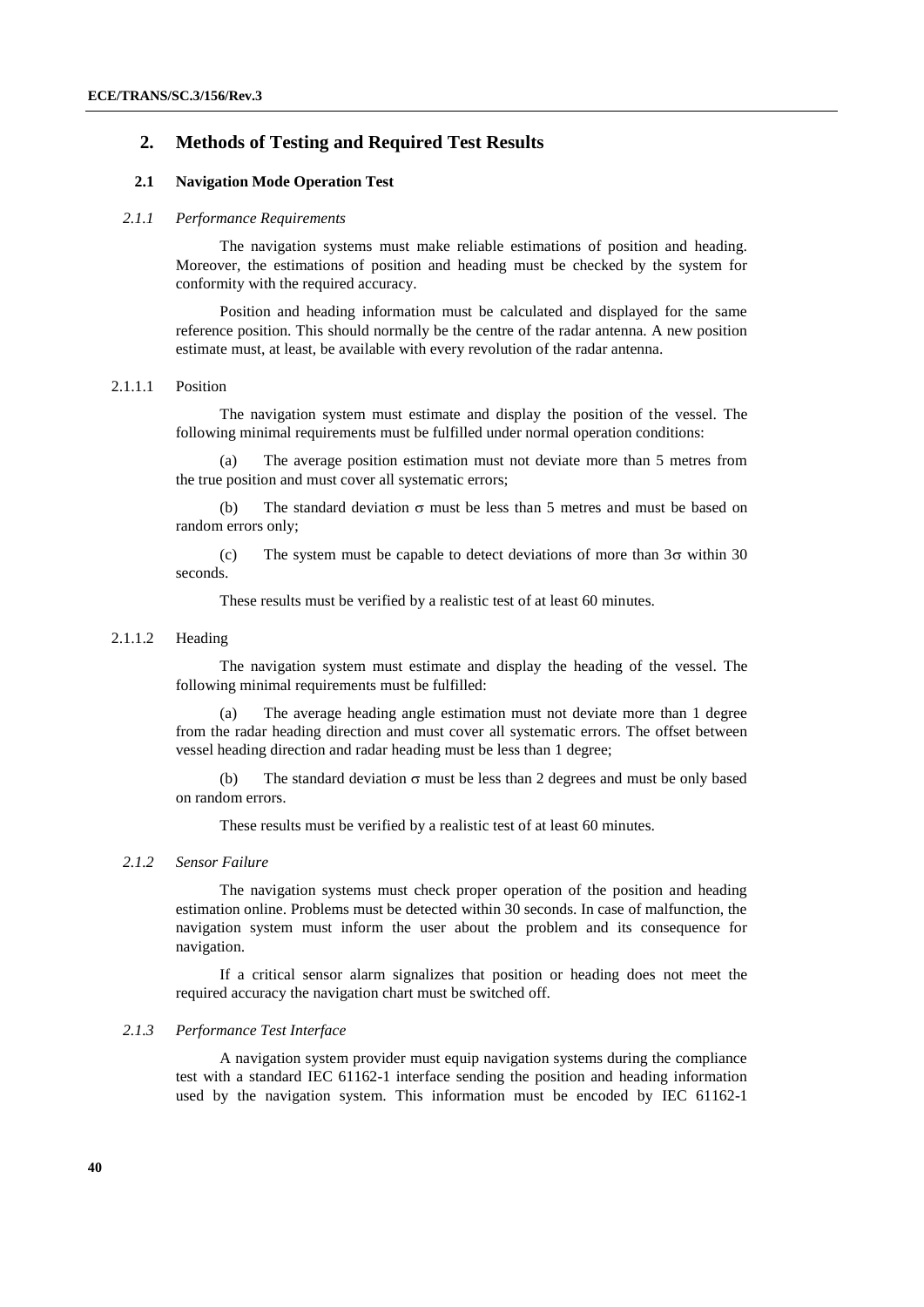sentences known as GGA and HDT. Additional sentences like RMC, ROT and VTG are accepted.

These strings must be sent preferably every 0.1 second, at least every second. Position and heading must be according to the definitions in Chapter 2.1.1.1 and Chapter 2.1.1.2 of this Section.

## **2.2 General Software Tests**

#### *2.2.1 Equipment Documentation*

The following documents must be provided for admittance and must be shipped with every navigation system:

- user manual
- installation manual
- service manual.

The following documents and files must be provided during the admittance procedure and are not required for end users:

- design specification
- software style guide
- certificates of third party software components or test and simulation protocols.

The documents and files provided must allow for a complete verification of compliance with these technical specifications.

A user's manual shall be shipped with every information mode system.

#### *2.2.2 Endurance Test*

The navigation system must pass an endurance test of 48 hours of uninterrupted operation under normal operating conditions. The system must provide standard interfaces for performance and resource monitoring during operation. Monitoring the system must show no indication of system instability, memory leaking or any kind of performance loss over time. Navigation systems supporting additional services while running in navigation mode must provide the necessary test equipment including all documents mentioned in Chapter 1.7 of this Section.

# **3. Changes to Certified Systems**

#### **3.1 General Requirements**

Navigation systems installed on board must be functionally equivalent to a system certified by authorities. For every system the navigation system provider must ship a statement of compliance with the Inland ECDIS technical specifications and its functional equivalence to the certified system.

The competent authority is entitled to check Inland ECDIS compliance of installed systems at any time.

#### **3.2 Hardware and Software Changes**

The navigation system provider may change software or hardware as long as Inland ECDIS compliance is maintained. Changes must be fully documented and submitted to the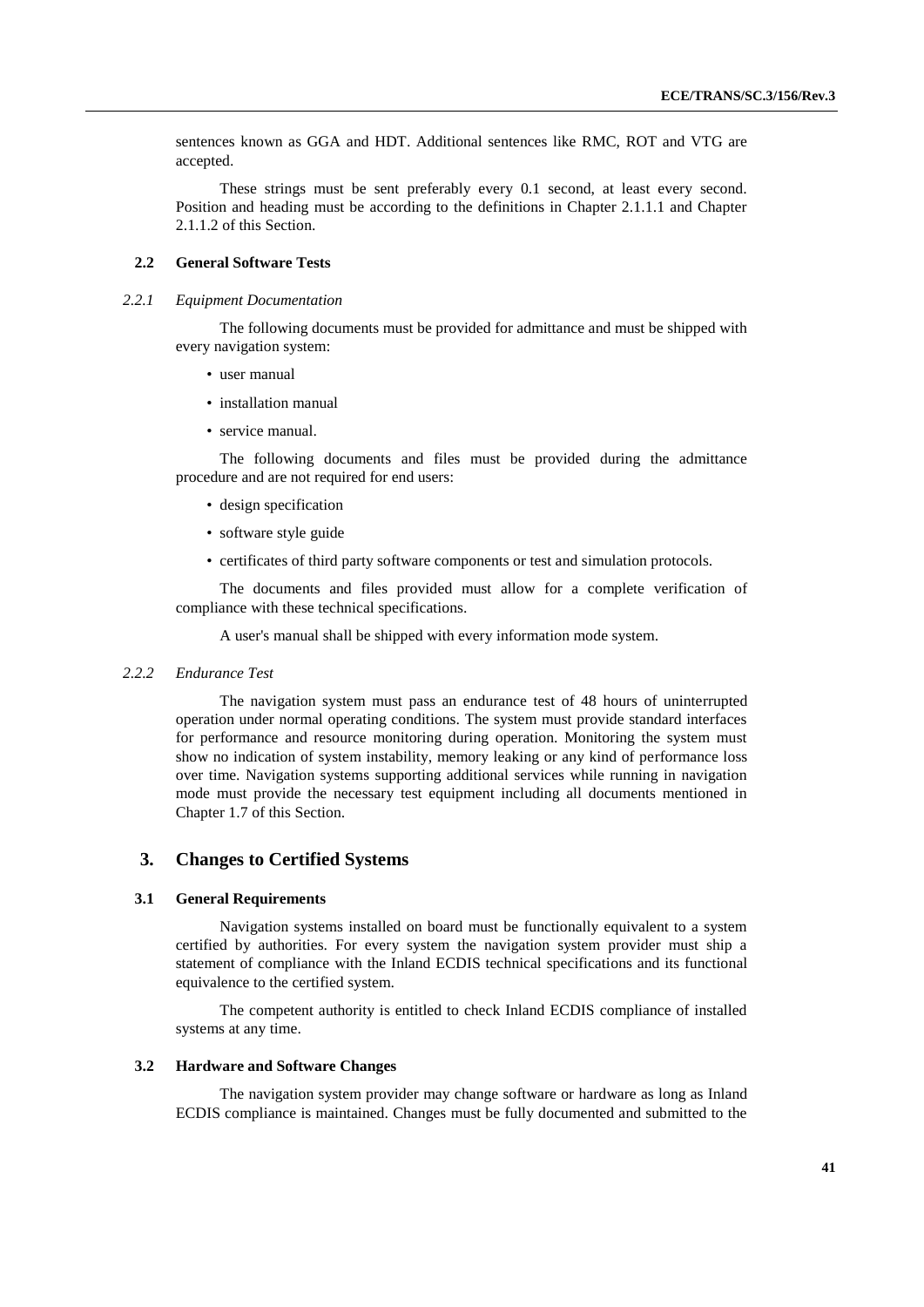competent authority together with an explanation of how the navigation system is affected by these changes. The competent authority may request a partial or complete renewal of certification if considered necessary. The aforementioned also applies to the use of an approved Inland ECDIS with another national version of the operating system.

The following changes do not affect certification of the system and require only a notice to the competent authority:

- minor changes on third party components (e.g. operation system or library updates)
- use of equivalent or better hardware components (e.g. faster microprocessor, newer chip revisions, equivalent graphic card, etc.)
- minor changes in source code or documentation.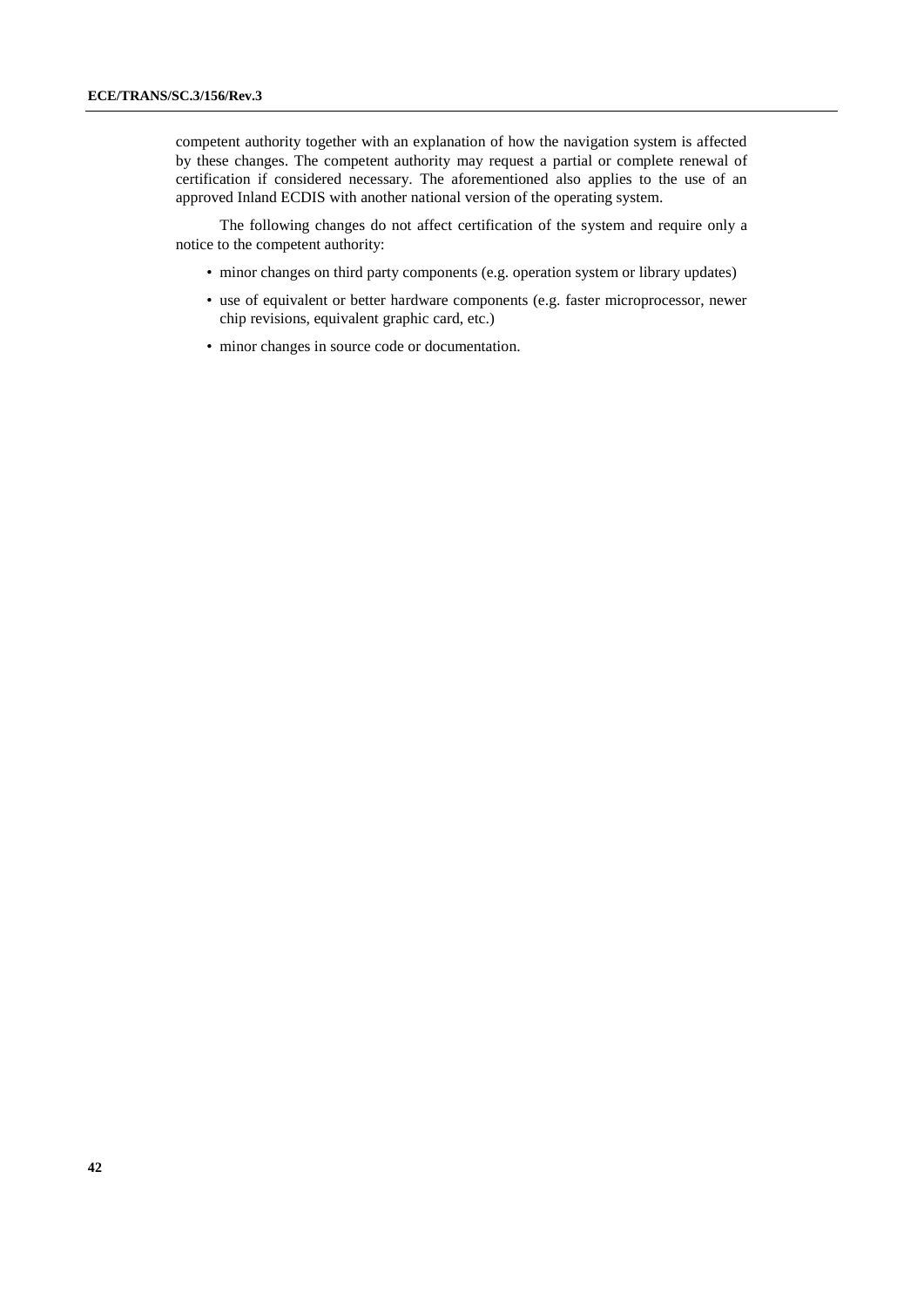# **Section 4b: System Configurations (Figures)**

# Figure 1

**Inland ECDIS equipment, self-sufficient system without connection to radar**



## Figure 2

**Inland ECDIS equipment, self-sufficient system with connection to radar**

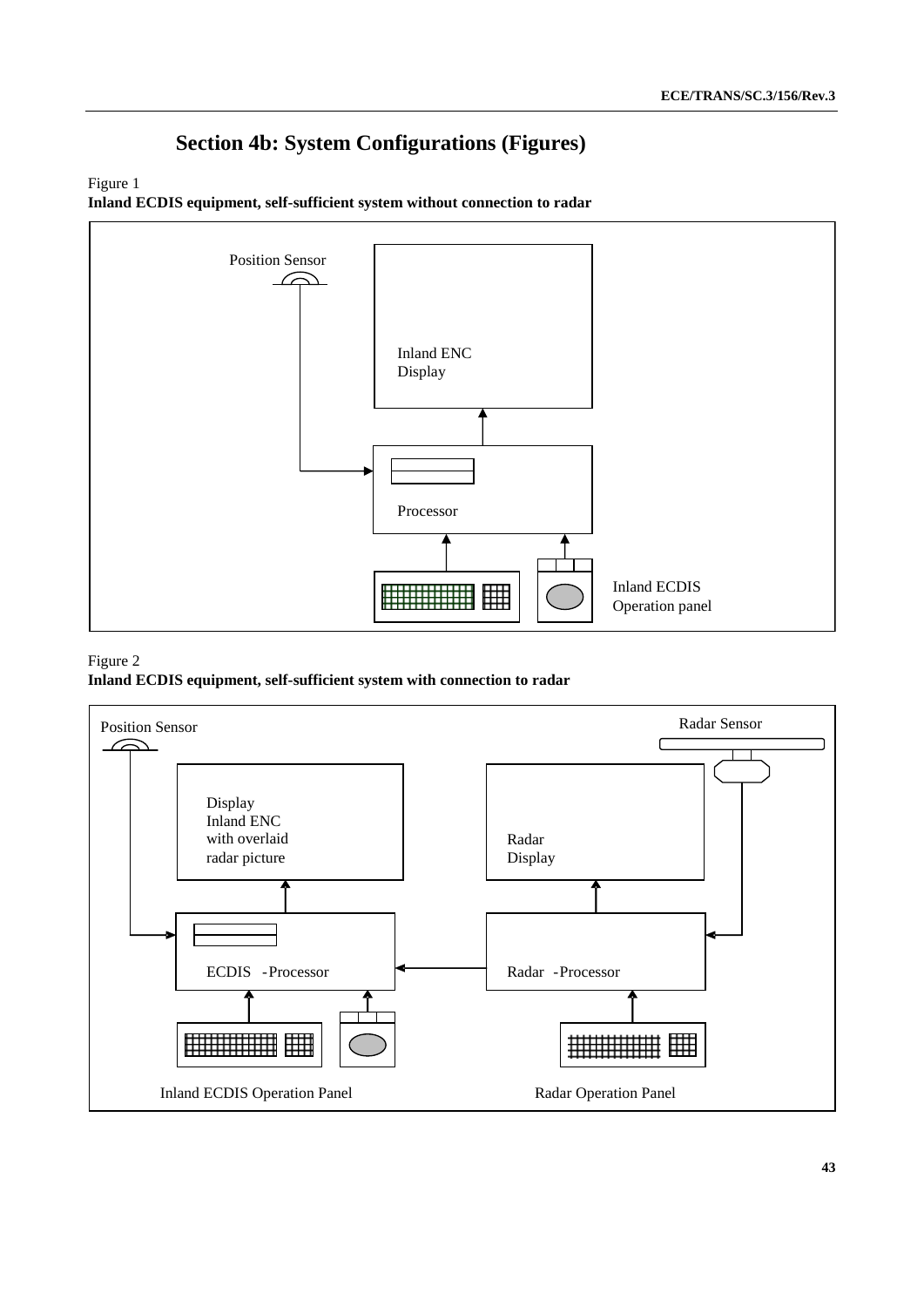# Figure 3





# Figure 4



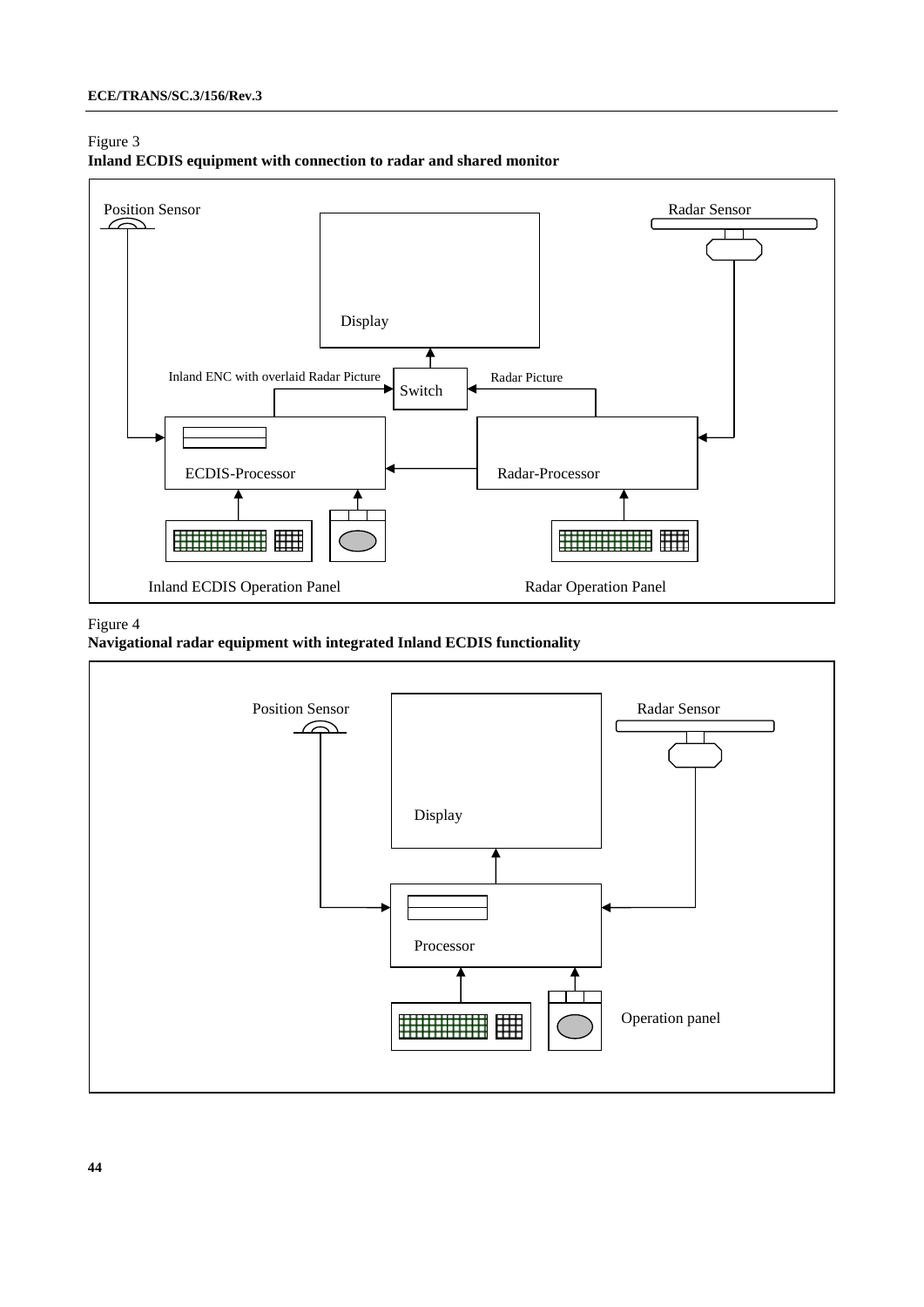# **Section 5: Glossary of Terms**

# **1. Sources used to define the terms and abbreviations provided in the text**

- 1. IMO Resolution MSC.232(82)
- 2. IHO S-52 and IHO S-32, Appendix 1, "Glossary of ECDIS Related Terms"
- 3. IHO S-57 (especially Part 1 "General Introduction", clause 5 "Definitions")
- 4. Technical Specifications for Inland ECDIS, Edition 2.3
- 4.1 Section 1: Performance Standard for Inland ECDIS
- 4.2 Section 2: Data Standard for Inland ENCs
- 4.3 Section 2a: Codes for Producers and Waterways
- 4.4 Section 3: Presentation Standard for Inland ECDIS

4.5 Section 4: Operational and Performance Requirements, Methods of Testing and Required Test Results including its Sections 4a and 4b

- 5. Inland ENC Domain in the S-100 Registry
- 6. IEHG Product Specification for Inland ENCs
- 7. IEHG Inland ENC Feature Catalogue
- 8. IEC Guideline 61174, Edition 3.0

9. Annex IX, Parts III to VI, of the EU Directive 2006/87/EC as amended by 2013/49/EU: Requirements applicable to radar installations and rate-of-turn indicators

10. Commission Regulation (EC) No. 414/2007 concerning the technical guidelines for the planning, implementation and operational use of river information services (RIS)

11. DC Recommendations on the main technical and operational parameters for the radar installations used for the navigation on the Danube, CD/SES 60/10, Budapest, 2003

12. UNECE Resolution No. 61, revised, "Recommendations on Harmonized Europe-Wide Technical Requirements for Inland Navigation Vessels", Appendix 7, "Requirements concerning lights and the colour of signal lights on vessels, intensity and range of signal lights on vessels and general technical specifications applicable to radar equipment", ECE/TRANS/SC.3/172/Rev.1

13. UNECE Resolution No. 57, revised, "Guidelines and Recommendations for River Information Services", ECE/TRANS/SC.3/165/Rev.1

# **2. Definitions of Features and Attributes**

Definitions of features and attributes can be derived from the Feature Catalogue for Inland ENCs (Appendix 1.1 to these technical specifications).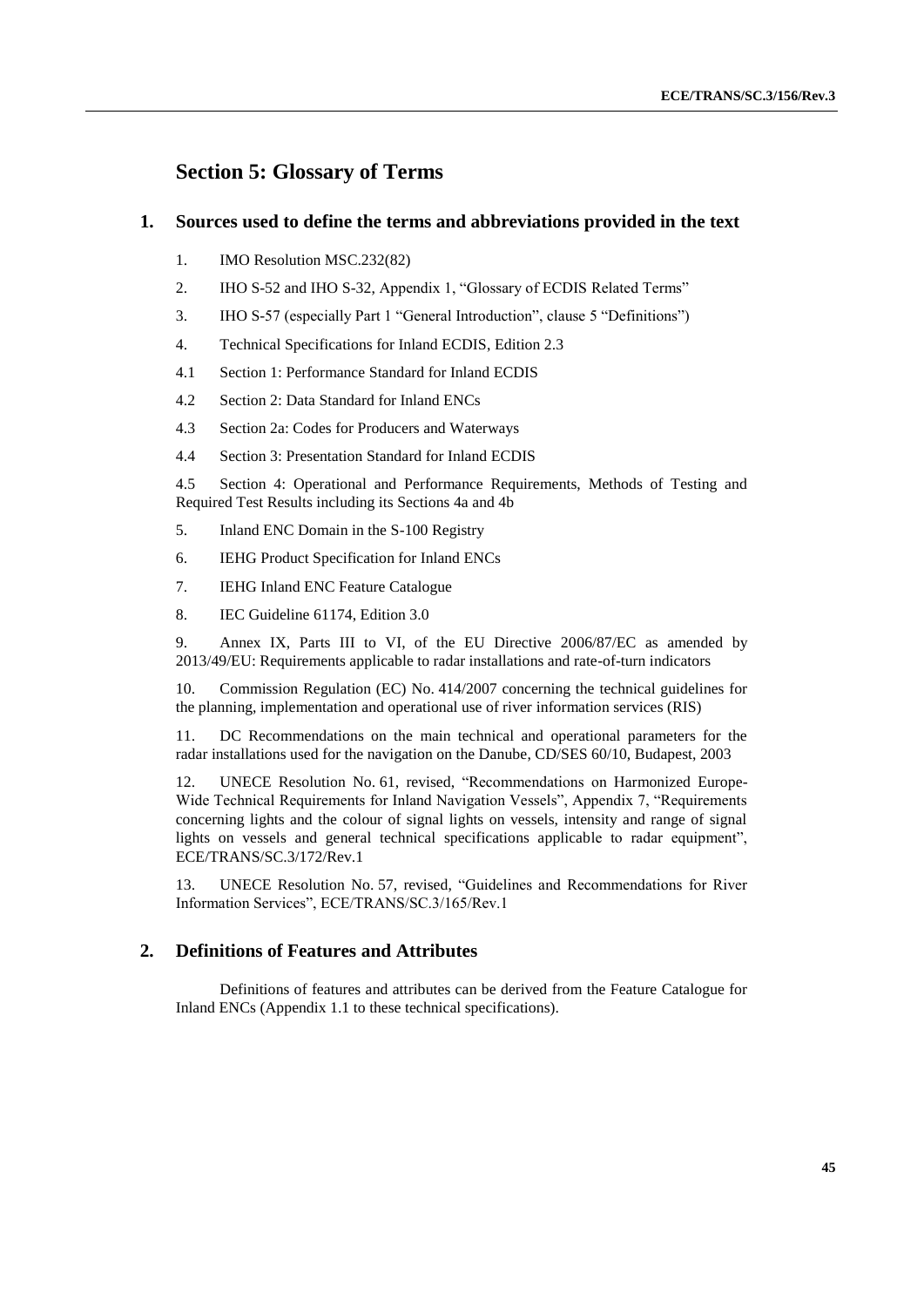| Definition                                                                                                                                                                                                                                                                                                                                                                                                                                                      | Source |
|-----------------------------------------------------------------------------------------------------------------------------------------------------------------------------------------------------------------------------------------------------------------------------------------------------------------------------------------------------------------------------------------------------------------------------------------------------------------|--------|
| 6-character-code of the feature/attribute                                                                                                                                                                                                                                                                                                                                                                                                                       | 3      |
| Automatic Identification System: An automatic communication and identification system<br>intended to improve the safety of navigation by assisting in the efficient operation of vessel traffic<br>services (VTS), ship reporting, ship-to-ship and ship-to-shore operations.                                                                                                                                                                                   | 2      |
| All information density (All Display) means the maximum amount of SENC information. Here, in 4.1<br>addition to the standard display, all other objects are also displayed, individually on demand.                                                                                                                                                                                                                                                             |        |
| A defined characteristic of an entity (e.g. the category of a light, the sector limits, the light<br>characteristics, etc.).                                                                                                                                                                                                                                                                                                                                    | 3      |
| S-57/S-100 attributes (with their complete list of attribute values) which were extended according 7<br>to the requirements of Inland ECDIS. All new attributes have the same name as their source, but<br>written in small case letters.                                                                                                                                                                                                                       |        |
| Central Commission for Navigation of the Rhine; international commission based on the<br>Mannheim Convention. Current Member States are Belgium, France, Germany, the Netherlands<br>and Switzerland. The most important and permanent objectives of CCNR are:<br>• Prosperity of inland navigation on the Rhine and in Europe<br>· Maintenance of a high level of safety in inland navigation and its<br>surroundings.                                         |        |
| A cell is a geographical area containing Inland ENC or bathymetric Inland ENC data.                                                                                                                                                                                                                                                                                                                                                                             | 3      |
| Procedure to confirm that the colour specified in IHO S-52 is correctly reproduced on the ECDIS<br>display.                                                                                                                                                                                                                                                                                                                                                     | 2      |
| Type of feature containing information about the relationships between other features.                                                                                                                                                                                                                                                                                                                                                                          | 3      |
| The scale with which the chart information meets the IHO requirements for chart accuracy. It is<br>established by the producing hydrographic office and encoded in the ENC.                                                                                                                                                                                                                                                                                     | 6      |
| A set of parameters specifying the reference surface or the reference coordinate system used for<br>geodetic control in the calculation of coordinates of points on the earth. Commonly, datum are<br>defined as separate horizontal and vertical datums. For the practical use of datum, it is necessary<br>to have one or more well distinctive points with coordinates given in that datum.                                                                  | 2      |
| A set of parameters specifying the reference for horizontal geodetic control, commonly the<br>dimensions and the location of a reference ellipsoid. (The horizontal datum must be WGS 84).                                                                                                                                                                                                                                                                      | 6      |
| A surface to which elevations and/or depths (soundings and tide heights) are referred. For<br>elevations commonly a level (equipotential) surface, approximately the mean sea level is used, for<br>depths in many cases, low water.                                                                                                                                                                                                                            | 6      |
| Danube Commission; international river commission based on the Belgrade Convention of 1948,<br>currently under revision. Current member States: Austria, Bulgaria, Croatia, Germany, Hungary,<br>Republic of Moldova, Romania, Serbia, Slovakia, Russian Federation and Ukraine. The most<br>important objectives of DC are:<br>• Prosperity of the Danube navigation and its full integration into the<br>European system of transport by inland waterway; and |        |
|                                                                                                                                                                                                                                                                                                                                                                                                                                                                 |        |

• Maintenance of a high level of safety of navigation on the Danube.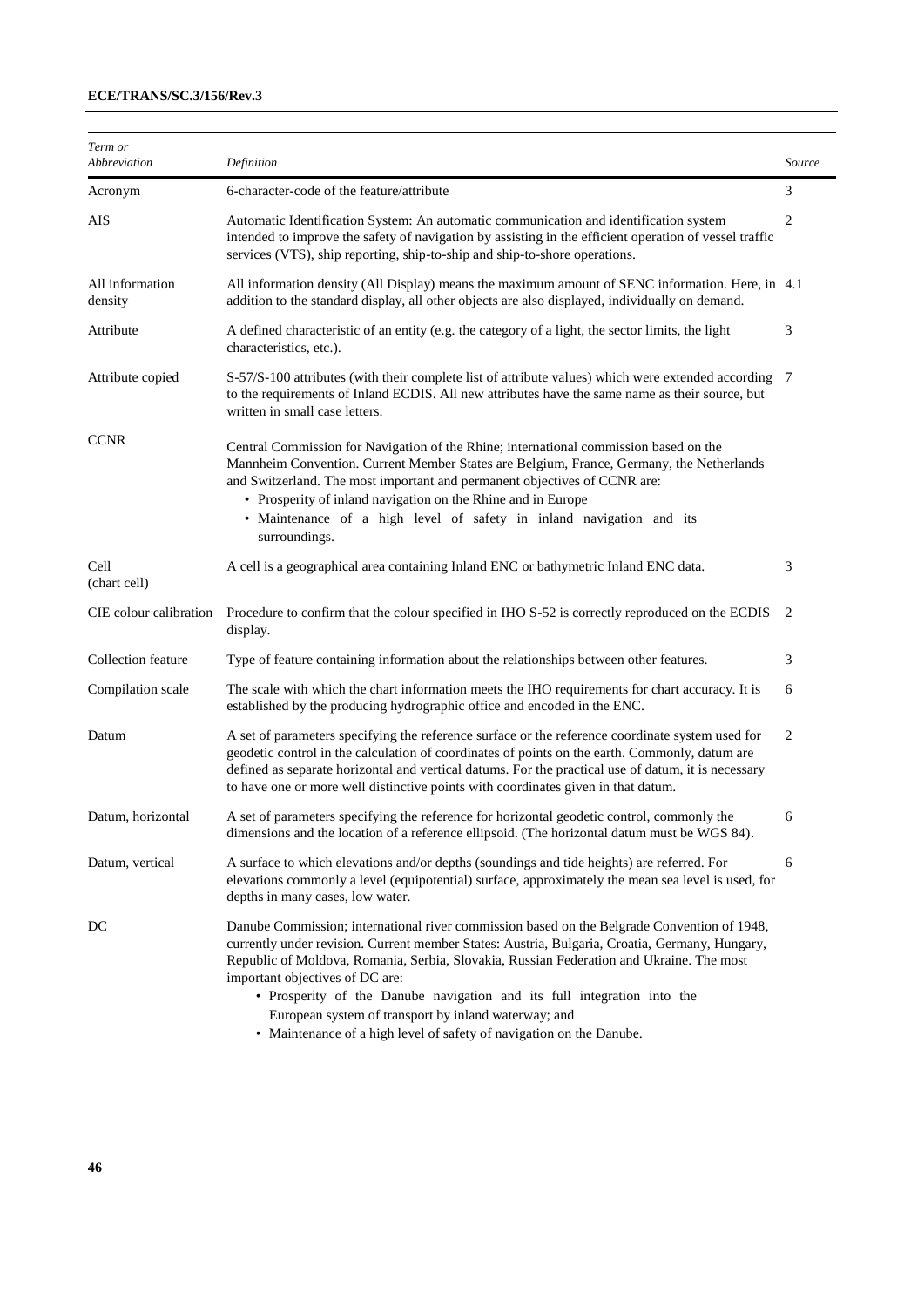| Term or<br>Abbreviation    | Definition                                                                                                                                                                                                                                                                                                                                                                                                                                                                                                                                                                  | Source         |
|----------------------------|-----------------------------------------------------------------------------------------------------------------------------------------------------------------------------------------------------------------------------------------------------------------------------------------------------------------------------------------------------------------------------------------------------------------------------------------------------------------------------------------------------------------------------------------------------------------------------|----------------|
| Differential GPS<br>(DGPS) | A form of GPS in which the reliability and accuracy are enhanced by broadcasting a time-varying<br>correction message from a GPS monitoring receiver (differential mode) at a known position on<br>shore. The corrections are fed automatically into the GPS receiver on-board and used to compute<br>an improved position.                                                                                                                                                                                                                                                 | $\overline{4}$ |
| Display base               | Minimum information density (Display Base); means the minimum amount of SENC information 1<br>that is presented and which cannot be reduced by the operator. Here, information that is required<br>at all times in all geographic areas and under all circumstances is displayed.                                                                                                                                                                                                                                                                                           |                |
| Display scale              | The ratio between a distance on the display and a distance on the ground, normalized and<br>expressed as a ratio, e.g. 1:10 000.                                                                                                                                                                                                                                                                                                                                                                                                                                            | 2              |
| EBL                        | Electronic Bearing Line                                                                                                                                                                                                                                                                                                                                                                                                                                                                                                                                                     | 4.5            |
| <b>ECDIS</b>               | Electronic Chart Display and Information System (ECDIS) means a navigation information<br>system which, with adequate back-up arrangements, can be accepted as complying with the up-to-<br>date chart required by regulation V/19 and V/27 of the 1974 SOLAS Convention, as amended, by<br>displaying selected information from a system electronic navigational chart (SENC) with<br>positional information from navigation sensors to assist the mariner in route planning and route<br>monitoring, and, if required, display additional navigation-related information. | 1              |
| Edge                       | A one-dimensional spatial object, located by two or more coordinate pairs (or two connected<br>nodes) and optional interpolation parameters.                                                                                                                                                                                                                                                                                                                                                                                                                                | 3              |
| Electronic chart           | Very broad term to describe the data, the software, and the electronic system, capable of<br>displaying chart information. An electronic chart may or may not be equivalent to the paper chart<br>required by SOLAS.                                                                                                                                                                                                                                                                                                                                                        | 2              |
| <b>ENC</b>                 | Electronic Navigational Chart means a data base, standardized as to content, structure and format, 1<br>issued for use with ECDIS on the authority of government authorized hydrographic offices. The<br>ENC contains all the chart information necessary for safe navigation and may contain<br>supplementary information in addition to that contained in the paper chart (e.g. sailing directions)<br>which may be considered necessary for safe navigation.                                                                                                             |                |
| ENC cell                   | The geographic division of ENC data for distributing purposes.                                                                                                                                                                                                                                                                                                                                                                                                                                                                                                              | 8              |
| Enumeration                | A specific quality or quantity assigned to an attribute (e.g. "leading light", the limiting angles, the 7<br>code specifying the light's colour – see attribute).                                                                                                                                                                                                                                                                                                                                                                                                           |                |
| Exchange format            | A specification for the structure and organization of data to facilitate exchange between computer 2<br>systems.                                                                                                                                                                                                                                                                                                                                                                                                                                                            |                |
| Exchange set               | Set of files representing a complete, single purpose (i.e. product specific) data transfer. For<br>example, the ENC product specification defines an exchange set which contains one catalogue<br>file and at least one data set file.                                                                                                                                                                                                                                                                                                                                      | 2              |
| Feature                    | An identifiable set of information. A feature may have attributes and may be related to other<br>features.                                                                                                                                                                                                                                                                                                                                                                                                                                                                  | 2              |
|                            | A digital representation of all or a part of an entity by its characteristics (attributes), its geometry,<br>and (optionally) its relationships to other features (e.g., the digital description of a light sector<br>specifying, in particular, sector limits, the colour of the light, the visibility range, etc., and a link<br>to a light tower, if any).                                                                                                                                                                                                               |                |
| Feature catalogue          | The comprehensive list of currently identified features, attributes and enumerations which are<br>allowed for the use in Inland ENCs.                                                                                                                                                                                                                                                                                                                                                                                                                                       | $\tau$         |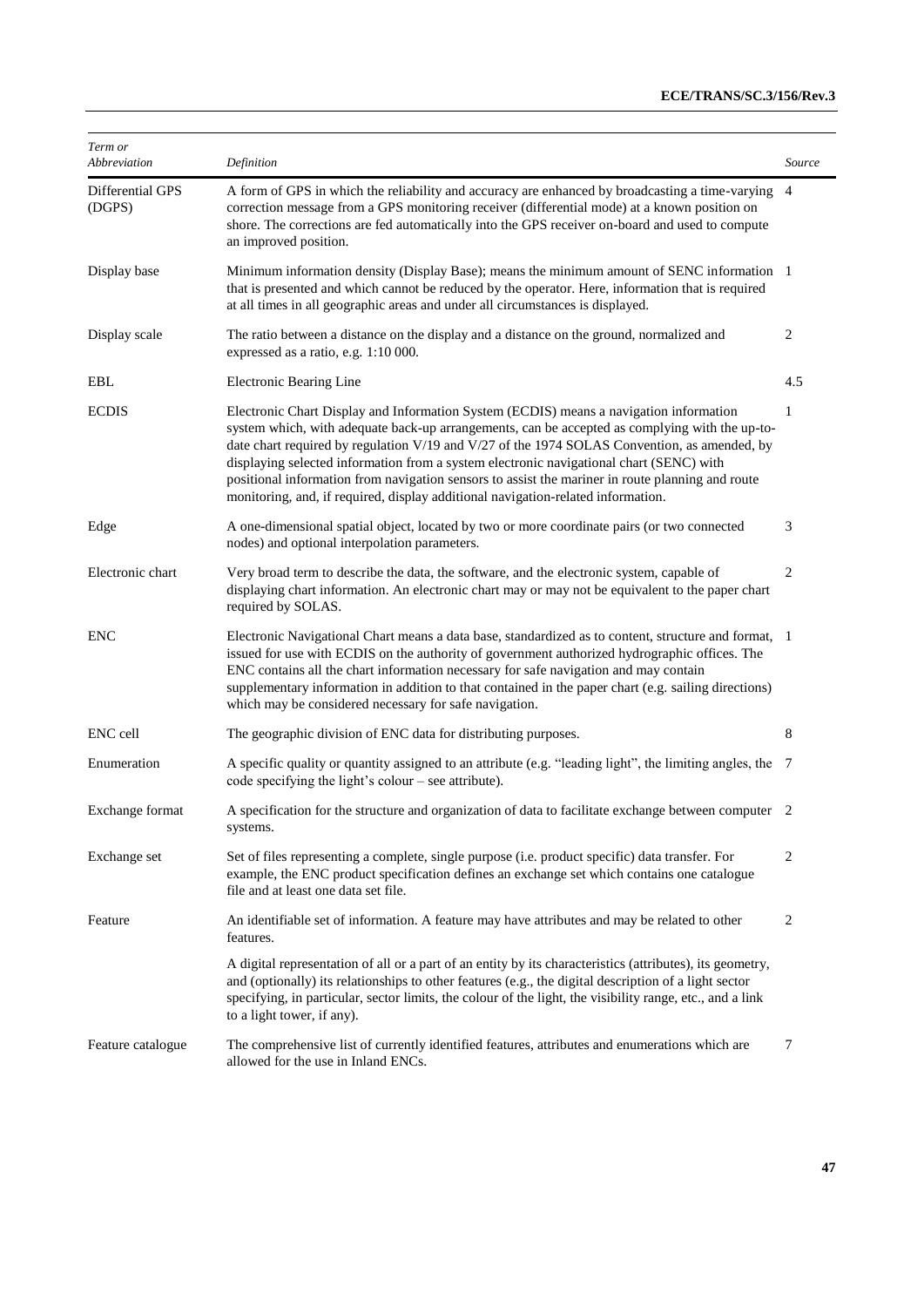| Term or<br>Abbreviation           | Definition                                                                                                                                                                                                                                                                                                                                                                                                                    | Source |
|-----------------------------------|-------------------------------------------------------------------------------------------------------------------------------------------------------------------------------------------------------------------------------------------------------------------------------------------------------------------------------------------------------------------------------------------------------------------------------|--------|
| Feature<br>copied                 | S-57 features (with their complete set of attributes) which were extended according to the<br>requirements of Inland ECDIS. All new features have the same name as their source, but are<br>written in small case letters.                                                                                                                                                                                                    | 7      |
| <b>Feature Data</b><br>Dictionary | A feature data dictionary specifies independent sets of features and attributes that may be used to<br>describe geographic information in a particular context.                                                                                                                                                                                                                                                               |        |
|                                   | A feature data dictionary may be used to develop a feature catalogue.                                                                                                                                                                                                                                                                                                                                                         |        |
| File                              | An identified set of S-57 records collected together for a specific purpose. The file content and<br>structure must be defined by a product specification.                                                                                                                                                                                                                                                                    | 2      |
| Geo Feature                       | Type of feature containing the descriptive characteristics of a real world entity.                                                                                                                                                                                                                                                                                                                                            | 2      |
| Geometric<br>Primitive            | One of three basic geometric units of representation: point, line and area.                                                                                                                                                                                                                                                                                                                                                   | 2      |
| Heading                           | The direction in which the longitudinal axis of a craft is pointed, usually expressed as an angular<br>distance from north clockwise through 360 degrees (true, magnetic or compass).                                                                                                                                                                                                                                         | 2      |
| Head-up display                   | Information presented on the display (radar or ECDIS) is directed so that the vessel's heading is<br>always pointing upward. This orientation corresponds to the view from the bridge in the direction<br>of the ship's heading. This orientation may require frequent rotations of the display contents.<br>Changing the ship's course, or yawing of the vessel may render this unstabilized orientation mode<br>unreadable. | 2      |
| IEC                               | International Electrotechnical Commission: An international non-governmental organization<br>which produces world standards for electrical and electronical engineering with the objective of<br>facilitating international trade.                                                                                                                                                                                            | 2      |
| <b>IHO</b>                        | International Hydrographic Organization: Coordinates the activities of national hydrographic<br>offices; promotes standards and provides advice to developing countries in the fields of<br>hydrographic surveying and production of nautical charts and publications.                                                                                                                                                        | 2      |
| <b>IHO</b> registry               | IHO Geospatial Information Infrastructure Registry. A registry is an information system on which<br>a register is maintained. In the case of S-100 IHO hosts a registry that provides a facility to store<br>various registers of hydrographic-related information.                                                                                                                                                           |        |
| (IHO-) S-32 App.1                 | Hydrographic Dictionary - Glossary of ECDIS Related Terms.                                                                                                                                                                                                                                                                                                                                                                    |        |
| $(HIO-) S-52$                     | Specifications for Chart Content and Display Aspects of ECDIS.                                                                                                                                                                                                                                                                                                                                                                | 2      |
| (IHO-) S-52 App. 1                | Guidance on Updating the Electronic Navigational Chart.                                                                                                                                                                                                                                                                                                                                                                       | 2      |
| $(HIO-) S-57$                     | IHO Transfer standard for Digital Hydrographic Data.                                                                                                                                                                                                                                                                                                                                                                          | 3      |
| (IHO-) S-57 App. A                | IHO Object Catalogue.                                                                                                                                                                                                                                                                                                                                                                                                         | 3      |
| (IHO-) S-57 App. B                | ENC Product Specifications.                                                                                                                                                                                                                                                                                                                                                                                                   | 3      |
| $(HIO-) S-62$                     | ENC Producer Codes.                                                                                                                                                                                                                                                                                                                                                                                                           |        |
| IMO                               | International Maritime Organization: Formerly called IMCO, IMO is a specialized agency of the<br>United Nations responsible for maritime safety, efficiency of navigation and prevention of marine<br>pollution from ships.                                                                                                                                                                                                   | 2      |
| <b>Information Mode</b>           | Means the use of the Inland ECDIS for information purposes only without overlaid radar image.                                                                                                                                                                                                                                                                                                                                 | 4.1    |
| <b>Inland AIS</b>                 | AIS for the use in inland navigation and interoperable with (maritime) AIS – technically enabled<br>by amendments and extensions to the (maritime) AIS.                                                                                                                                                                                                                                                                       |        |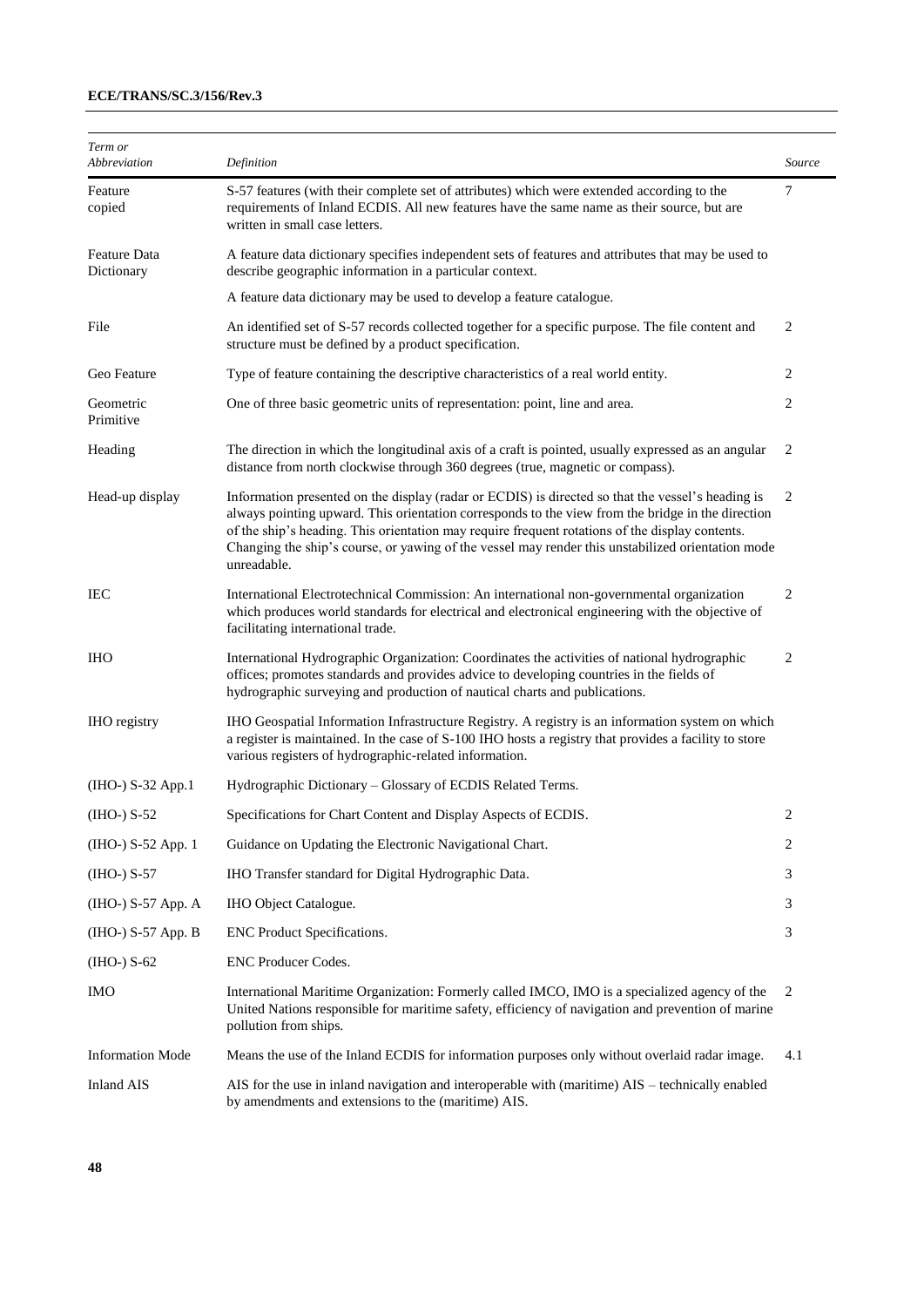| Term or<br>Abbreviation           | Definition                                                                                                                                                                                                                                                                                                                                                                                                                                                                                                                                                                                                                                                                                                                                                                                                                                                            | Source |
|-----------------------------------|-----------------------------------------------------------------------------------------------------------------------------------------------------------------------------------------------------------------------------------------------------------------------------------------------------------------------------------------------------------------------------------------------------------------------------------------------------------------------------------------------------------------------------------------------------------------------------------------------------------------------------------------------------------------------------------------------------------------------------------------------------------------------------------------------------------------------------------------------------------------------|--------|
| <b>Inland ECDIS</b>               | An Electronic Chart Display and Information System for inland navigation, displaying selected<br>information from an Inland System Electronic Navigational Chart (Inland SENC) and optionally,<br>information from other navigation sensors.                                                                                                                                                                                                                                                                                                                                                                                                                                                                                                                                                                                                                          | 4.1    |
| <b>Inland ENC</b>                 | Inland Electronic Navigational Chart (Inland ENC) means a database, standardized as to content,<br>structure and format, for use with inland electronic chart display and/or information systems<br>operated on-board of vessels transiting inland waterways. An Inland ENC is issued by or on the<br>authority of a competent government agency, and conforms to standards initially developed by<br>the International Hydrographic Organization (IHO) and refined by the Inland ENC Harmonization<br>Group. An Inland ENC contains all the chart information necessary for safe navigation on inland<br>waterways and may contain supplementary information in addition to that contained in the paper<br>chart (e.g. sailing directions, machine-readable operating schedules, etc.) which may be<br>considered necessary for safe navigation and voyage planning. | 4.1    |
| <b>Inland ENC</b><br>domain       | Domain within the IHO Geospatial Information Infrastructure Registry dedicated for Inland ENC<br>- related entries.                                                                                                                                                                                                                                                                                                                                                                                                                                                                                                                                                                                                                                                                                                                                                   |        |
| <b>Inland SENC</b>                | Inland System Electronic Navigational Chart (Inland SENC) means a database resulting from the<br>transformation of the Inland ENC by Inland ECDIS for appropriate use, updates to the Inland<br>ENC by appropriate means and other data added by the mariner. It is this database that is actually<br>accessed by the Inland ECDIS for the display generation and other navigational functions. The<br>Inland SENC may also contain information from other sources.                                                                                                                                                                                                                                                                                                                                                                                                   | 4.1    |
| INT <sub>1</sub>                  | International chart 1 (INT 1) means a specification of symbols, abbreviations and terms to be used 2<br>in the International Chart Series of IHO. It provides the chart user with a key to symbols,<br>abbreviations and terms used on charts compiled in accordance with the "Chart Specifications of<br>the IHO".                                                                                                                                                                                                                                                                                                                                                                                                                                                                                                                                                   |        |
|                                   | INT 1 contains description entries for features and attributes. It can be seen as the reference to the<br>legend of paper charts.                                                                                                                                                                                                                                                                                                                                                                                                                                                                                                                                                                                                                                                                                                                                     |        |
| <b>Integrated Display</b>         | Integrated Display means a head-up, relative-motion picture consisting of the Inland SENC<br>overlaid with the radar-image with matching scale, offset and orientation.                                                                                                                                                                                                                                                                                                                                                                                                                                                                                                                                                                                                                                                                                               | 4.1    |
| Look-up table                     | A table giving symbology instructions to link SENC objects to point, line or area symbolization<br>and providing display priority, radar priority, IMO category and optional viewing group.                                                                                                                                                                                                                                                                                                                                                                                                                                                                                                                                                                                                                                                                           | 2      |
| $M-4$                             | Chart specifications of the IHO (M-4) gives chart specifications for compiling nautical charts,<br>together with agreed symbols and abbreviations adopted for general use by Member States. M-4<br>also provides regulations for INT Charts.                                                                                                                                                                                                                                                                                                                                                                                                                                                                                                                                                                                                                          | 3      |
|                                   | M-4 contains description entries for features and attributes.                                                                                                                                                                                                                                                                                                                                                                                                                                                                                                                                                                                                                                                                                                                                                                                                         |        |
| Meta object                       | A feature which contains information about other features.                                                                                                                                                                                                                                                                                                                                                                                                                                                                                                                                                                                                                                                                                                                                                                                                            | 2      |
| Navigation Mode                   | Means the use of the Inland ECDIS for conning the vessel with overlaid radar image.                                                                                                                                                                                                                                                                                                                                                                                                                                                                                                                                                                                                                                                                                                                                                                                   | 4.1    |
| North-up display                  | Information shown on the display (radar or ECDIS) with the north direction upward.                                                                                                                                                                                                                                                                                                                                                                                                                                                                                                                                                                                                                                                                                                                                                                                    | 2      |
| Other navigational<br>information | Navigational Information not contained in the SENC that may be displayed by an ECDIS, such as 2<br>radar information.                                                                                                                                                                                                                                                                                                                                                                                                                                                                                                                                                                                                                                                                                                                                                 |        |
| Overscale                         | Displaying data at a larger scale than it was compiled for.                                                                                                                                                                                                                                                                                                                                                                                                                                                                                                                                                                                                                                                                                                                                                                                                           | 2      |
| Own-vessel                        | The term which identifies the vessel upon which an ECDIS is operating.                                                                                                                                                                                                                                                                                                                                                                                                                                                                                                                                                                                                                                                                                                                                                                                                | 2      |
| Own vessel's safety<br>contour    | The contour related to the own vessel selected by the mariner from the contours provided for in<br>the SENC, to be used by ECDIS to distinguish on the display between the safe and the unsafe<br>water, and for generating anti-grounding alarms.                                                                                                                                                                                                                                                                                                                                                                                                                                                                                                                                                                                                                    | 2      |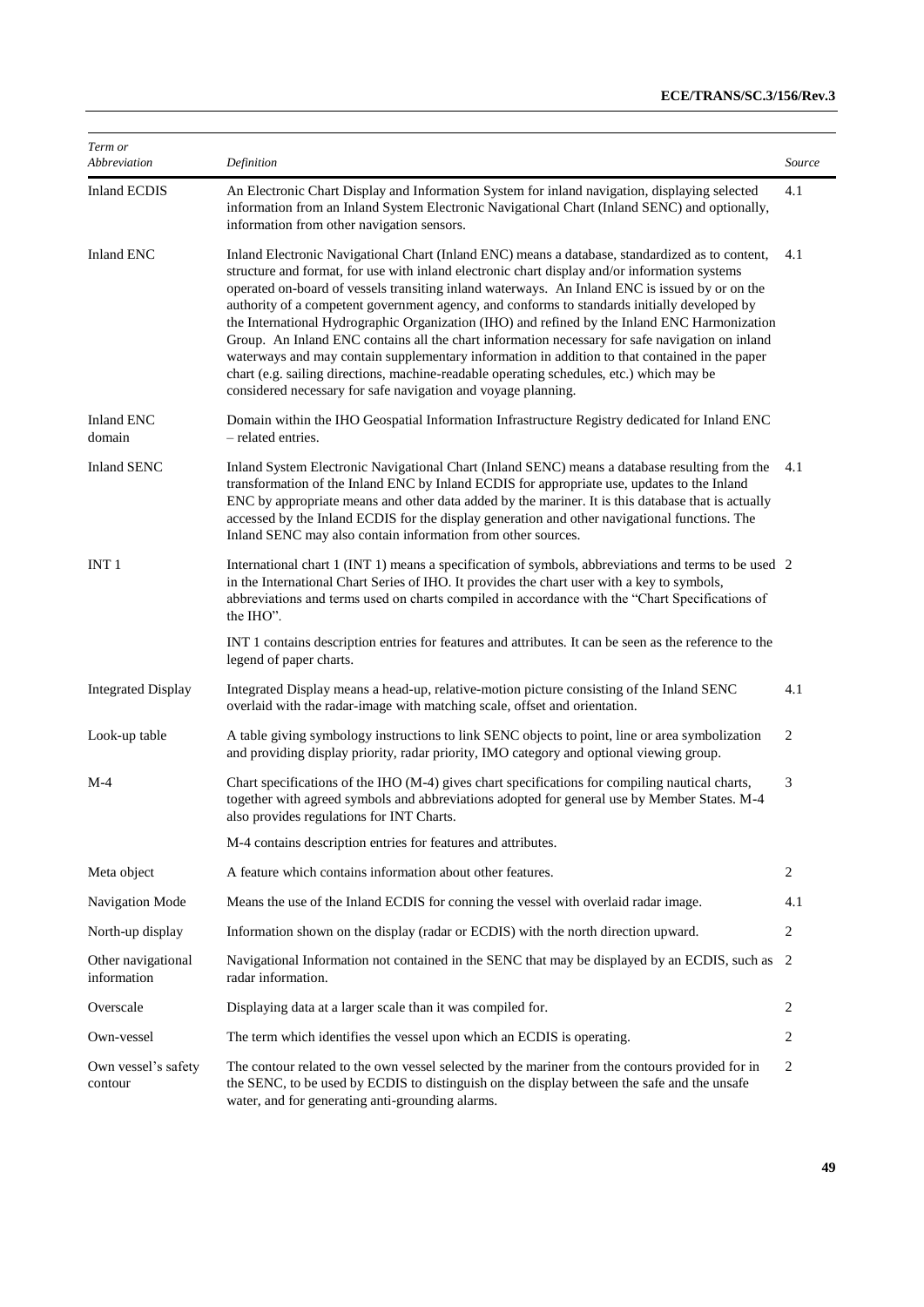| Term or                           |                                                                                                                                                                                                                                                                                                                                                                                                                                                                                                                                                                                               |                |
|-----------------------------------|-----------------------------------------------------------------------------------------------------------------------------------------------------------------------------------------------------------------------------------------------------------------------------------------------------------------------------------------------------------------------------------------------------------------------------------------------------------------------------------------------------------------------------------------------------------------------------------------------|----------------|
| Abbreviation                      | Definition                                                                                                                                                                                                                                                                                                                                                                                                                                                                                                                                                                                    | Source         |
| Performance standard<br>for ECDIS | Standard developed under the authority of IMO to describe the minimum performance<br>requirements for navigational devices and other fittings required by the SOLAS Convention.                                                                                                                                                                                                                                                                                                                                                                                                               | $\overline{c}$ |
|                                   | Adopted by IMO on 5 December 2006 and published as MSC.232(82).                                                                                                                                                                                                                                                                                                                                                                                                                                                                                                                               |                |
| Pick report (feature<br>report)   | The result of querying a displayed point-symbol, line or area for further information from the data 2<br>base which is not represented by the symbol.                                                                                                                                                                                                                                                                                                                                                                                                                                         |                |
| <b>ECDIS</b>                      | Presentation library for A set of mostly digital specifications, composed of symbol libraries, colour schemes, look-up<br>tables and rules, linking every feature and attribute of the SENC to the appropriate presentation of<br>the ECDIS display. Published by IHO as Annex A of its Special Publication No. 52 (S-52).                                                                                                                                                                                                                                                                    | 2              |
| Product specification             | A defined subset of the entire specification combined with rules, tailored to the intended usage of<br>the transfer data. (The ENC Product specification provides the content, structure and other<br>mandatory aspects of an ENC)                                                                                                                                                                                                                                                                                                                                                            | 2              |
| (Radar) range                     | Distance from the radar antenna. For inland navigation the radar range has to be sequential<br>switchable according to the CCNR Radar Regulations.                                                                                                                                                                                                                                                                                                                                                                                                                                            | 9              |
| Relative motion<br>display        | A relative motion display shows the chart information, and radar targets, moving relative to the<br>vessel position fixed on the screen.                                                                                                                                                                                                                                                                                                                                                                                                                                                      | 2              |
| Route planning                    | An ECDIS function in which the area is displayed which is needed to study the intended route, to<br>select the intended track, and to mark the track, its way points and navigational notes.                                                                                                                                                                                                                                                                                                                                                                                                  | -1             |
| <b>SCAMIN</b>                     | The minimum scale at which the feature may be used e.g. for ECDIS presentation.                                                                                                                                                                                                                                                                                                                                                                                                                                                                                                               | 3              |
| <b>SENC</b>                       | System Electronic Navigational Chart: A data base resulting from the transformation of the ENC<br>by ECDIS for appropriate use, updates to the ENC by appropriate means and other data added by<br>the mariner. It is this data base that is actually accessed by the ECDIS for the display generation<br>and other navigational functions. The SENC may also contain information from other sources.                                                                                                                                                                                         | 2              |
| Spatial object                    | An object which contains location information about real world entities.                                                                                                                                                                                                                                                                                                                                                                                                                                                                                                                      | 2              |
| Standard display                  | Standard Information Density means the default amount of SENC information that must be<br>visible when the chart is first displayed on ECDIS.                                                                                                                                                                                                                                                                                                                                                                                                                                                 | 4.1            |
| <b>UNECE</b>                      | United Nations Economic Commission for Europe organizes cooperation on economic and<br>sectoral issues between its 56 member countries including all EU and non EU European States,<br>Commonwealth of Independent States and North America. In the transport area, UNECE<br>promotes the facilitation of international road, rail, inland waterway and combined transport,<br>particularly through the improvement of transport infrastructure, simplification and harmonization<br>of administrative border crossing procedures and through the harmonization of technical<br>requirements. |                |
| Vessel Tracking and<br>Tracing    | The function of maintaining status information of the vessel and $-$ if needed $-$ combined with<br>information on cargo and consignments [tracking] and retrieving of information concerning the<br>whereabouts of the vessel and $-$ if needed $-$ combined with information on cargo, consignments<br>and equipment [tracing].                                                                                                                                                                                                                                                             | 10             |
| True motion display               | A display in which the own vessel and each radar target moves with its own true motion, while<br>the position of all charted information remains fixed.                                                                                                                                                                                                                                                                                                                                                                                                                                       | $\overline{c}$ |
| User-defined settings             | Means the possibility to use and store a profile of display and operation controls/settings.                                                                                                                                                                                                                                                                                                                                                                                                                                                                                                  | 4.1            |
| <b>VRM</b>                        | Variable Range Marker.                                                                                                                                                                                                                                                                                                                                                                                                                                                                                                                                                                        | 4.5            |
|                                   |                                                                                                                                                                                                                                                                                                                                                                                                                                                                                                                                                                                               |                |